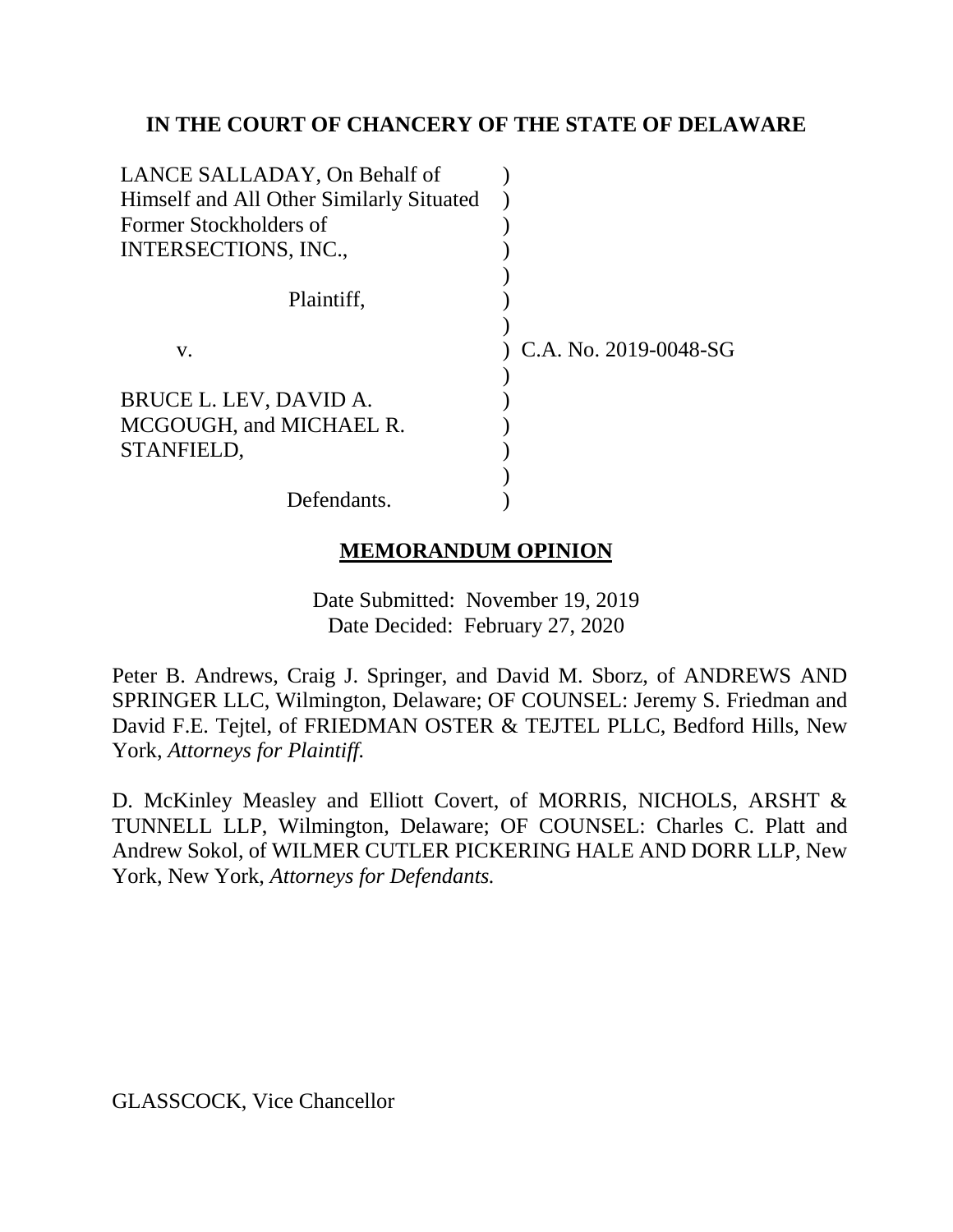It is axiomatic that transactions in which a majority of the board stands on both sides of a deal raise questions of whether the directors have acted in their own, and not the corporate, interest; and that in such situations, the presumption of business judgement is overcome and the burden shifts to the conflicted fiduciaries to show that the transaction is entirely fair. It is nearly as axiomatic that, where entire fairness is the standard of review, a motion to dismiss is rarely granted, because review under entire fairness requires a record to be meaningful. Such a case is before me now, on a motion to dismiss.

It is likewise true, however, that value to the entity or its stockholders can inhere in a conflicted transaction, and that allowing conflicted boards to replicate the value-enhancing structure of an arms-length transaction and thereby re-invoke the business judgment rule allows value-maximizing transactions to go forward where they might otherwise be eschewed in light of the onerous entire fairness standard. Our courts have recognized two methods (absent a controlling stockholder) for boards to revive business judgment review for such a transaction: by making the transaction subject to the informed, un-coerced vote of the majority of shares held by those free of conflict (under *Corwin*<sup>1</sup>); or by permitting an unconflicted

 $\overline{a}$ 

<sup>1</sup> *Corwin v. KKR Fin. Holdings LLC*, 125 A.3d 304 (Del. 2015).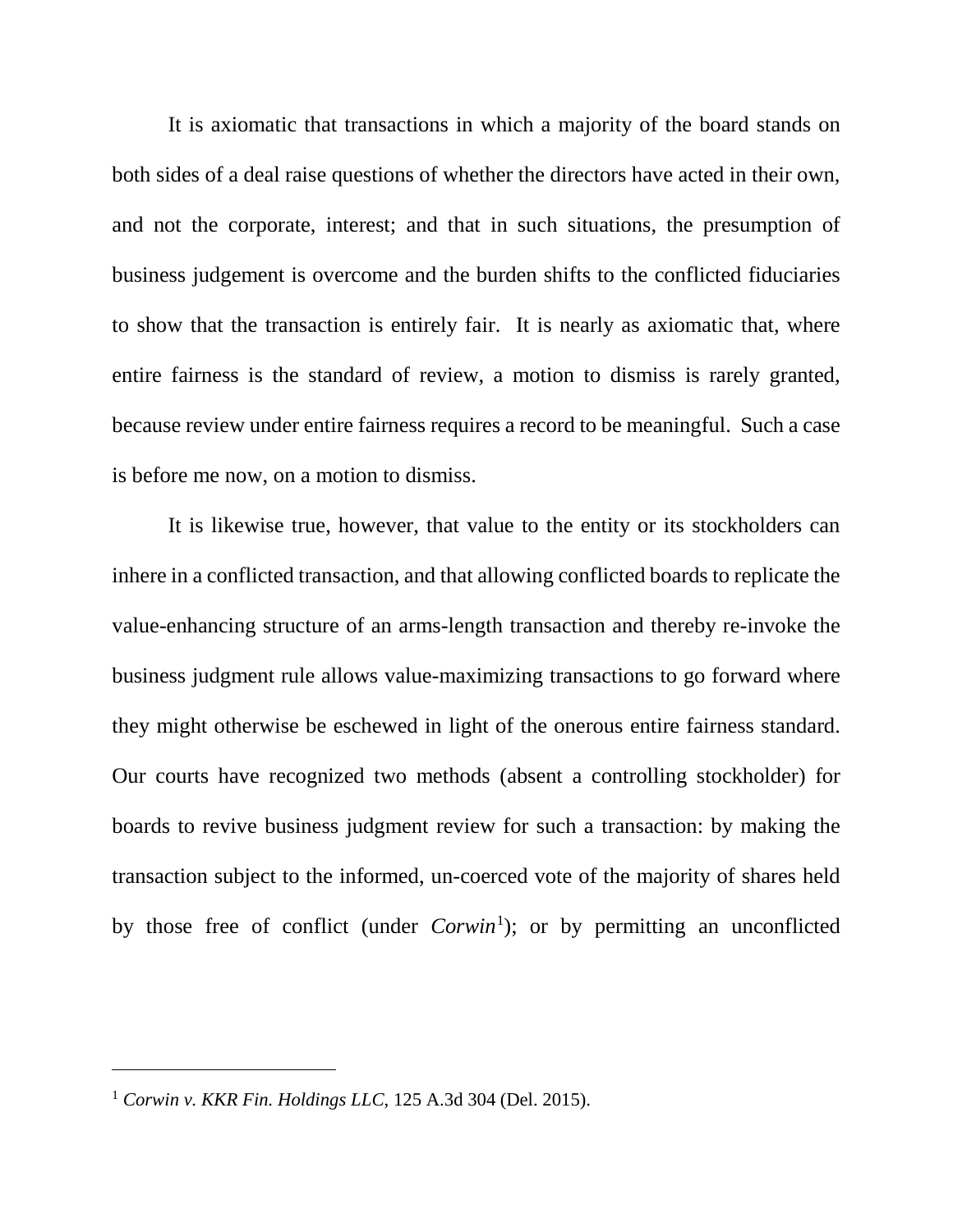committee of the board full scope to negotiate and enter any transaction (as proposed in  $Trados II<sup>2</sup>$ ). Here, according to the Defendant directors, the board did both.

Upon examination of this pleading-stage record, however, and in light of the plaintiff-friendly standard I must employ, I find that entire fairness remains the standard of review. I find that the special committee of unconflicted directors entered the negotiations after the point at which it could act to replicate an armslength transaction, and that the disclosures to the stockholders in way of the vote were inadequate to invoke business judgement review. For those reasons, the Defendants' Motion to Dismiss is denied. My reasoning is below.

### **I. BACKGROUND3**

#### *A. The Parties*

Non-party Intersections, Inc. ("Intersections" or the "Company") is a Delaware corporation headquartered in Virginia.<sup>4</sup> It provides identity protection

 <sup>2</sup> *In re Trados Inc. S'holder Litig.*, 73 A.3d 17 (Del. Ch. 2013).

<sup>&</sup>lt;sup>3</sup> I draw all facts from the Plaintiff's Verified Amended Class Action Complaint, D.I. 21 ("Am. Compl.") and documents incorporated therein. *See in re Morton's Rest. Grp., Inc. S'holder Litig.*, 74 A.3d 656, 658–59 (Del. Ch. 2013) (permitting consideration of documents incorporated into complaint in motion to dismiss); *In re Martha Stewart Living Omnimedia, Inc. S'holder Litig.*, 2017 WL 3568089, at \*3 (Del. Ch. Aug. 18, 2017) (same). As discussed further below, all wellpled facts are considered true for the sake of this motion.

 $<sup>4</sup>$  Am. Compl.  $\P$  15.</sup>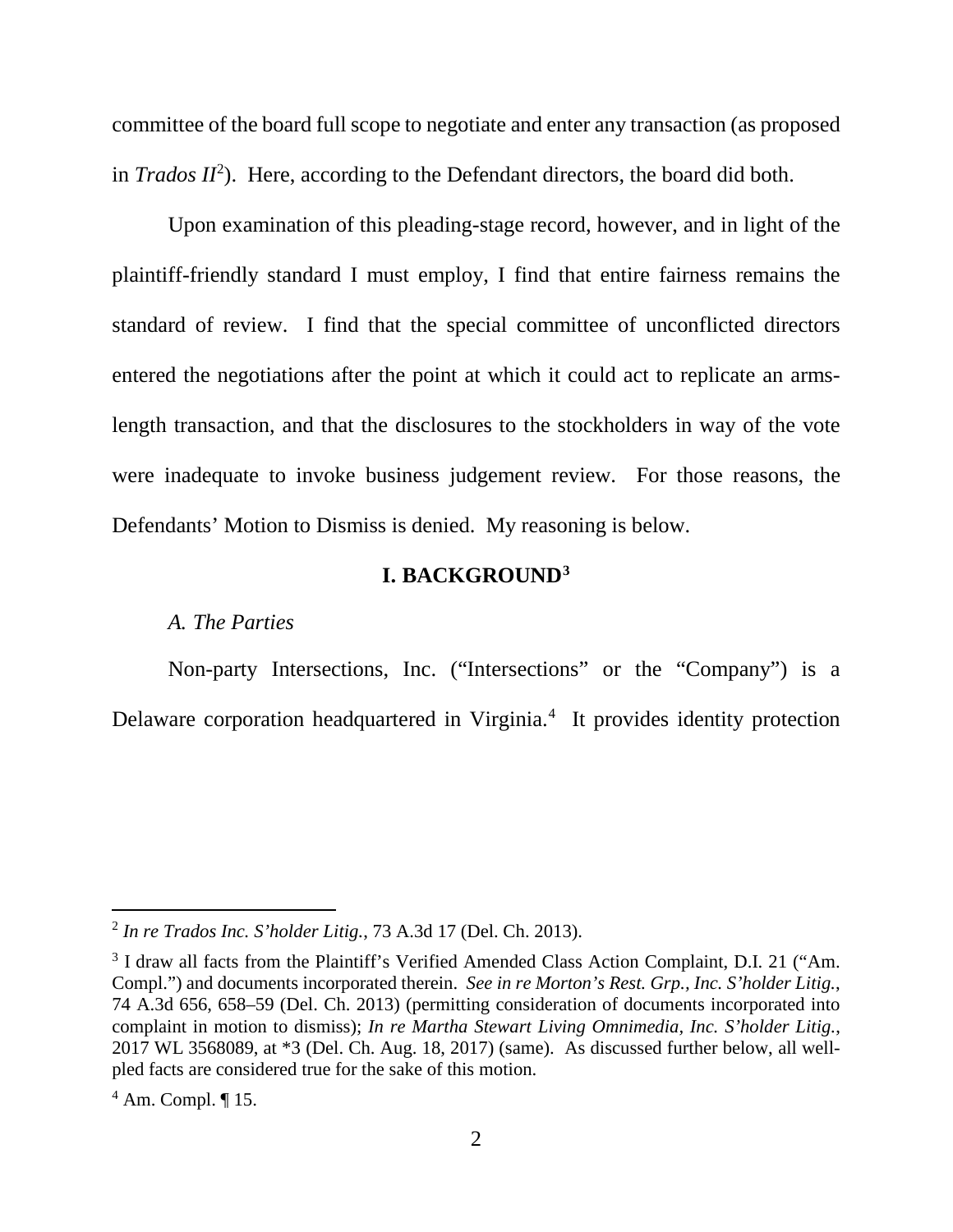software services that help protect sensitive information and data in the virtual world.<sup>5</sup> Until the going-private transaction, it traded publicly on the NASDAQ.<sup>6</sup>

Plaintiff Lance Salladay was a stockholder of Intersections at all relevant times.<sup>7</sup>

Non-party Loeb Holding Corporation ("Loeb") is a Delaware corporation and private equity firm.<sup>8</sup> It co-founded Intersections in 1996, and it was the Company's largest pre-merger stockholder.<sup>9</sup> As of November 15, 2018, Loeb beneficially owned approximately 42.7% of Intersections' outstanding common stock.10

Defendant Bruce Lev was a director of Intersections since November 2014.<sup>11</sup> He has served as the managing director at Loeb since 2003.<sup>12</sup>

Defendant David McGough was a director on the Intersections board (the "Board") since August 1999.<sup>13</sup> As of November 15, 2018, McGough beneficially owned approximately 4.7% of Intersections' outstanding common stock.<sup>14</sup>

 5 *Id.*  $^6$  *Id.*  $^{7}$  *Id.*  $\P$  10. <sup>8</sup> *Id.* ¶¶ 2, 19.  $9$  *Id.* <sup>10</sup> *Id.* ¶ 11 n.2.  $11$  *Id.* 11. <sup>12</sup> *Id.*  $^{13}$  *Id.*  $\llbracket$  12.  $14$  *Id.* 12 n.3.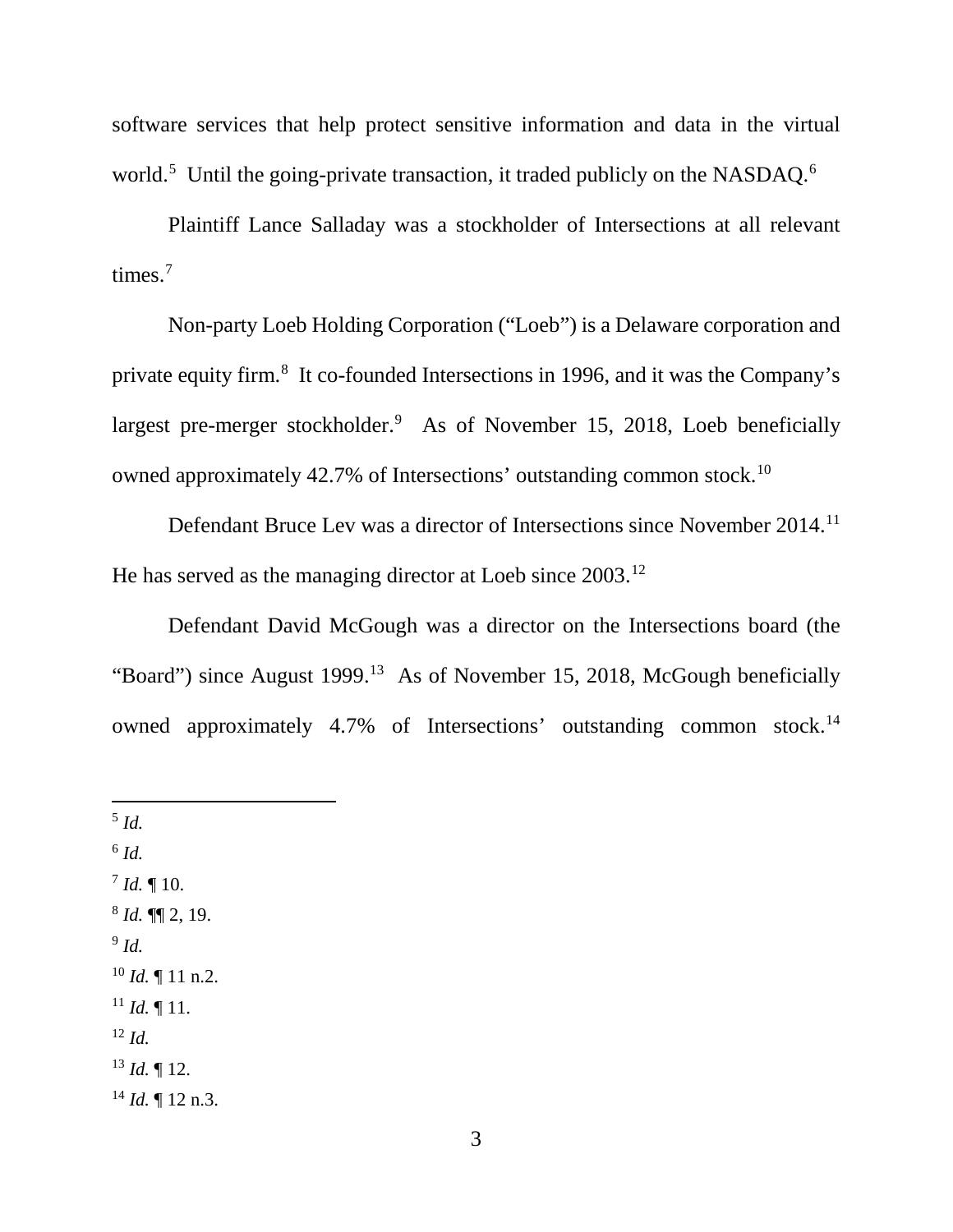McGough also founded and serves as CEO of Digital Matrix Solutions ("DMS"), a private company that has partnered with Intersections over the course of multiple decades.15

Defendant Michael Stanfield served as Chairman of the Intersections Board since May 1996.16 Stanfield co-founded CreditComm Services LLC ("CreditComm"), Intersections' predecessor, with Loeb. <sup>17</sup> From May 1996 until January 2017, Stanfield served as CEO of Intersections.<sup>18</sup> He was reappointed as CEO in January 2018.19 As of April 1, 2018, Stanfield beneficially owned approximately 8.7% of Intersections' outstanding common stock.20

Non-parties John M. Albertine, Thomas G. Amato, and Melvin R. Seiler were directors at Intersections.<sup>21</sup>

Non-party iSubscribed Inc. ("iSubscribed") is a Delaware corporation focused on consumer digital security.22 Non-parties WndrCo Holdings LLC, General Catalyst Group IX, L.P., GC Entrepreneurs Fund IX, L.P., and iSubscribed

 $^{22}$  *Id.*  $\blacksquare$  20.

 $15$  *Id.* **[16** 2, 12.

 $16$  *Id.* 13.

<sup>17</sup> *Id.*

<sup>&</sup>lt;sup>18</sup> *Id.* Prior to joining CreditComm/Intersections as CEO, Stanfield worked as Managing Director at Loeb Partners Corporation, an affiliate of Loeb. *Id.*

<sup>19</sup> *Id.*

<sup>20</sup> *Id.*

 $^{21}$  *Id.* **[16** 16 - 18.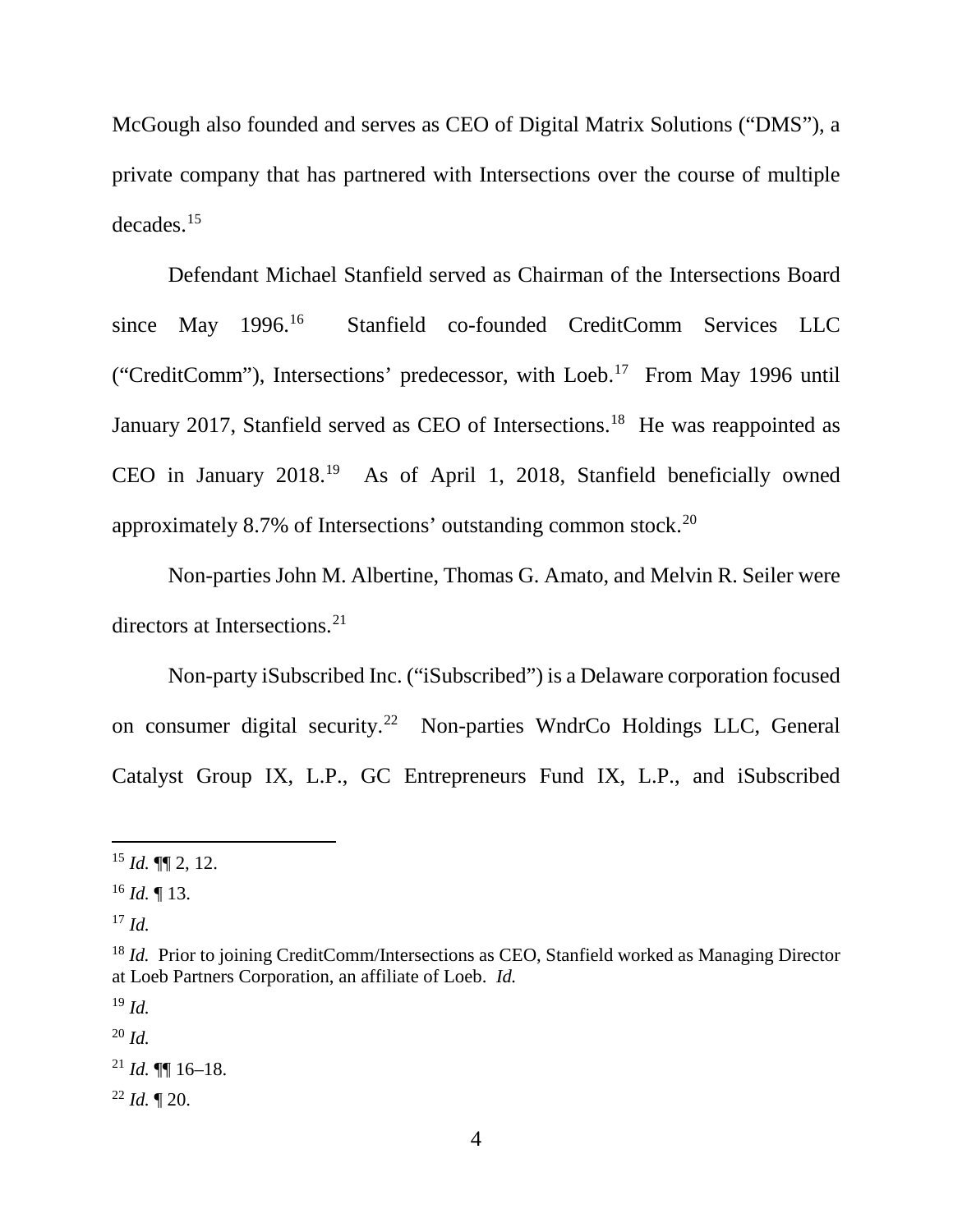(collectively the "iSubscribed Investment Group") together formed a joint venture, WC SACD, a Delaware corporation, for the purpose of purchasing Intersections.<sup>23</sup>

### *B. Factual Background*

# 1. Intersections Struggles Financially While It Develops Its Flagship Product, Identify Guard<sup>®</sup> with Watson<sup>™24</sup>

Intersections provides credit management and identity theft protection services to North American subscribers.<sup>25</sup> Its "flagship product," Identity Guard, accounts for around 95% of its revenue.<sup>26</sup> As of 2018, the Company had over 1.1 million subscribers.<sup>27</sup> Originally founded as CreditComm in 1996, Intersections went public in 2004, and since then the Defendants Stanfield, McGough, and Lev (through his control of non-party Loeb) have collectively owned a stake that the Company's SEC filings recognize as potentially controlling.28

 <sup>23</sup> *Id.* ¶ 21.

<sup>&</sup>lt;sup>24</sup> The Amended Complaint consistently refers to the product throughout as Identify Guard<sup>®</sup> with Watson<sup>™</sup>. I include this footnote not only to demonstrate the dexterity of an aged jurist in the insertion of superscriptic symbols into documents (thank you, law clerks), but also to acknowledge the trademarks in the product's name. However, for simplicity's sake, I discard the symbols for the remainder of this Memorandum Opinion.

<sup>25</sup> Am. Compl. ¶ 22.

<sup>26</sup> *See id.*

<sup>27</sup> *Id.*

<sup>&</sup>lt;sup>28</sup> *Id.* **[1]** 23–27. Intersections' 2018 10-K notes that "[i]nsiders have substantial control over us and could delay or prevent a change in corporate control, which may harm the market price of our common stock." *Id.* ¶ 27. The 10-K notes that Loeb owned, at the time of the 10-K, 40% of the stock, and that Loeb in turn was controlled by an Intersections Director [i.e. Lev]. *Id.* the 10-K acknowledged that Stanfield and McGough also owned significant stakes. *Id.* "If these stockholders act together, they could have the ability to significantly influence or control the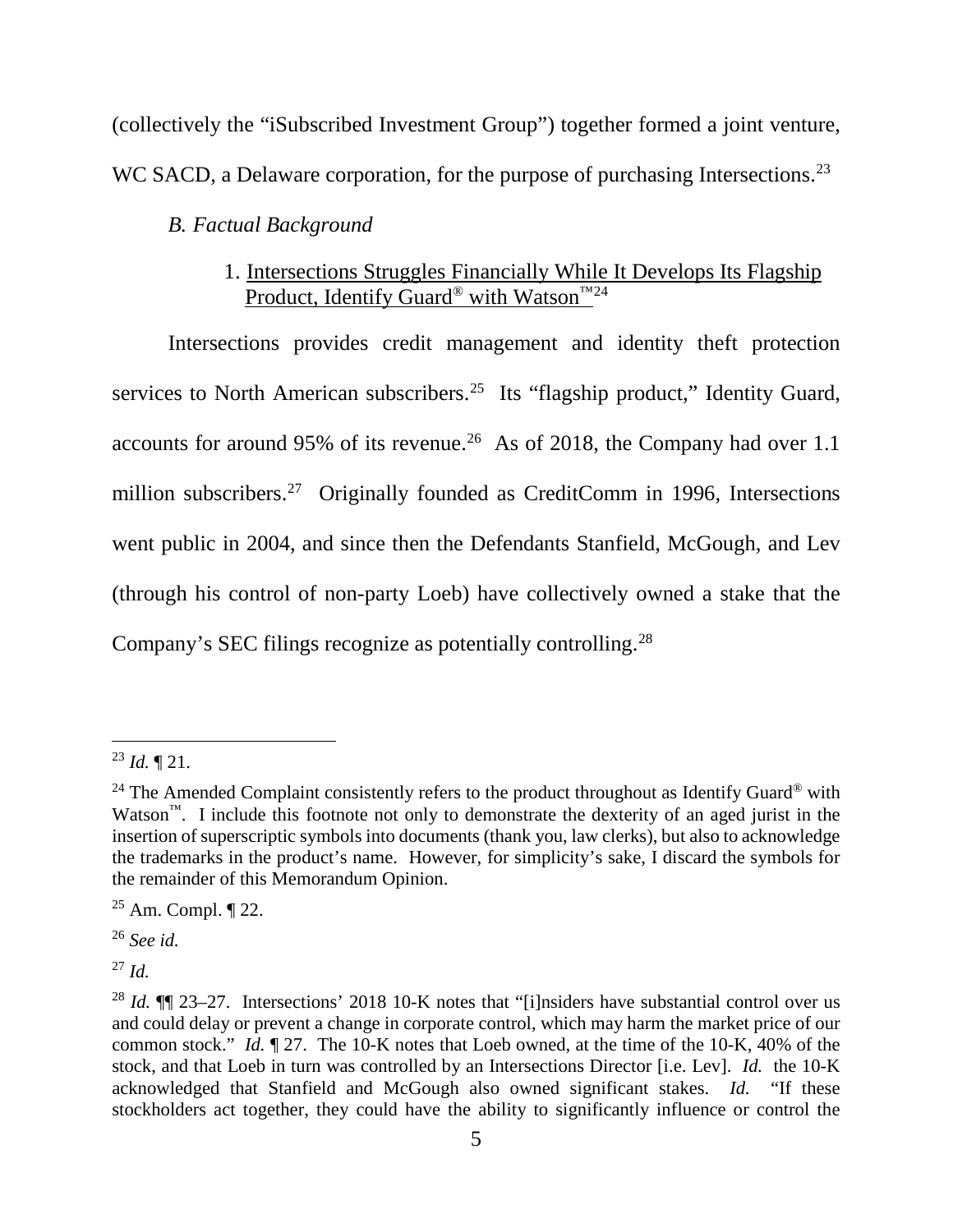In 2017, Intersections launched an upgraded version of its flagship product: Identity Guard with Watson.<sup>29</sup> This updated software used artificial intelligence (AI) to, theoretically, improve protection and enhance nearly every feature of the product.30 Because such use of AI was unprecedented in its market, Intersections' former CEO, Johan Roets, predicted that a successful launch had the potential to swell Intersections' subscriber base nearly a hundred-fold, up to 100 million users.<sup>31</sup> The launch, however, largely failed.<sup>32</sup> Intersections went back to the drawing board to recalibrate the product, and it forecast a release date for an upgraded version in December 2018, which was then delayed to the first quarter of 2019.<sup>33</sup> Intersections continued to make significant investments in anticipation that Identity Guard with Watson not only had growth potential, but that it represented the future of the Company.34

<sup>31</sup> *Id.* ¶ 32.

 $\overline{a}$ 

<sup>32</sup> *Id.* ¶ 33.

management and affairs of our company and potentially determine the outcome of matters submitted to our stockholders for approval." *Id.*

<sup>29</sup> *Id.* ¶¶ 30, 33.

<sup>30</sup> *Id.* ¶¶ 30–31.

<sup>33</sup> *Id.* ¶¶ 34, 37.

<sup>34</sup> *Id.* ¶¶ 33, 35, 37–38. An advisor to the Special Committee corroborated this growth potential, noting that Internet fraud was on the rise, while revenue for identity theft protection services remained flat, so market demand was certain to increase. *Id.* ¶ 36. The advisor predicted that "after its full launch in 2019, Identity Guard with Watson would rapidly account for the vast majority of the Company's subscribers." *Id.* ¶ 38.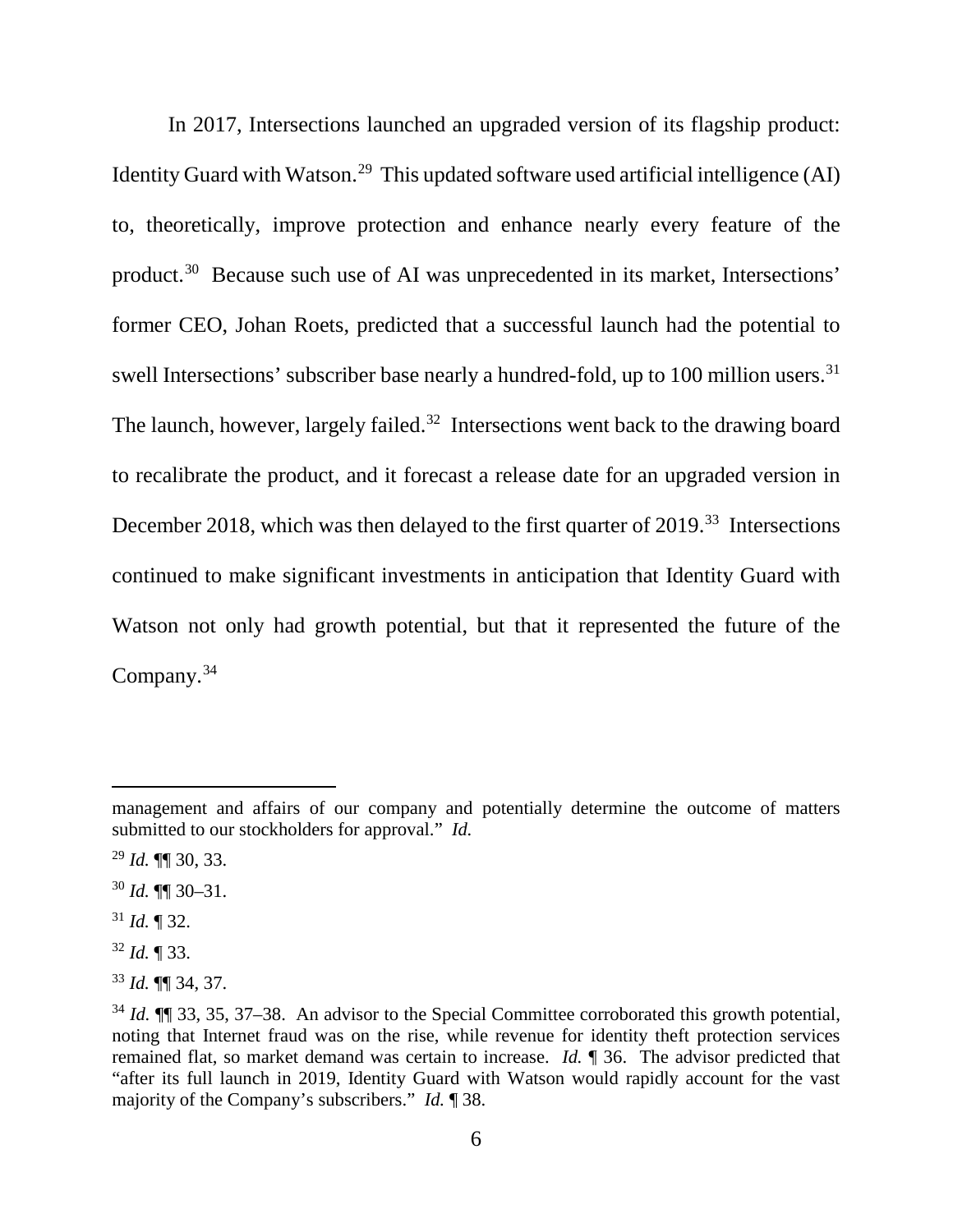While Intersections was working to get its upgraded product on the market, it was also experiencing financial difficulties.<sup>35</sup> It limited cash spending early in 2017, and in late 2017 amended its credit agreement with PEAK6 Investments, L.P. (PEAK6") to increase borrowing.<sup>36</sup> Early in 2018, the Company began to look for additional borrowing or stock equity sales to raise capital.<sup>37</sup> Several parties expressed interest, and the Company formed a special committee (the "Committee"), consisting of three independent directors, to enter due diligence and explore possible financing options with the potential partners. 38 The Committee retained Houlihan Lokey, Inc. ("Houlihan Lokey") as its financial advisor to evaluate potential financing transactions.39 In addition, Intersections gave promissory notes to Loeb and McGough in return for \$2 million and \$1 million respectively to help pay down its balance under its credit agreement with PEAK6.<sup>40</sup>

<sup>36</sup> *Id.*

<sup>39</sup> *Id.* ¶ 45.

 <sup>35</sup> *Id.* ¶ 39.

 $37$  *Id.* **¶** 40–41.

<sup>&</sup>lt;sup>38</sup> *Id.* **[1]** 41–47. In March, the Company agreed to a non-binding term sheet with Hale Capital Partners to obtain \$25 million in financing, but the parties were unable to finalize the deal. *Id.* ¶ 41. In June, it received a non-binding term sheet from NewSpring Capital ("NewSpring") for \$30 million in financing. *Id.* ¶ 42. Also in June, private equity firm KKR & Co. Inc. ("KKR") submitted an unsolicited non-binding proposal to acquire Intersections for \$3.31 per share. *Id.* ¶ 43. KKR eventually dropped out. *Id.* ¶ 46. NewSpring partnered with other investment funds to explore financing, and these explorations continued into 2018. *Id.* ¶ 47.

<sup>&</sup>lt;sup>40</sup> *Id.* ¶ 44. Later, on September 28, 2018, the Company would borrow another \$1 million from Loeb through a bridge note. *Id.* ¶ 54.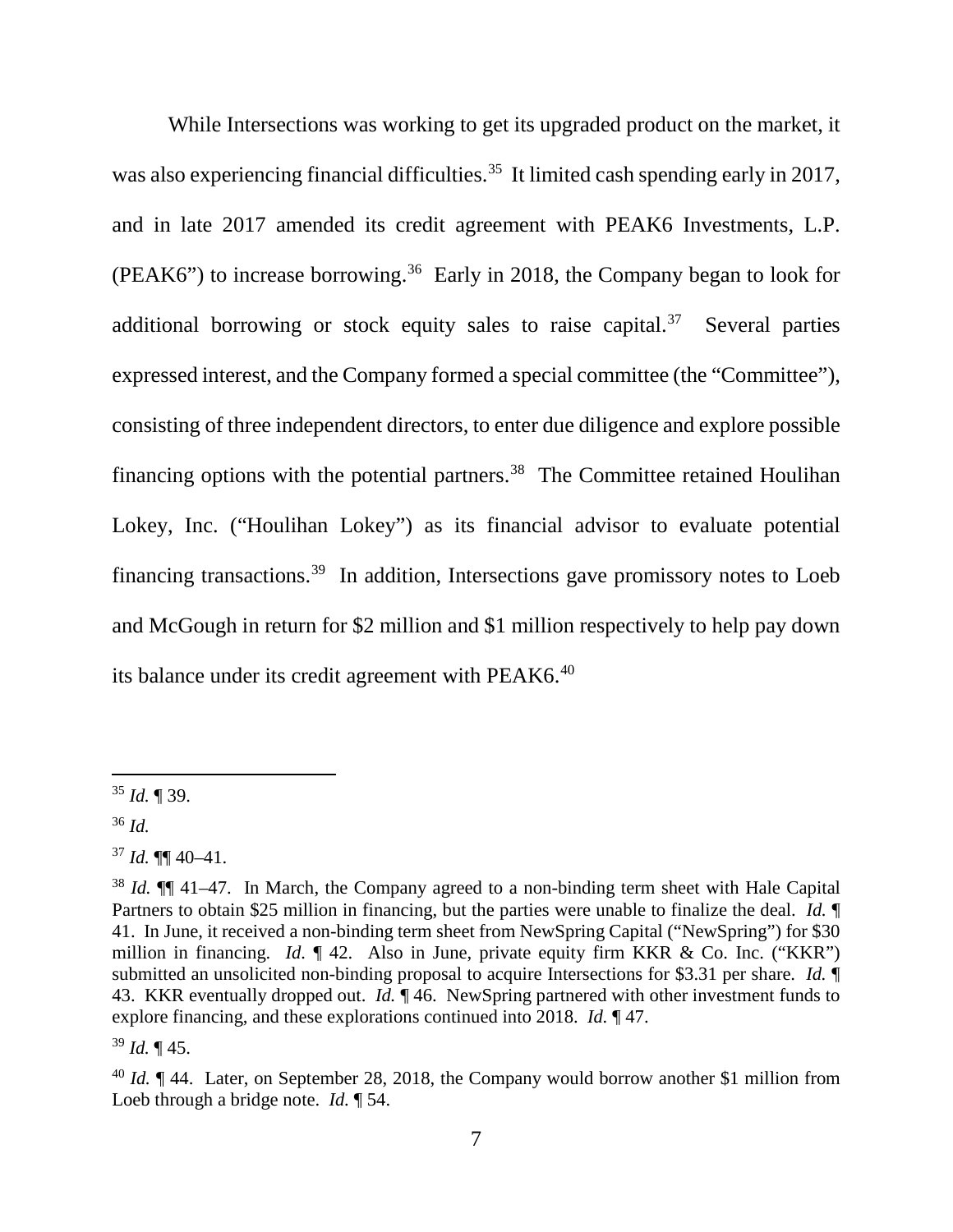# 2. WC SACD Discusses a Potential Transaction with Intersections and the Defendants

In September 2018, a new player entered the field. On September 14, a representative of the iSubscribed Investor Group contacted Intersections to explore a potential transaction, and Stanfield, Lev, and Intersections' CFO met with iSubscribed Investor Group representatives.<sup>41</sup> iSubscribed simultaneously reached out to Loeb about its interest in the Company.42 Within a week, iSubscribed entered a non-disclosure agreement and began conducting due diligence.<sup>43</sup> On September 25, an iSubscribed Investor Group representative contacted Lev to discuss its interest in acquiring Intersections.<sup>44</sup> The iSubscribed Investor Group then formed WC SACD for the purpose of an acquisition.<sup>45</sup>

On September 27, a WC SACD representative met with Intersections' Chairman of the Board and CEO Stanfield.46 At that meeting, Stanfield "effectively told WC SACD that the Intersections Board would be receptive to an acquisition offer of \$3.50 to \$4.00 per share."47 On October 5, the Board met with management

 $41$  *Id.* **¶** 48–49.

 $42$  *Id.*  $\P$  48.

<sup>43</sup> *Id.* ¶ 50.

<sup>44</sup> *Id.* ¶ 51.

<sup>45</sup> *Id.* ¶ 52.

<sup>46</sup> *Id.* ¶ 53.

<sup>&</sup>lt;sup>47</sup> *Id.* The Amended Complaint notes that Stanfield did not have authority to negotiate on behalf of the Company. *Id.*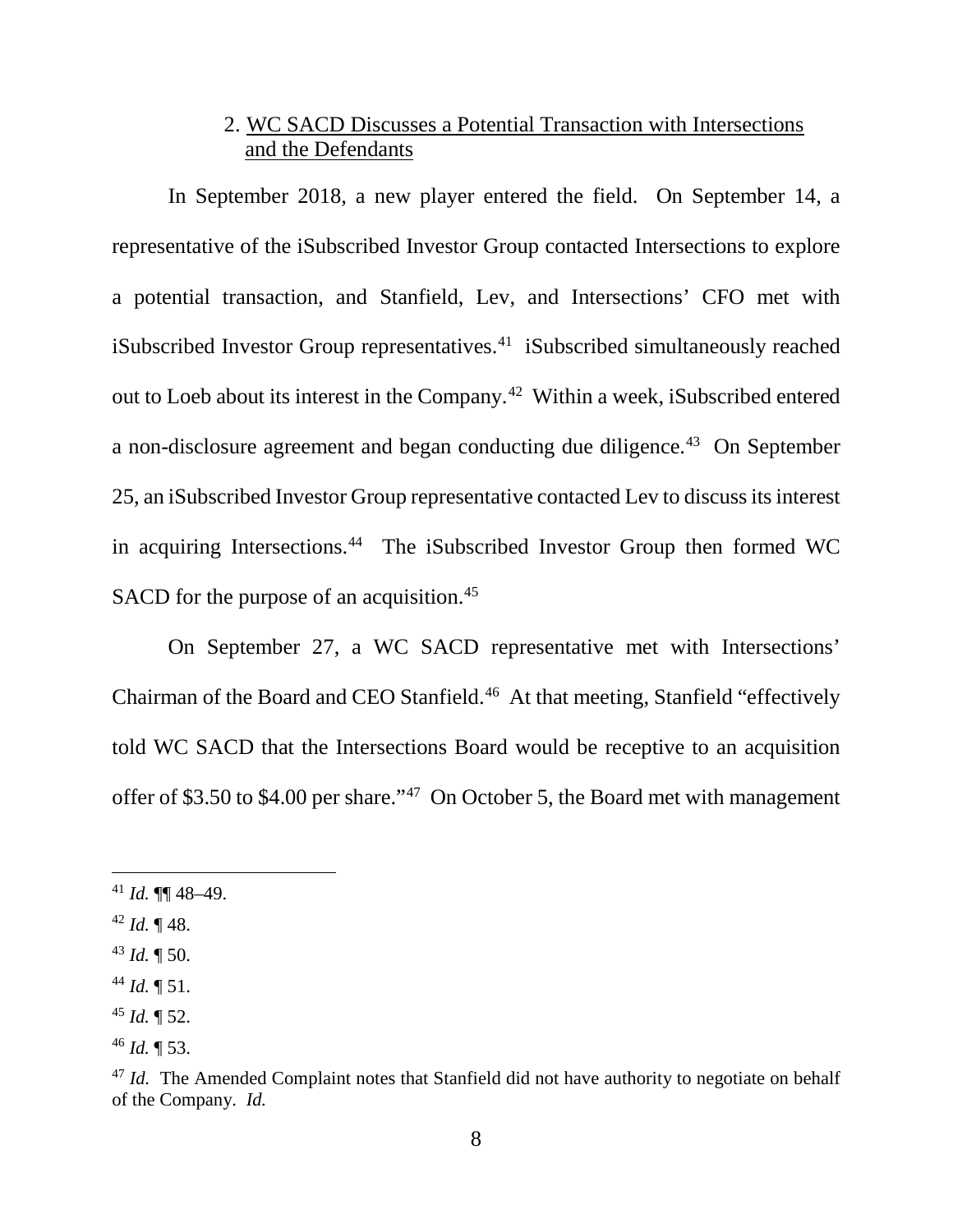and discussed the Company's financial needs, reviewed its status with potential financers, and reconstituted the Committee, which had been previously abandoned. 48 According to the Proxy, before the Board considered WC SACD's first offer, it decided it would not approve any transaction not supported by the Committee.<sup>49</sup> Prior to this meeting, Defendant directors Stanfield, Lev (on behalf of Loeb) and McGough had all expressed a desire<sup>50</sup> to roll over "the substantial majority" of their Intersections stock in a going-private transaction with WC SACD.<sup>51</sup>

On October 9, WC SACD proposed to acquire Intersections at \$3.50 per share (the "Merger") and provide \$30 million of senior secured convertible note financing (the "Note Purchase Agreement," and together with the Merger the "Transaction").<sup>52</sup> Notably, the \$3.50 per share offer was at the precise bottom of the range Stanfield had suggested to WC SACD representatives.<sup>53</sup> The Transaction also contemplated that Stanfield, McGough, and Loeb could roll their equity into the deal.<sup>54</sup> Loeb and

 <sup>48</sup> *Id.* ¶ 55.

<sup>49</sup> Transmittal Aff. of Elliot Covert in Support of Defs. Bruce L. Lev, David A. McGough and Michael R. Stanfield's Opening Br. in Support of their Mot. to Dismiss the Am. Compl. ("Covert Aff."), Ex. A, Schedule 14D-9 ("14D-9" or the "Proxy"), at 17.

<sup>&</sup>lt;sup>50</sup> The lack of an indirect object in this sentence is an artifact of the Complaint, which does not identify to whom this desire was "expressed."

<sup>51</sup> *Id.*

<sup>52</sup> *Id.* ¶ 56. The senior convertible notes would be convertible into Intersections common stock at \$2.27 per share. *Id.*

<sup>53</sup> *Compare id.* ¶ 53 (Stanfield suggesting Board would be agreeable to offer of \$3.50 to \$4.00 per share) *with id.* ¶ 56 (WC SACD's making initial offer of \$3.50 per share).

<sup>54</sup> *Id.* ¶ 57.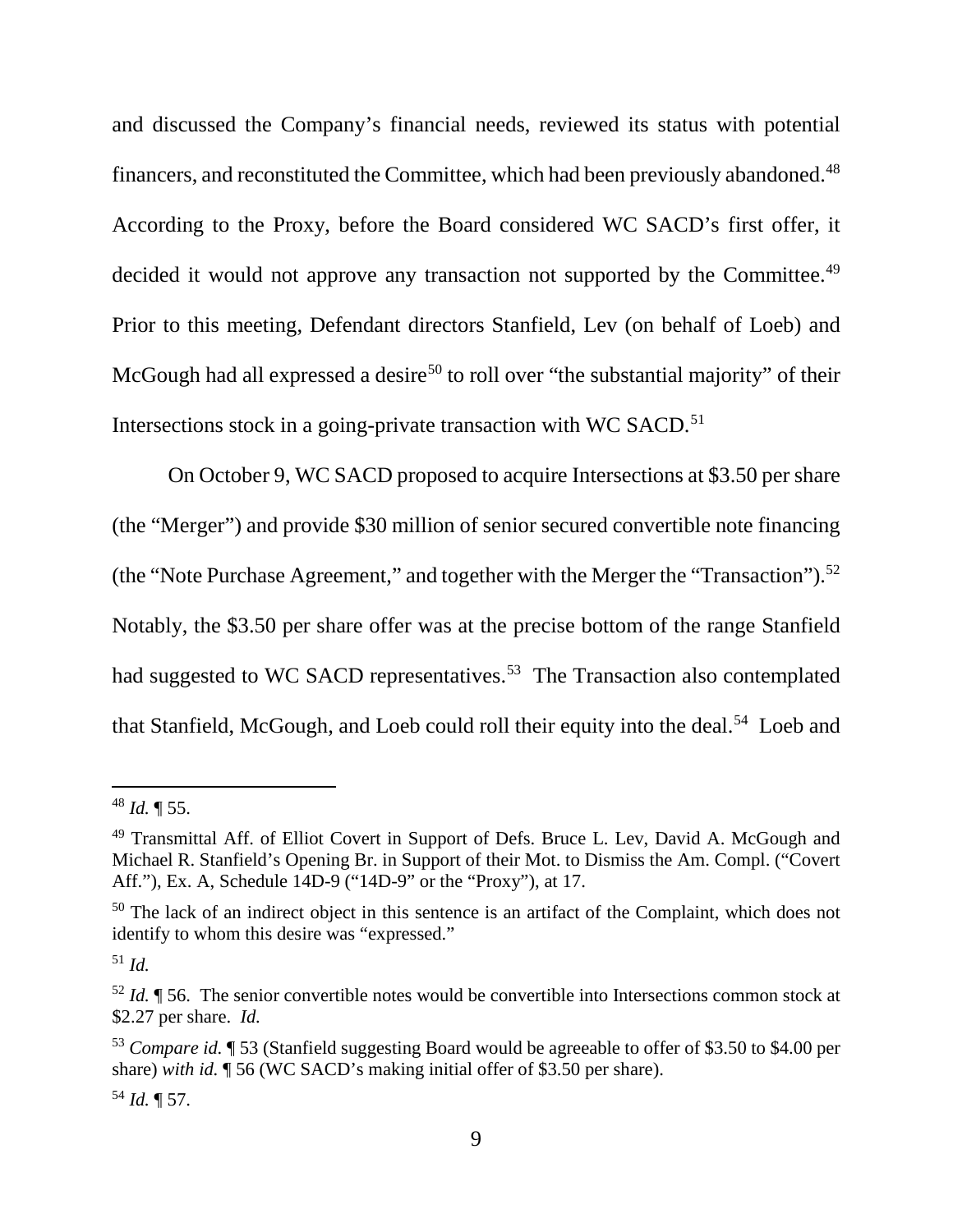McGough would exchange their existing promissory notes for convertible note financing, at a favorable rate.<sup>55</sup> Finally, the offer was contingent on the Company granting WC SACD "the right to designate a majority of the members on the Board of Directors if the proposed acquisition transaction were terminated . . . ."56 The Committee renegotiated WC SACD's designation right so that while it applied if the Merger failed, it did not apply if that failure was due to WC SACD's breach or abandonment. 57

# 3. The Committee Negotiates a Deal with WC SACD

On October 10, the Committee met to discuss the proposal and engaged legal counsel.58 It determined that any acquisition would be conditioned on approval by a majority-of-the-minority stockholder vote.59 Negotiations continued on October 11, when WC SACD increased its offer to \$3.68 per share.<sup>60</sup> The Committee then recommended that the Board enter an exclusivity agreement with WC SACD, which

<sup>&</sup>lt;sup>55</sup> *Id.* Like WC SACD's notes, these would be convertible into Intersections common stock at \$2.27 per share. *Id.*

<sup>56</sup> *Id.*; 14D-9, at 18.

<sup>57</sup> *See* 14D-9, at 10, 25.

<sup>58</sup> Am. Compl. ¶ 58.

<sup>59</sup> *Id.* ¶ 58. In other words, a majority approval by those stockholders not rolling over their shares in the transaction. *Id.*

<sup>60</sup> *Id.* ¶ 59.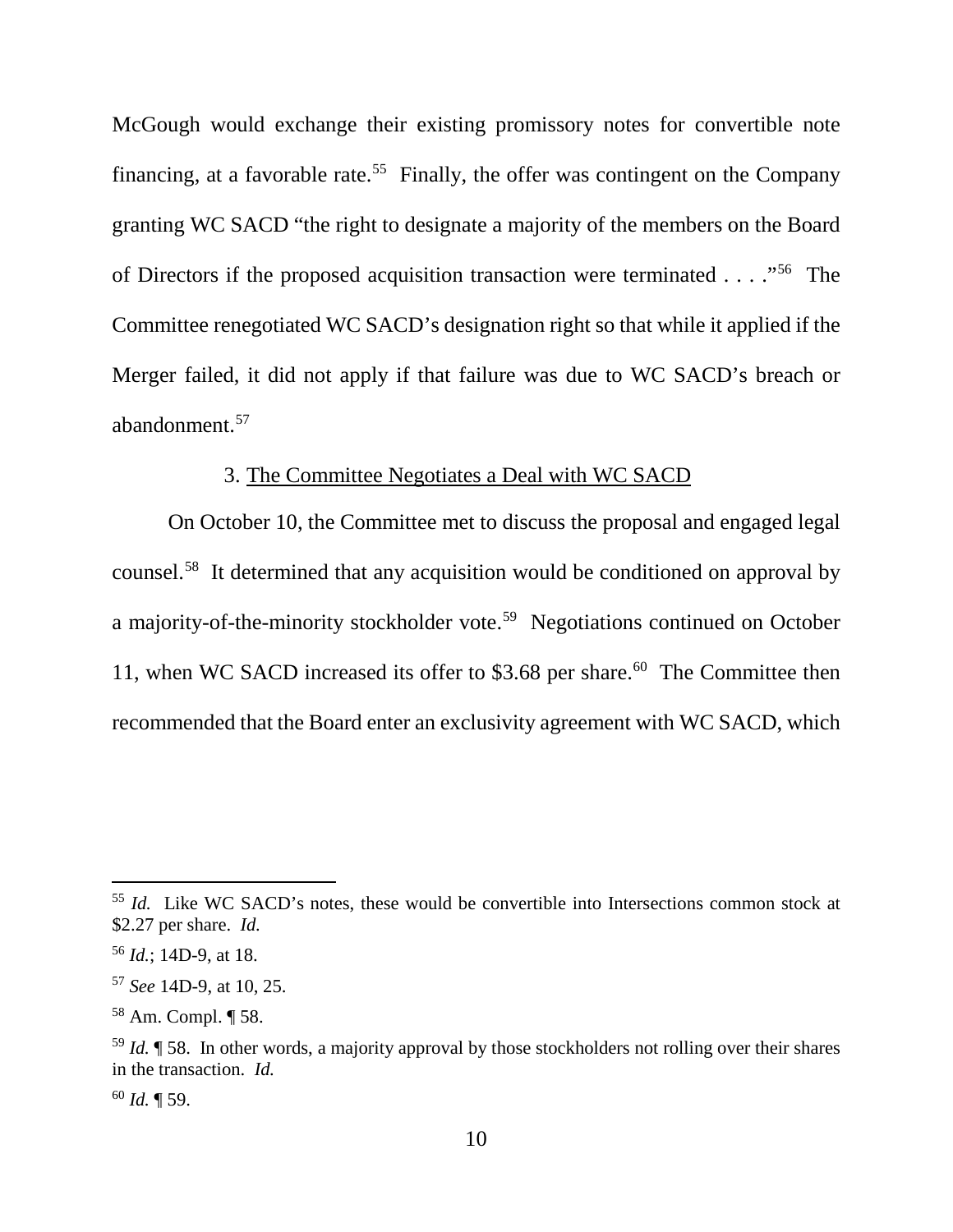the Board did.<sup>61</sup> At that point, the Committee authorized its counsel to "commence" negotiation of the definitive merger and note financing documentation."62

At the October 11 meeting, the Committee retained a "nationally recognized investment banking firm" as financial advisor for the proposed transaction, the price term of which was already in place. 63 According to the Amended Complaint, "just days after its retention, the investment banking firm abruptly terminated the engagement."64 Following a brief search, the Committee retained North Point Advisors ("North Point"), giving it eight days to review the proposed transaction and provide a fairness opinion while the Committee continued to negotiate and review details.65

Intersections' exclusivity agreement with WC SACD lasted through November 9, 2018, but WC SACD allowed the Company to continue discussions with potential partners with whom it had already engaged.<sup>66</sup> While negotiations were ongoing with WC SACD, two of those potential financing partners submitted proposals offering financing in a mix of debt, convertible notes, and equity.<sup>67</sup> Over

<sup>64</sup> *Id.*

<sup>66</sup> *Id.* ¶ 60.

 $61$  *Id.* **¶** 59–60.

<sup>62</sup> *Id.* ¶ 59.

<sup>63</sup> *Id.* ¶ 63.

<sup>65</sup> *Id.* ¶¶ 64–65.

<sup>67</sup> *Id.* ¶ 61.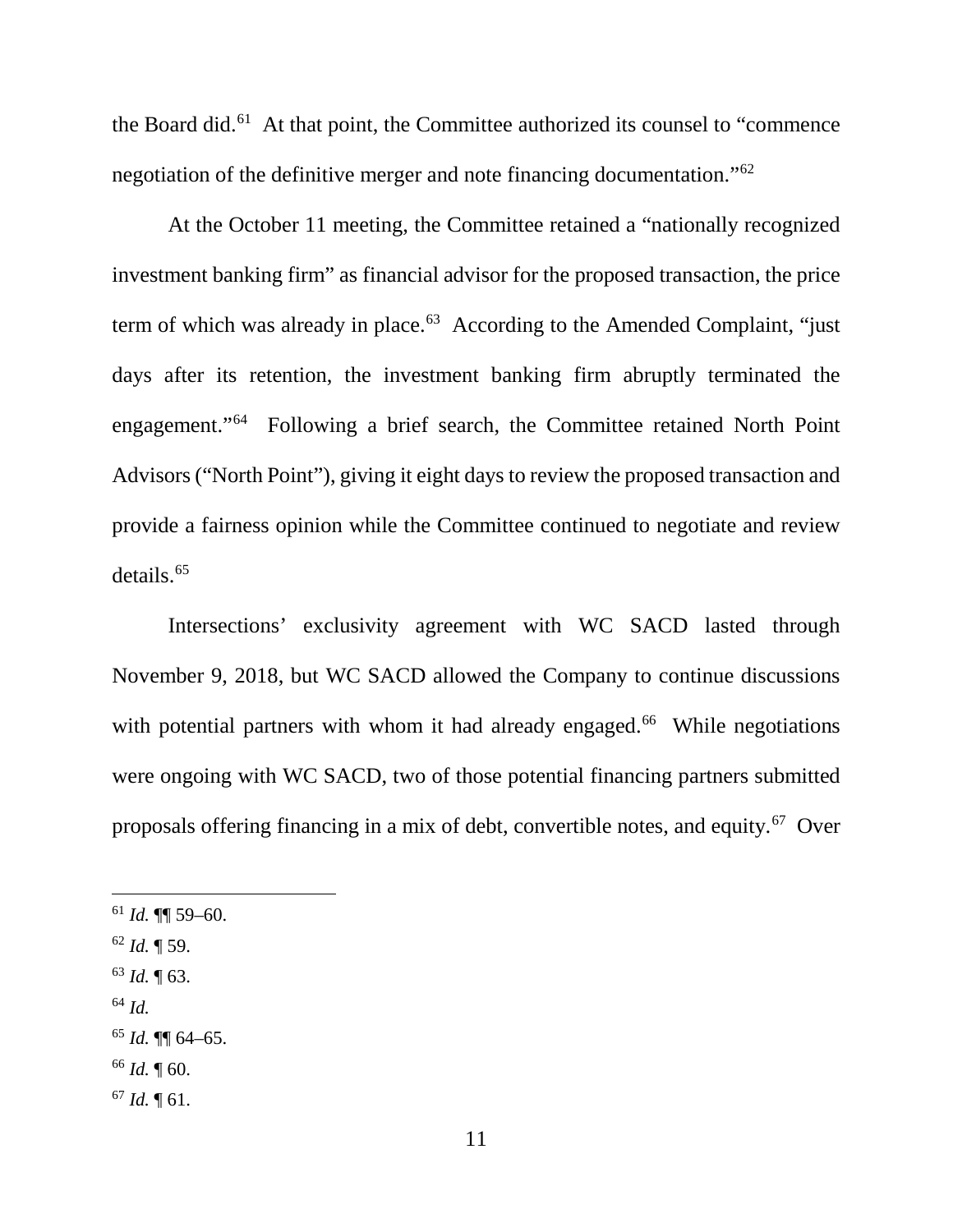the next two weeks, while working on the Transaction with WC SACD, the Committee conducted one phone call with each of the two potential financing partners and did not make any counter-proposals or engage in further negotiations.<sup>68</sup>

On October 29, the Committee met a final time, and North Point provided its fairness opinion on the Transaction (the "Fairness Opinion").<sup>69</sup> The Amended Complaint alleges the Fairness Opinion was based on misleading information from both management and the Committee.<sup>70</sup> The Committee recommended approval of all aspects of the Transaction.<sup>71</sup> Later that day, the Board met, adopted the Committee's recommendation, and approved the Transaction at \$3.68 per share, just below the midpoint of the range suggested to WC SACD by Stanfield.<sup>72</sup> After it

 <sup>68</sup> *Id.* ¶ 62.

 $69$  *Id.* 166.

<sup>70</sup> *Id.* ¶¶ 80–89. Intersections' management created a base case scenario ("Base Case") and an upside case scenario ("Upside Case") for the Committee. *Id.* ¶ 82. The Base Case projected 2018 performance below where the Company was actually performing year-to-date. *Id.* Despite the fact that the Company did not expect a regression in performance, the Base Case projected declining EBITDA in 2019 and 2020. *Id.* The Upside Case, by contrast, reflected improved Company performance based on the re-release of Identity Guard with Watson, a return to directto-consumer marketing, and additional capital infusions. *Id.* ¶¶ 83, 85–86. The Committee determined the Base Case was the appropriate scenario, and according to the Amended Complaint, "it appears that the Committee did not even provide the Upside Case projections to North Point." *Id.* **183** (citing 14D-9, at 36). North Point's Discounted Cash Flow ("DCF") analysis, when run on the Upside Case, produces a share value range of \$11.49 to \$22.81 per share. *Id.* ¶ 87. North Point also conducted a Comparable Public Trading Multiple Analysis as well as a Comparable Precedent Transaction Analysis, both of which yielded a per share price over \$7.00. *Id.* ¶ 88. The fairness opinion does not mention the Upside Case.

 $^{71}$  *Id.* ¶ 66.

<sup>72</sup> *Id.* ¶ 67; *see also id.* ¶ 53 (Stanfield proposing offer range of \$3.50 to \$4.00 per share).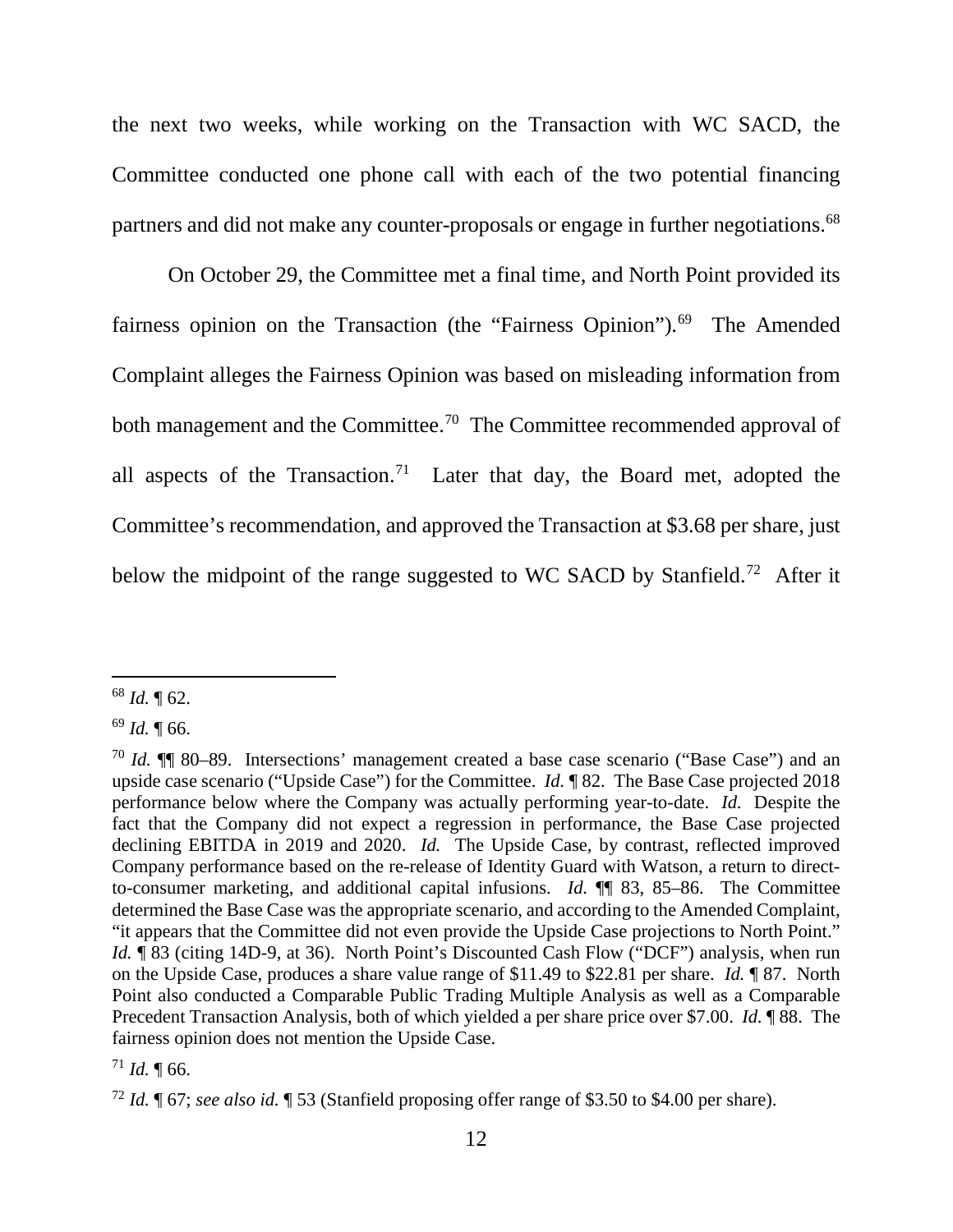approved the Transaction, Intersections informed the potential financing partners who had submitted proposals that it was not interested in proceeding with them.<sup>73</sup>

# 4. Intersections Enters the Merger Agreement and the Note Purchase Agreement

On October 31, 2018, WC SACD and Intersections entered two agreements: the Merger, and the Note Purchase Agreement.<sup>74</sup> Under the Note Purchase Agreement, the Company issued senior secured convertible notes ("Notes") in the principal amount of \$30 million to WC SACD, a Note in the amount of \$3 million to Loeb, and a Note in the amount of \$1 million to McGough.75 The Notes were convertible into common stock at a price of \$2.27 per share.<sup>76</sup> Additionally, Stanfield, Loeb, and McGough entered into support agreements to tender their shares and grant proxies to vote their shares in favor of the Merger.<sup>77</sup> Intersections issued

<sup>77</sup> *Id.* ¶ 73.

 <sup>73</sup> *Id.* ¶¶ 62, 68.

<sup>74</sup> *Id.* ¶ 69. The Note Purchase Agreement was conditioned on the signing of the Merger Agreement as well as approval by a majority of Intersections stockholders. *Id.* Intersections obtained this majority approval through the written consent of Stanfield's, Loeb's, and McGough's shares. *Id.*

<sup>75</sup> *Id.* ¶ 70. The Amended Complaint details the terms of the Notes: 6% annual interest for 12 months after the Merger and 8% thereafter; 36 month maturation date after the Merger; firstpriority security interest of all Intersections assets; guaranteed by Intersections' subsidiaries; automatic conversion into Intersections common stock immediately prior to the Merger's consummation. *Id.* ¶¶ 71–72. Loeb converted into 1,324,009 shares of common stock, and McGough converted into 441,337 shares of common stock upon closing. *Id.* ¶ 72. As the Plaintiff notes, this conversion allowed Loeb and McGough to purchase into the new company at \$2.27 per share, a price significantly below the sale price. *Id.* ¶ 79.

<sup>76</sup> *Id.* ¶¶ 74–75.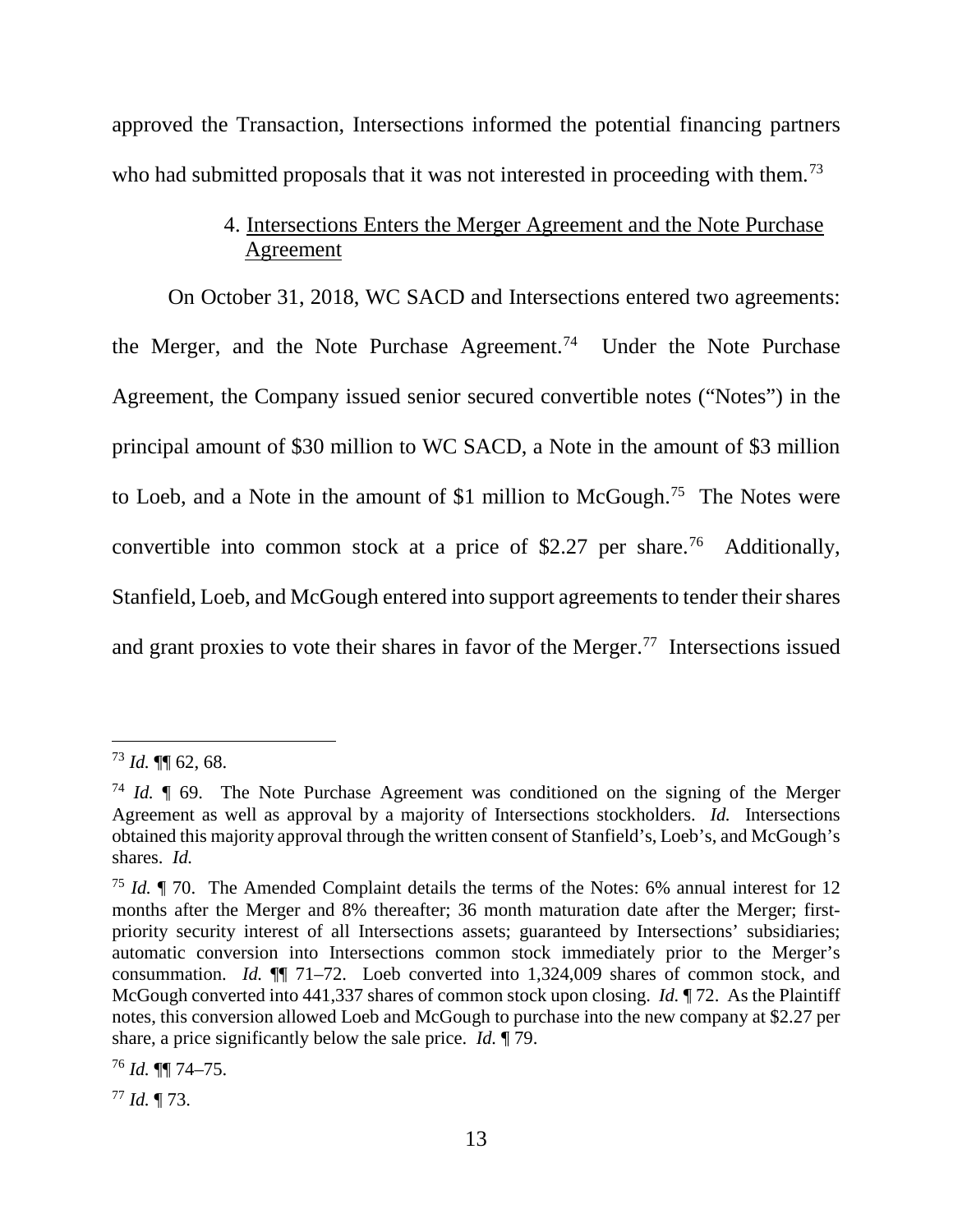a press release announcing the Merger.78 In addition to explaining the Merger, the press release also described the Note Purchase Agreement, the conversion price of \$2.27 per share, and the use of the funds to repay PEAK6 liabilities.<sup>79</sup>

In connection with the Merger, each of the Defendants rolled over significant portions of their equity.<sup>80</sup> Loeb rolled over 80% of its shares, McGough rolled over 68.6% of his shares, and Stanfield rolled over  $35.7\%$  of his shares.<sup>81</sup> Other benefits also resulted. Stanfield received a golden parachute (i.e. change-in-control) payment of around \$5.85 million and an 18-month consultation agreement with WC SACD worth \$500,000 in cash as well as a stock option equity grant to acquire 839,178 shares of WC SACD common stock. $82$ 

### 5. Intersections Issues its 14D-9

On November 29, 2018, Intersections filed its Schedule 14D-9 ("14D-9" or the "Proxy") with the Securities and Exchange Commission.<sup>83</sup> The Plaintiff, in his Amended Complaint, highlights four parts of the 14D-9 he considers materially deficient or misleading.

- <sup>80</sup> *Id.* ¶ 76.
- <sup>81</sup> *Id.*

<sup>83</sup> *Id.* ¶ 94.

 <sup>78</sup> *Id.* ¶ 74.

<sup>79</sup> *Id.* ¶¶ 74–75.

<sup>82</sup> *Id.* ¶ 78.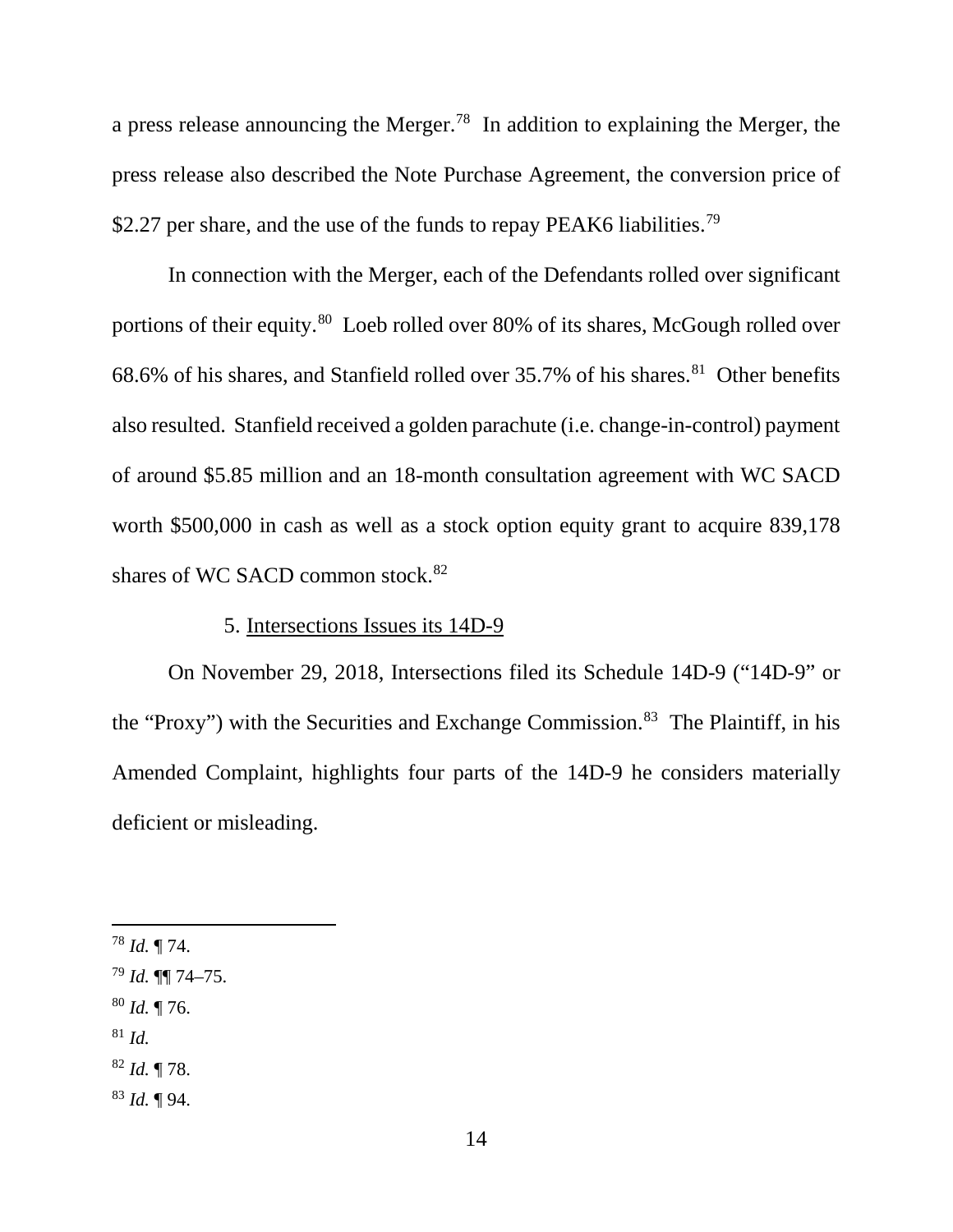*First*, in addition to describing the Merger, the 14D-9 detailed the Note Purchase Agreement entered into with WC SACD, Loeb, and McGough.<sup>84</sup> The 14D-9 describes, among other things, the aspect of the Note Purchase Agreement that would potentially give WC SACD control of the Board in case the Merger was voted down:

If there is a termination of the Merger Agreement (other than a termination of the Merger Agreement by the Company due to a breach by Parent) and Parent owns at least 80% of its initial principal amount of Notes (or shares issued upon conversion thereof), and so long as any Notes (or Preferred Stock issued upon conversion of Notes) remain outstanding or any Significant Investor (as defined in the Note Purchase Agreement) owns Common Stock comprising at least 50% of the shares issued upon conversion of its Notes, subject to NASDAQ listing requirements (including NASDAQ Listing Rule 5640), a majority of the Company Board will resign and Parent will have the right to designate directors to fill such vacancies (provided that one director so designated shall be an independent director designated by Loeb Holding Corporation) and to appoint the Chief Executive Officer of the Company.85

In describing the factors the Committee considered in determining whether to

recommend the Merger, the 14D-9 addressed the same feature of the Note Purchase

Agreement a second time:

The Special Committee . . . also considered the following countervailing factors: . . . the fact that the Note Purchase Agreement provides that, unless Purchaser elects in writing not to pursue the Offer or Merger described in the Merger Agreement for any reason, in the event the Merger Agreement is terminated, other than by reason of a

 <sup>84</sup> *Id.* ¶¶ 90–91.

<sup>85</sup> *Id.* ¶ 91; 14D-9, at 10.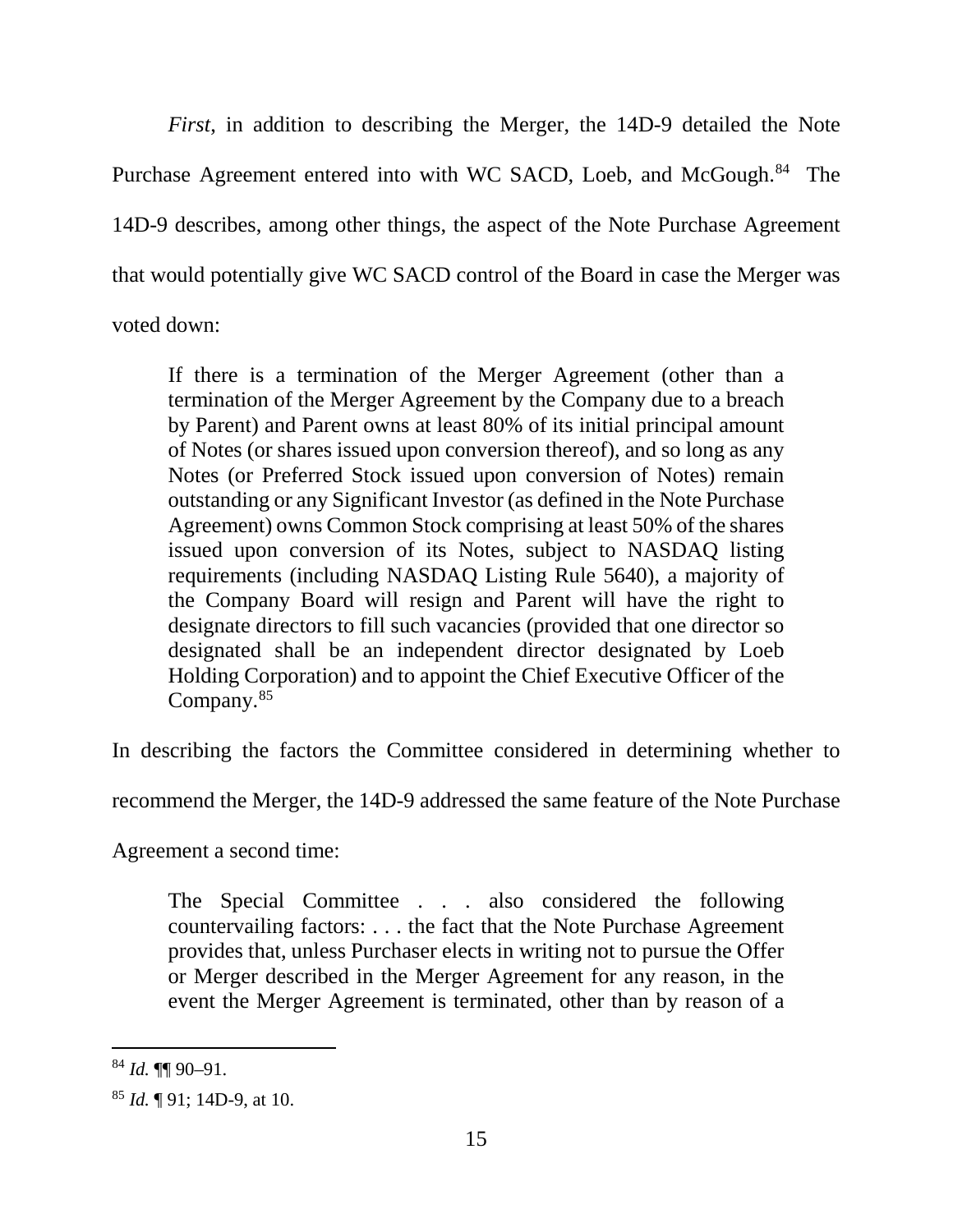breach of such agreement by Purchaser, Purchaser has the right, subject to NASDAQ listing requirements and Commission rules, to designate a majority of the members of the Board of Directors and appoint the chief executive officer of the Company $[.]^{86}$ 

According to the Amended Complaint, WC SACD would have approximately a 35% ownership position in Intersections following the conversion of its Notes. 87 Therefore, NASDAQ Rule 5640, which proscribes appointment powers disproportionate to ownership, would potentially limit it to appointing only a minority of the Board.<sup>88</sup> However, the 14D-9 did not expressly disclose WC SACD's aggregate ownership percentage following the conversion of its Notes, nor explain how NASDAQ Rule 5640 would apply to the Note Purchase Agreement.<sup>89</sup>

*Second*, the 14D-9 did not disclose the reason why the first investment bank retained by the Committee on October 15 terminated its engagement several days  $later.<sup>90</sup>$ 

*Third*, the 14D-9 did not disclose when WC SACD first discussed with Stanfield, Loeb, and McGough the opportunity to enter into the rollover, note

 <sup>86</sup> Am. Compl., ¶ 91 n.36; 14D-9, at 25.

<sup>87</sup> Am. Compl., ¶ 95.

<sup>88</sup> *Id.* ¶¶ 95–96. As the Amended Complaint describes, and as I discuss further below, the effect of NASDAQ Rule 5640's application to the Transaction here remains in dispute. *Id.* ¶ 95 n.38.

<sup>89</sup> *Id.* ¶ 92 n.37. Additionally, a December 2018 Information Statement related to approval of the Note Purchase Agreement, filed with the SEC as a part of the Tender Offer, noted that the support agreements signed by Stanfield, Loeb, and McGough meant that "WC SACD beneficially owned an aggregate of 62.4% [of] Intersections common stock." *Id.* ¶ 97.

<sup>90</sup> *Id.* ¶ 98.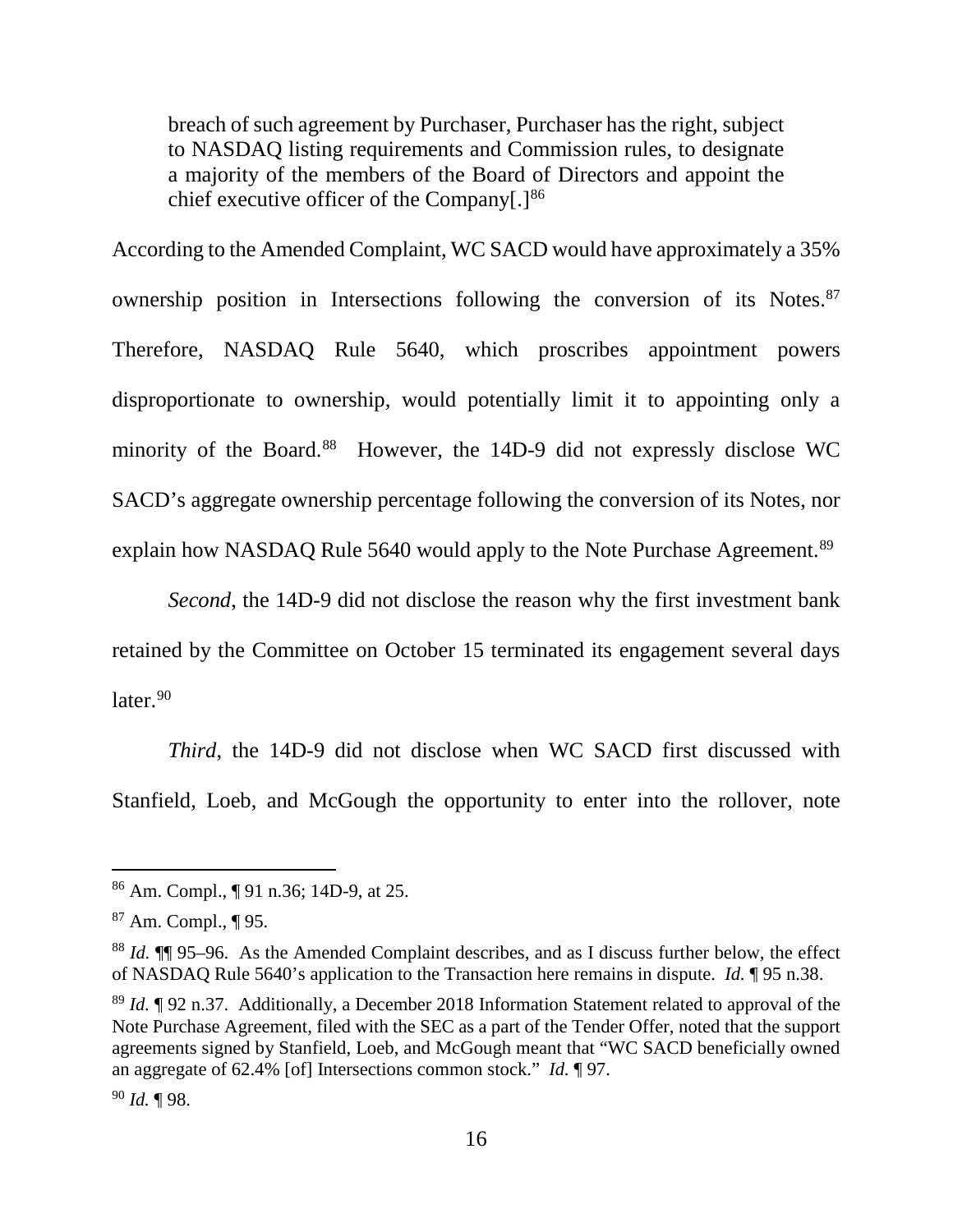conversion, or consulting agreements that they eventually entered into in connection with the transaction.<sup>91</sup>

*Fourth*, the 14D-9 did not disclose the reason the Committee did not reengage Houlihan Lokey in October 2018, although it had engaged the firm just months before in connection with reviewing offers from potential financial partners.<sup>92</sup> In addition, the 14D-9 did not disclose a summary of the financial analysis previously prepared by Houlihan Lokey for the Committee in connection with the earlier offers.93

### *C. Procedural History*

The Plaintiff filed his Complaint on January 22, 2019, originally against all six members of Intersections' Board. 94 All Defendants moved to dismiss the Complaint on April 25.<sup>95</sup> The Plaintiff voluntarily dismissed the claims against directors Albertine, Amato, and Seiler and filed an Amended Complaint on June 14.<sup>96</sup> The Defendants renewed their Motion to Dismiss on July 24.<sup>97</sup> I heard

 <sup>91</sup> *Id.* ¶ 99.

<sup>92</sup> *Id.* ¶ 100.

<sup>93</sup> *Id.*

<sup>&</sup>lt;sup>94</sup> Verified Class Action Compl. for Breach of Fiduciary Duties, D.I. 1.

<sup>95</sup> Defs. Bruce L. Lev, David A. McGough and Michael R. Stanfield's Mot. to Dismiss Pl.'s Verified Class Action Compl., D.I. 10; Defs. John M. Albertine, Thomas G. Amato, and Melvin R. Seiler's Mot. to Dismiss, D.I. 14.

 $96$  Stip. & Order of Voluntary Dismissal of Defs. John M. Albertine, Thomas G. Amato, and Melvin R. Seiler, D.I. 18; Am. Compl.

<sup>97</sup> Defs.' Mot. to Dismiss Pl.'s Am. Verified Class Action Compl., D.I. 25.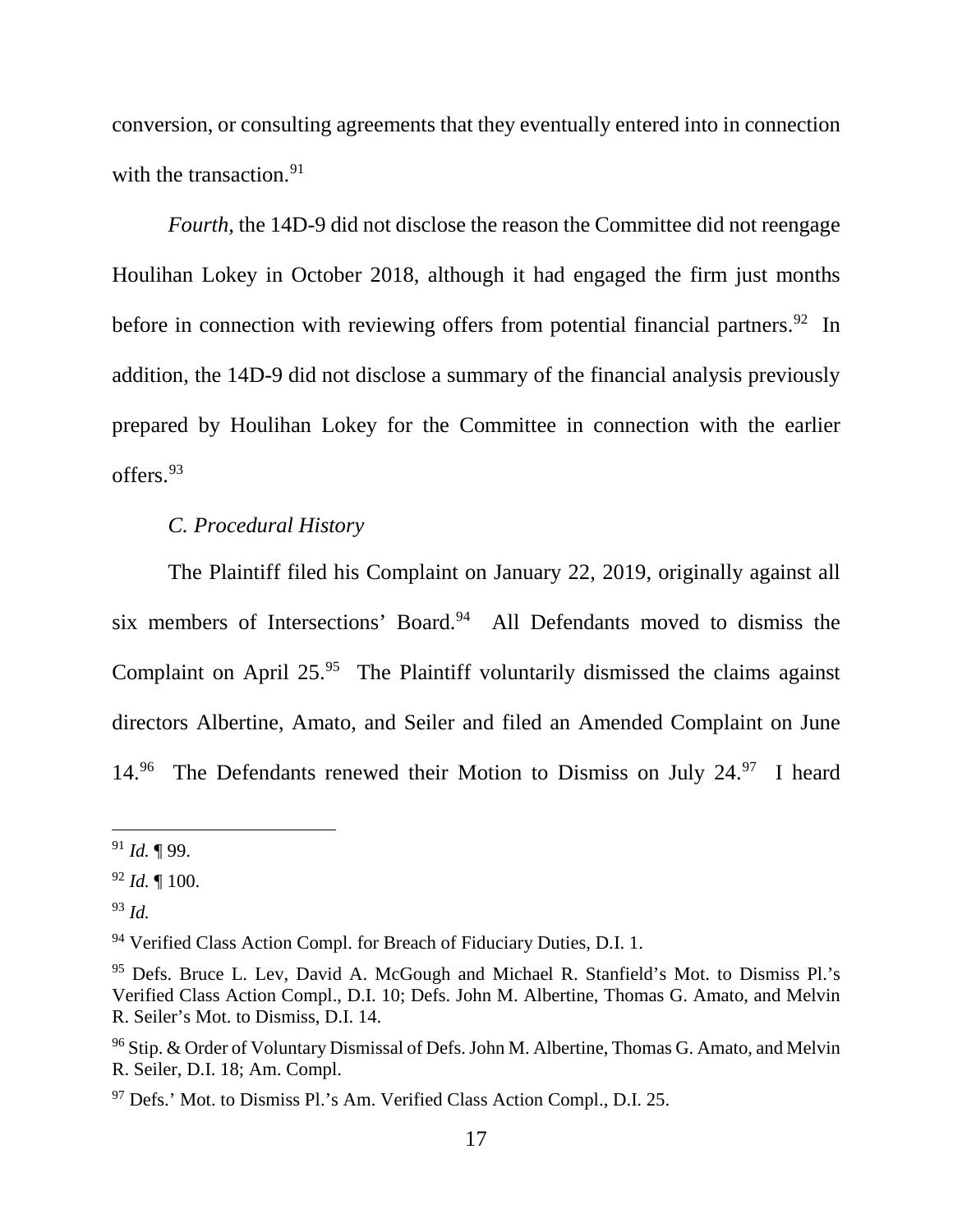argument on the Defendants' motion on November 19 and considered the matter fully submitted at that time.

### **II. ANALYSIS**

#### *A. Legal Standards*

The Defendants have moved to dismiss this action under Chancery Court Rule

12(b)(6). In considering such a motion,

(i) all well-pleaded factual allegations are accepted as true; (ii) even vague allegations are well-pleaded if they give the opposing party notice of the claim; (iii) the Court must draw all reasonable inferences in favor of the nonmoving party; and (iv) dismissal is inappropriate unless the plaintiff would not be entitled to recover under any reasonably conceivable set of circumstances susceptible of proof.<sup>98</sup>

However, I do not need to accept "conclusory allegations unsupported by specific

fact" as true, nor must I "draw unreasonable inferences" in the Plaintiff's favor.<sup>99</sup> I

may consider facts in documents incorporated into the Amended Complaint.<sup>100</sup>

Under Delaware law, when a disinterested and independent board of directors

acts, this Court reviews those actions under the business judgment rule, a "broadly

permissive standard."101 Where directors are interested in a transaction, however,

 <sup>98</sup> *Savor, Inc. v. FMR Corp.*, 812 A.2d 894, 896–97 (Del. 2002) (footnotes and internal quotations omitted).

<sup>99</sup> *Thermopylae Capital Partners, L.P. v. Simbol, Inc.*, 2016 WL 368170, at \*9 (Del. Ch. Jan. 29, 2016) (quoting *Price v. E.I. duPont de Nemours & Co., Inc.*, 26 A.3d 162, 166 (Del. 2011)).

<sup>100</sup> *See in re Morton's Rest. Grp., Inc. S'holder Litig.*, 74 A.3d 656, 658–59 (Del. Ch. 2013); *In re Martha Stewart Living Omnimedia, Inc. S'holder Litig.*, 2017 WL 3568089, at \*3 (Del. Ch. Aug. 18, 2017).

<sup>101</sup> *Larkin v. Shah*, 2016 WL 4485447, at \*8 (Del. Ch. Aug. 25, 2016).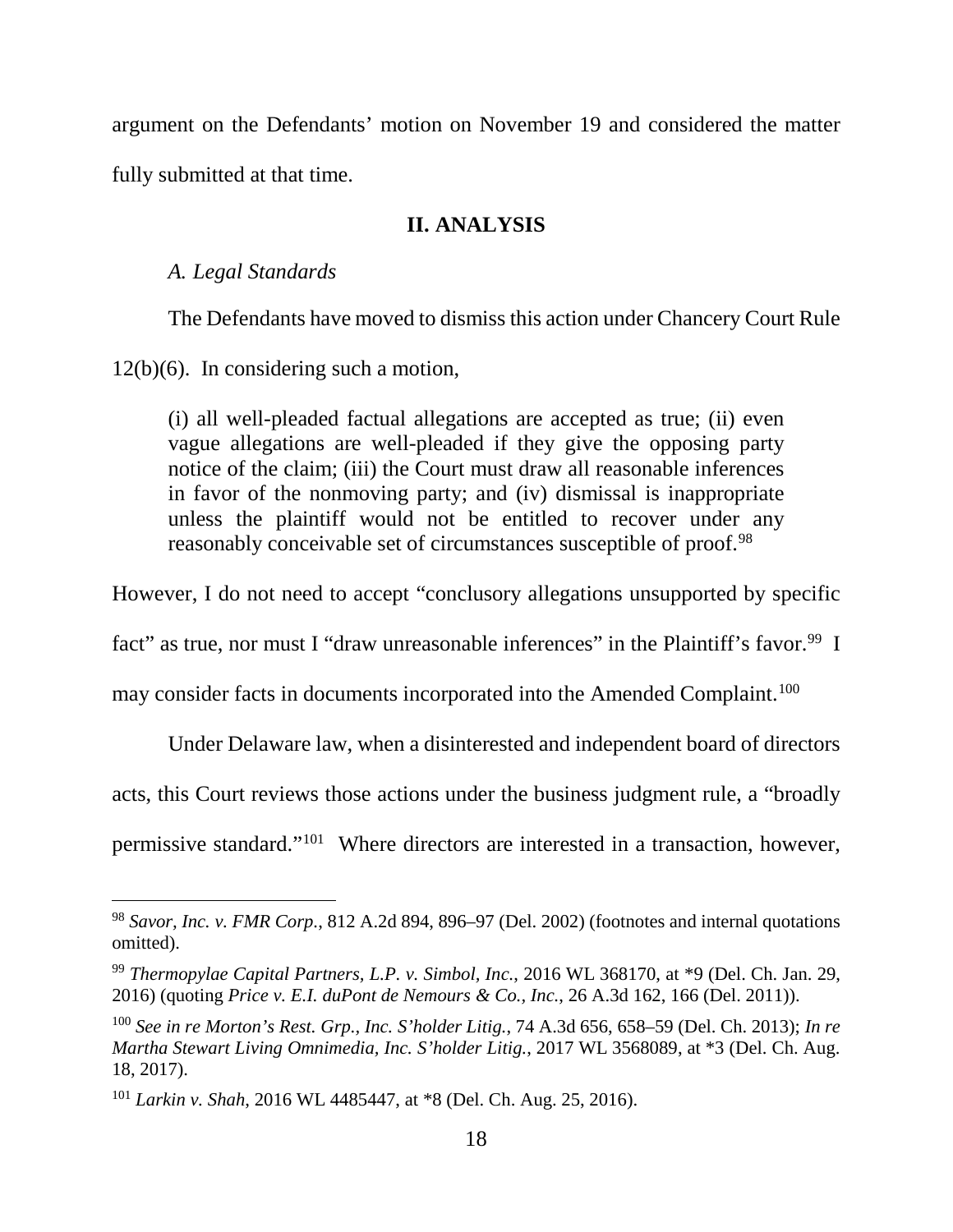our scrutiny increases, and the transaction may be subject to entire fairness review.<sup>102</sup>

Thus, if a board approves a transaction and "at least half of the directors who approved the transaction were not disinterested or independent," then the transaction is subject to entire fairness review.<sup>103</sup> Entire fairness can also apply when a controlling stockholder is conflicted or competes for consideration with fellow stockholders.<sup>104</sup> Where entire fairness is the standard of review, and where, as here, a plaintiff alleges facts making it reasonably conceivable that the transaction was not entirely fair to stockholders, the granting of a motion to dismiss is inappropriate, because the burden is on the defendants to develop facts demonstrating entire fairness.<sup>105</sup> However, even where half or more of the directors are interested, and even if a conflicted controller is present, a company can implement procedural safeguards that cleanse the transaction and regain business judgment review,

 <sup>102</sup> *See Weinberger v. UOP, Inc.*, 457 A.2d 701, 710–11 (Del. 1983) ("When directors of a Delaware corporation are on both sides of a transaction, they . . . [have] the burden of establishing its entire fairness, sufficient to pass the test of careful scrutiny by the courts." (citing *Gottlieb v. Heyden Chem. Corp.*, 91 A.2d 57, 57–58 (Del. 1952); *Sterling v. Mayflower Hotel Corp.*, 93 A.2d 107, 110 (Del. 1952); *Bastian v. Bourns, Inc.*, 256 A.2d 680, 681 (Del. Ch. 1969), *aff'd*, 278 A.2d 467 (Del. 1970); *David J. Greene & Co. v. Dunhill Int'l Inc.*, 249 A.2d 427, 431 (Del. Ch. 1968))).

<sup>103</sup> *Calesa Assocs., L.P. v. Am. Capital, Ltd.*, 2016 WL 770251, at \*9 (Del. Ch. Feb. 29, 2016).

<sup>104</sup> *Larkin*, 2016 WL 4485447, at \*8.

<sup>105</sup> *See Cumming v. Edens*, 2018 WL 992877, at \*23 (Del. Ch. Feb. 20, 2018) ("the applicability of the entire fairness standard normally will preclude a dismissal of a complaint on a Rule 12(b)(6) motion to dismiss." (quoting *In re Riverstone Nat'l, Inc. S'holder Litig.*, 2016 WL 4045411, at \*15 (Del. Ch. July 28, 2016))).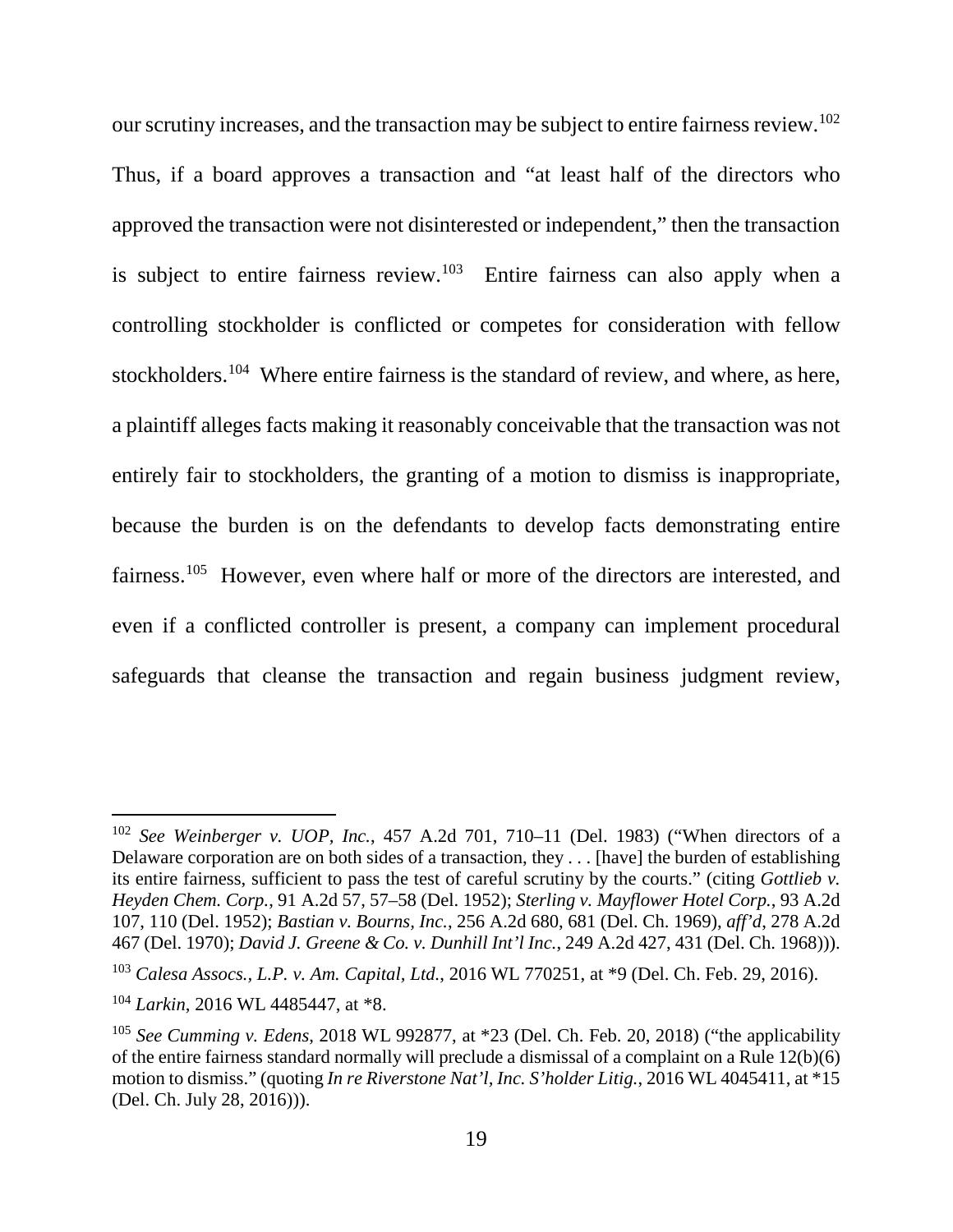resulting, where appropriate, in dismissal of the action.<sup>106</sup> The defendants asserting such defenses bear the burden of establishing them.<sup>107</sup>

Where entire fairness applies because of a conflicted controller, under *Kahn v. M&F Worldwide* (*MFW*),<sup>108</sup> a board can recover business judgment review by making the transaction contingent from inception upon the presence of a fully constituted, fully authorized special committee *and* a vote of informed and uncoerced minority stockholders. 109 Under *Corwin v. KKR Holdings LLC* (*Corwin*), 110 "absent a looming conflicted controller," approval by a fully informed, un-coerced vote of disinterested stockholders can cleanse the transaction—even where entire fairness would otherwise apply.<sup>111</sup> Alternatively, absent a conflicted controller, a fully-empowered, independent special committee can potentially cleanse the transaction under the rationale noted in *In re Trados Inc. Shareholder Litigation* (*Trados II*). 112

 <sup>106</sup> *See Kahn v. M & F Worldwide Corp.*, 88 A.3d 635, 644 (Del. 2014) ("We hold that business judgment is the standard of review that should govern mergers between a controlling stockholder and its corporate subsidiary, where the merger is conditioned ab initio upon both the approval of an independent, adequately-empowered Special Committee that fulfills its duty of care; and the uncoerced, informed vote of a majority of the minority stockholders.").

<sup>107</sup> *Morrison v. Berry*, 191 A.3d 268, 282 (Del. 2018); *Corwin v. KKR Fin Holdings LLC*, 125 A.3d 304, 312 n.27 (Del. 2016).

<sup>108</sup> 88 A.3d 635 (Del. 2014).

<sup>109</sup> *See id.* at 644.

<sup>110</sup> 125 A.3d 304 (Del. 2015).

<sup>111</sup> *Larkin v. Shah*, 2016 WL 4485447, at \*13 (Del. Ch. Aug. 25, 2016) (emphasis omitted).

<sup>112</sup> 73 A.3d 17 (Del. Ch. 2013).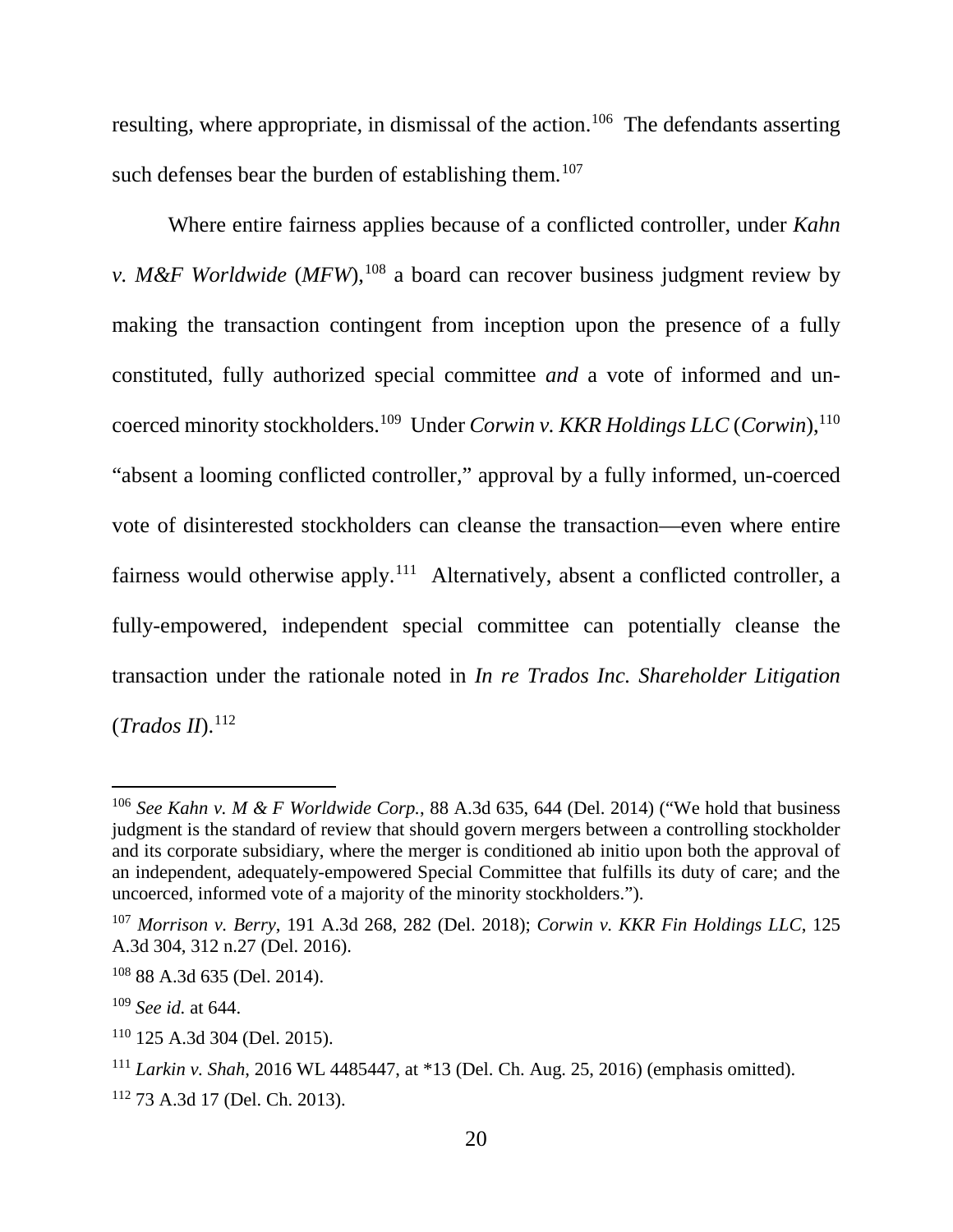Here, the Amended Complaint adequately pleads (and the Defendants do not contest) that at least half the Board lacked independence because they were interested parties in the Merger. Stanfield and McGough rolled over substantial portions of their Intersections equity into the Merger, and Loeb—where Lev serves as managing director—did the same.<sup>113</sup> The Plaintiff also alleges other facts that imply a lack of independence, such as Stanfield's consulting agreement, and McGough's and Loeb's receipt of convertible notes through the Convertible Note Agreement.<sup>114</sup> Accepting these allegations as true, I find that these three directors on the six-director Board stood on both sides of the Merger as co-purchasers with WC SACD. As such, their interests in the Merger diverged from the other stockholders, and they lacked independence.<sup>115</sup> Because these three constituted "at least half of the directors who approved the transaction," the Merger is subject to entire fairness review unless it was properly cleansed through procedural safeguards.<sup>116</sup> I note the Defendants do not argue otherwise in their Motion to Dismiss.

 <sup>113</sup> Am. Compl., ¶ 76; *see also In re Trados Inc. S'holder Litig.*, 2009 WL 2225958, at \*8 (Del. Ch. July 24, 2009) (finding director was interested who had "an ownership or employment relationship" with an entity that owned target company stock).

 $114$  Am. Compl.  $\P\P$  70, 78.

<sup>115</sup> *Orman v. Cullman*, 794 A.2d 5, 29 (Del. Ch. 2002) (finding directors lacked independence when they stood to receive benefit from transaction not shared by all stockholders).

<sup>116</sup> *Calesa Assocs., L.P. v. Am. Capital, Ltd.*, 2016 WL 770251, at \*9 (Del. Ch. Feb. 29, 2016).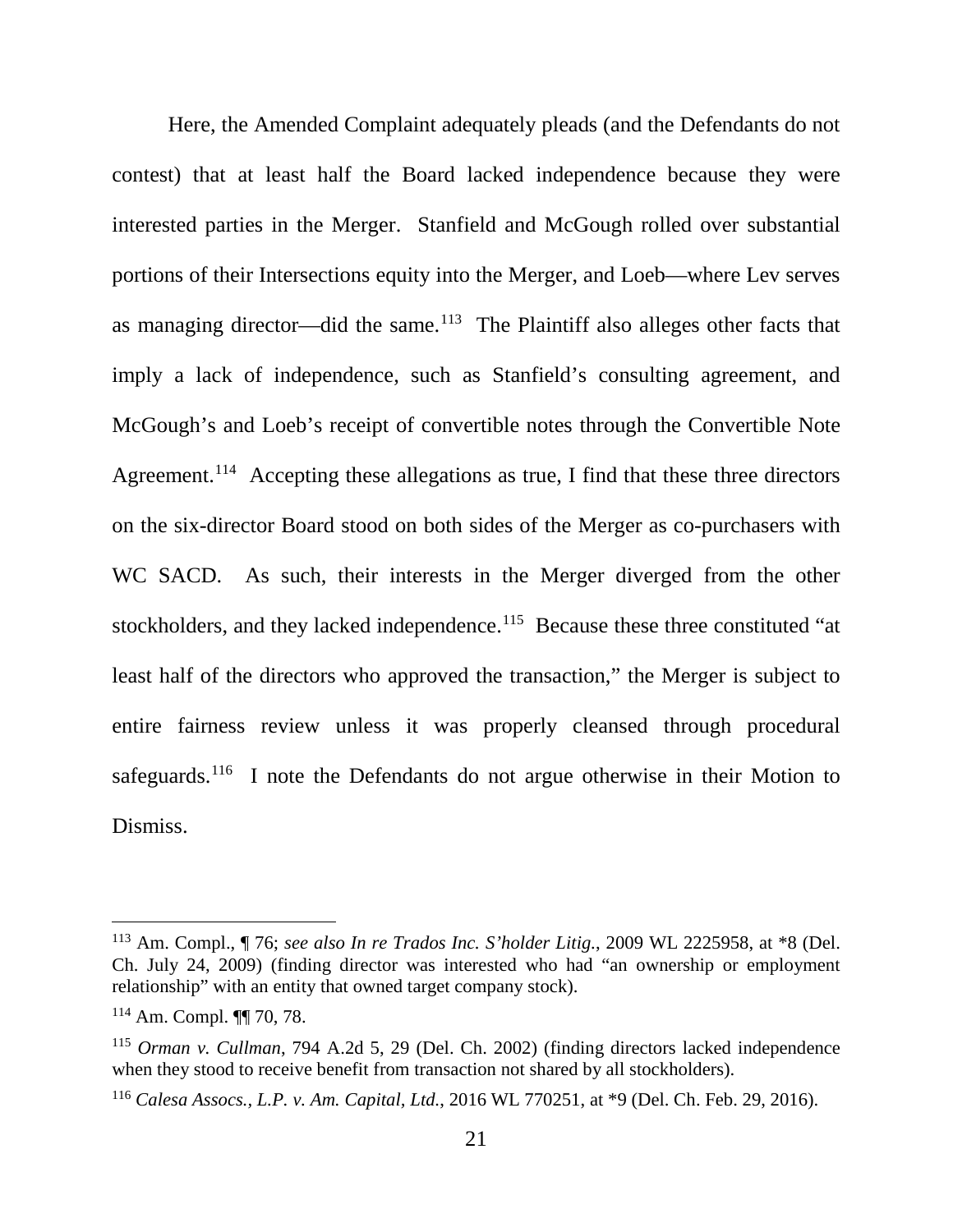The Plaintiff, for his part, does not assert that the Merger was subject to a controlling stockholder or stockholder group.117 Therefore, the Defendants properly argue that even if half the Board was interested—as I have found at this pleading stage—the Merger could potentially receive business judgment review under the doctrines expounded in *Corwin* and *Trados II*. 118 The burden, however, is on the Defendants to effectively invoke these doctrines.

I accept the Plaintiff's concession that the transaction was not subject to a controller or control group, and thus cleansing under *Corwin* or *Trados II* is possible. The Amended Complaint adequately alleges, however, that the procedural safeguards instituted were inadequate to cleanse the Merger and regain business judgment review. Thus, the transaction remains subject to entire fairness review. Although the Defendants do not argue that they could withstand entire fairness scrutiny at the motion to dismiss stage, I note briefly that the Amended Complaint clears the low hurdle of pleading unfair process and price under entire fairness

<sup>&</sup>lt;sup>117</sup> The Amended Complaint alleges that the Defendants breached their fiduciary duties "[b]y virtue of their positions as directors and/or officers of Intersections *and their exercise of control* and ownership over the business and corporate affairs of the Company." Am. Compl. ¶ 108 (emphasis added). The Amended Complaint, however, never alleges a control group or explicitly states that the Defendants exerted control. The Plaintiff clarifies this issue in his briefing: "Plaintiff does not—and never did—assert that Loeb, Stanfield and/or McGough controlled Intersections as of the Transaction." Pl.'s Answ. Br. in Opp'n to Defs.' Mot. to Dismiss the Am. Compl., D.I. 27 ("Pl.'s Answ. Br."), at 34 n.18.

<sup>118</sup>Alternatively, the Defendants also argue that should I find a controller present, under *MFW* the Merger is nonetheless still subject only to business judgment review. Given the fact that the Plaintiff does not assert that this is a controlled transaction, I do not consider the more difficult *MFW* standard further.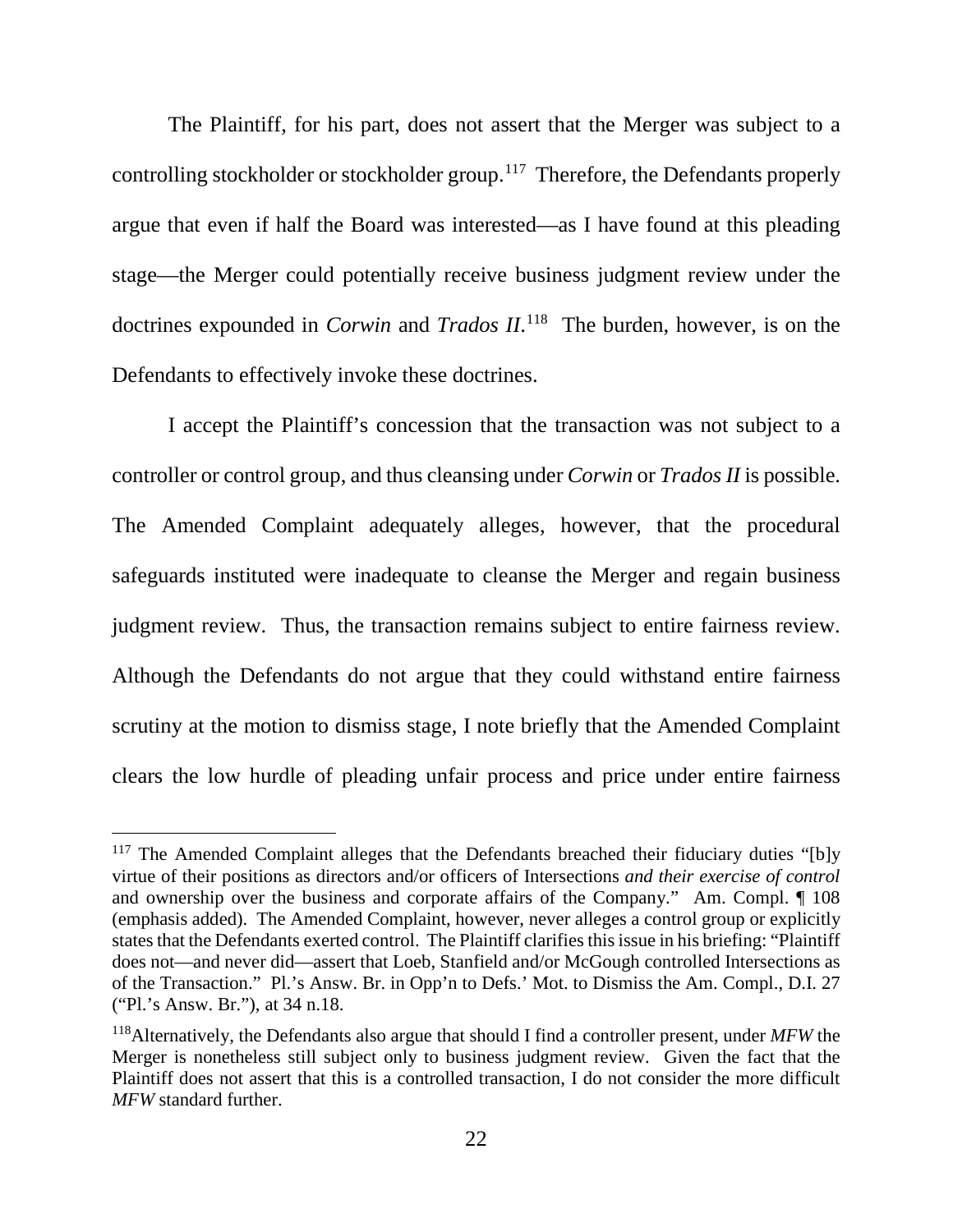review by adequately alleging that insiders influenced the transaction to divert merger consideration to themselves, and that the Company was sold at an unfairly depressed price. 119

# *B. The Employment of the Special Committee Does Not Successfully Cleanse the Transaction*

A corporate transaction entered by a conflicted board is subject to entire fairness, but our case law contemplates that if there is no controller present, then a fully constituted, adequately authorized, and independent special committee can cleanse such a transaction.120 This is because the true empowerment of a committee of independent, unconflicted directors removes the malign influence of the self-

<sup>&</sup>lt;sup>119</sup> *E.g.* Am. Compl.  $\P$  48–55 (alleging that interested directors improperly influenced the transaction process), 80–89 (alleging the Merger was unfairly priced); *Ams. Mining Corp. v. Theriault*, 51 A.3d 1213, 1239 (Del. 2012) (noting that entire fairness review examines fair dealing and fair price) (internal citation omitted). The Defendants focused their briefing on procedural cleansing and did not address dismissal under entire fairness review. *See* Opening Br. of Defs. Bruce L. Lev, David A. McGough, and Michael R. Stanfield in Support of Their Mot. to Dismiss the Am. Compl., D.I. 25 ("Defs.' Opening Br."), at 1–3.

<sup>120</sup> *In re Trados Inc. S'holder Litig.*, 73 A.3d 17, 65 n.39 (Del. Ch. 2013) ("The decision not to form a special committee had significant implications for this litigation . . . If a duly empowered and properly advised committee had approved the Merger, it could well have resulted in business judgment deference."); *Frederick Hsu Living Tr. v. ODN Holding Corp.*, 2017 WL 1437308, at \*33 (Del. Ch. Apr. 14, 2017) ("If the board delegates its full power to address an issue to a committee, then the judicial analysis focuses on the committee. A decision made by a disinterested, independent and informed majority of the committee receives business judgment deference." (citing *Trados II*, 73 A.3d at 65 n.39; *In re W. Nat'l Corp. S'holders Litig.*, 2000 WL 710192, at \*27 (Del. Ch. May 22, 2000))); *see also Teamsters Union 25 Health Servs. & Ins. Plan v. Baiera*, 119 A.3d 44, 65 n.199 (Del. Ch. 2015) ("the full board did not approve the [merger] . . . only the Audit Committee did so. Thus, the relevant focus for determining the standard of review for the breach of fiduciary duty claim asserted against the [defendant] directors . . . is on the members of the Audit Committee, whose presumed independence, disinterestedness, and good faith Plaintiff failed to call into question for the reasons explained above. Thus, the business judgment standard would presumably govern.").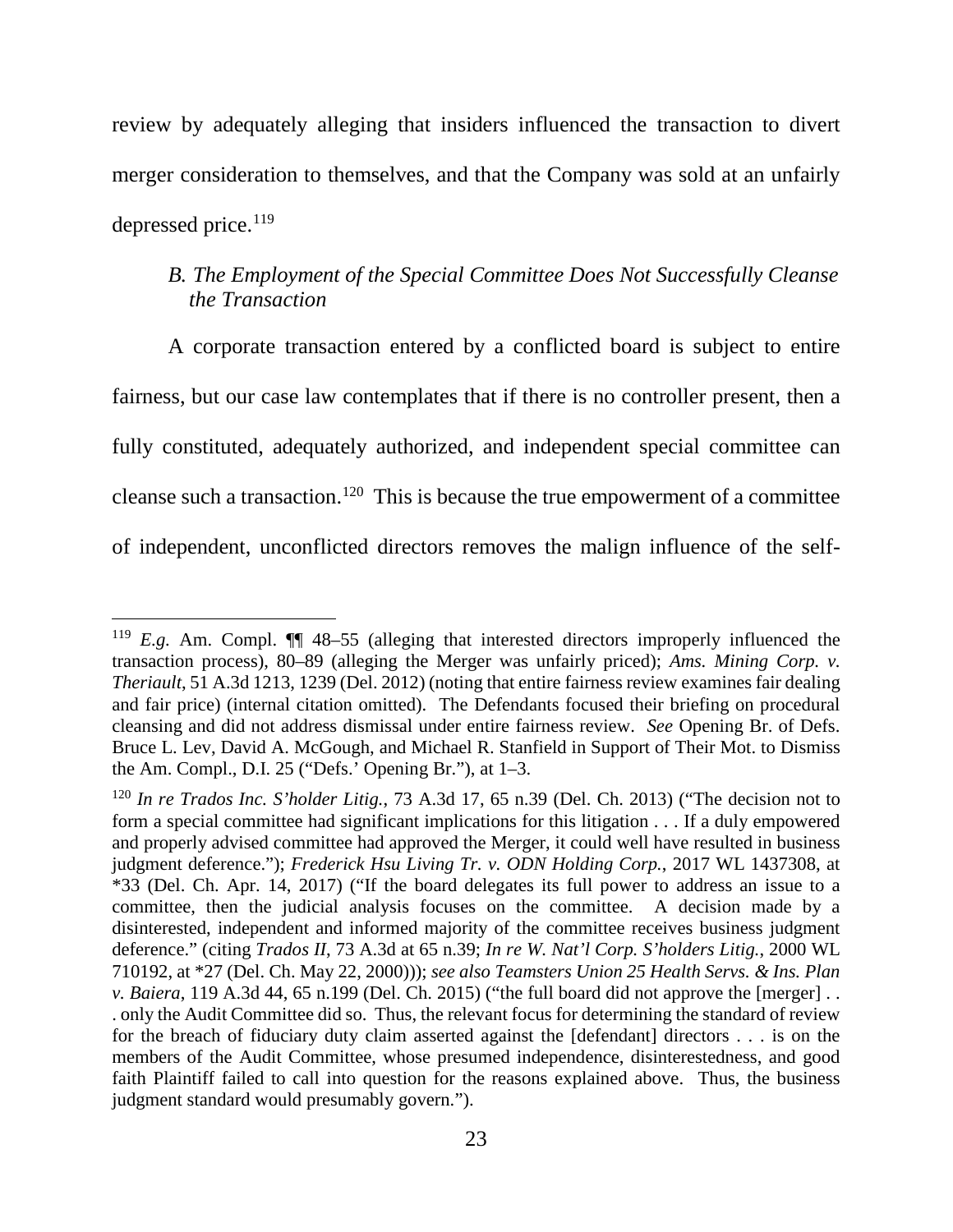interested directors, and thus should result in business judgement review. Whether such a committee is truly empowered is a necessary question, to be reviewed practically to determine if the transaction, in fact, is untainted by fiduciary selfinterest. The issue before me in this regard involves the timing of the formation of the committee. Must the committee be sufficiently constituted and authorized *ab initio*; consistent, that is, with the requirements set forth in *MFW* for cleansing a transaction in a control situation? The answer, I perceive, is yes.

Our Supreme Court held in *MFW*:

[B]usiness judgment is the standard of review that should govern mergers between a controlling stockholder and its corporate subsidiary, where the merger is conditioned *ab initio* upon both the approval of an independent, adequately-empowered Special Committee that fulfills its duty of care; and the uncoerced, informed vote of a majority of the minority stockholders.<sup>121</sup>

The Supreme Court outlines why the constitution of the committee *ab initio* is important: "when these two protections are established *up-front*, a potent tool to extract good value for the minority is established. *From inception*, the controlling stockholder knows that it cannot bypass the special committee's ability to say no."122 The same rationale, I perceive, applies in the context of a majority-conflicted board. As our Supreme Court recently discussed in *Flood v. Synutra Int'l, Inc.*123:

 <sup>121</sup> *Kahn v. M & F Worldwide Corp.*, 88 A.3d 635, 644 (Del. 2014).

<sup>122</sup> *Id.* (emphasis added).

<sup>123</sup> 195 A.3d 754 (Del. 2018).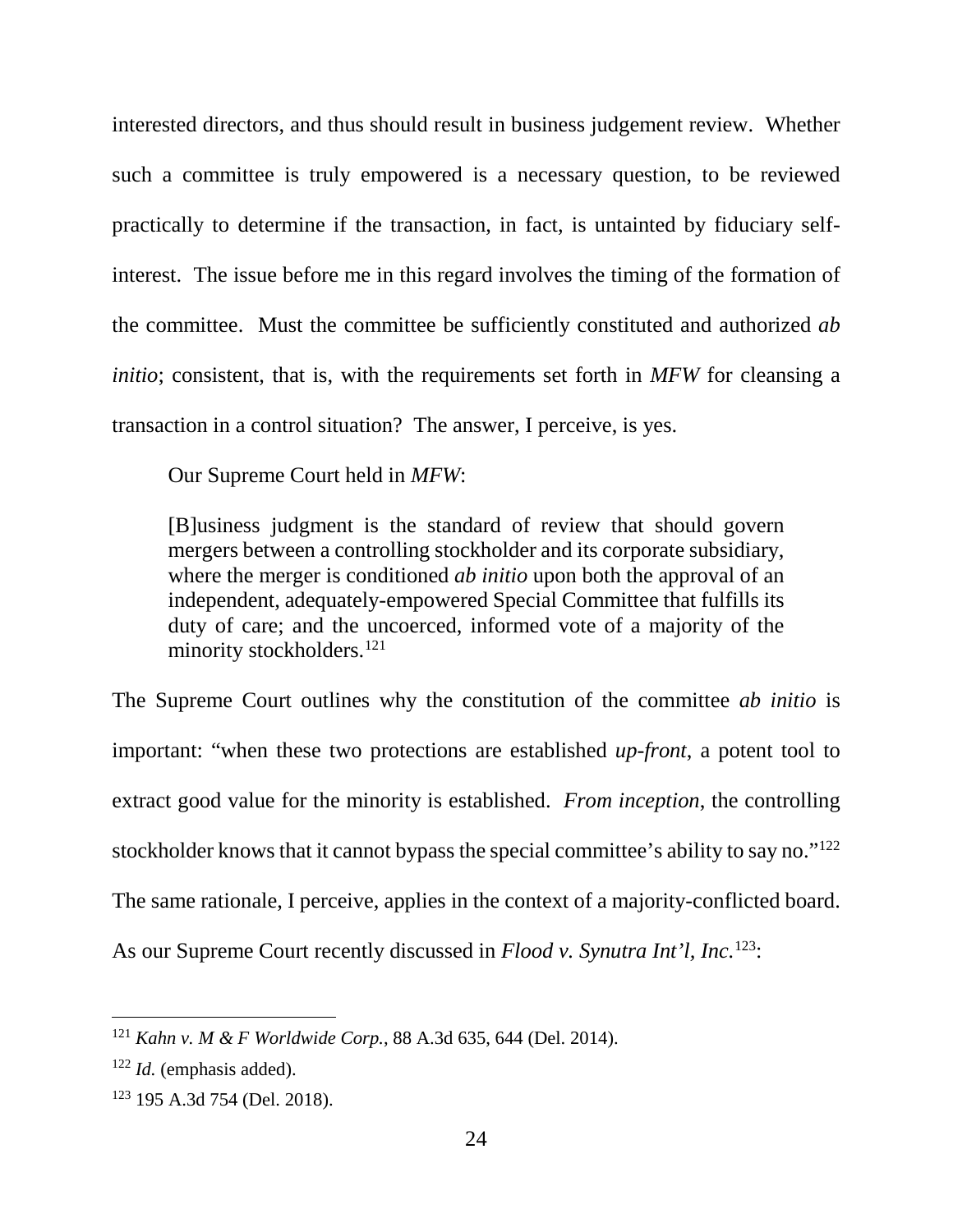The key concern of *MFW* was ensuring that controllers could not use the conditions [i.e. the procedural protections of a majority-of-theminority vote and a functional special committee] as bargaining chips during economic negotiations . . . [t]he essential element of *MFW*, then, is that these requirements cannot be dangled in front of the Special Committee, when negotiations to obtain a better price from the controller have commenced, as a substitution for a bare-knuckled contest over price.124

I find the same concerns apply in the instant context, where there is no controlling stockholder but the board is conflicted. The acquirer—as well as any interested directors—must know from the transaction's inception that they cannot bypass the special committee. Insiders in particular, standing on both sides of the transaction, may be tempted to exercise the opportunity and influence their positions afford them to move the transaction favorably toward their own interests. Even in a non-control setting, commencing negotiations prior to the special committee's constitution may begin to shape the transaction in a way that even a fully-empowered committee will later struggle to overcome. In that scenario, a "bare knuckle contest over price" is unlikely, and the existence of the committee is insufficient to replicate an armslength transaction. Consequently, it is also insufficient to revive business judgement review.

 <sup>124</sup> *Id.* at 762–63.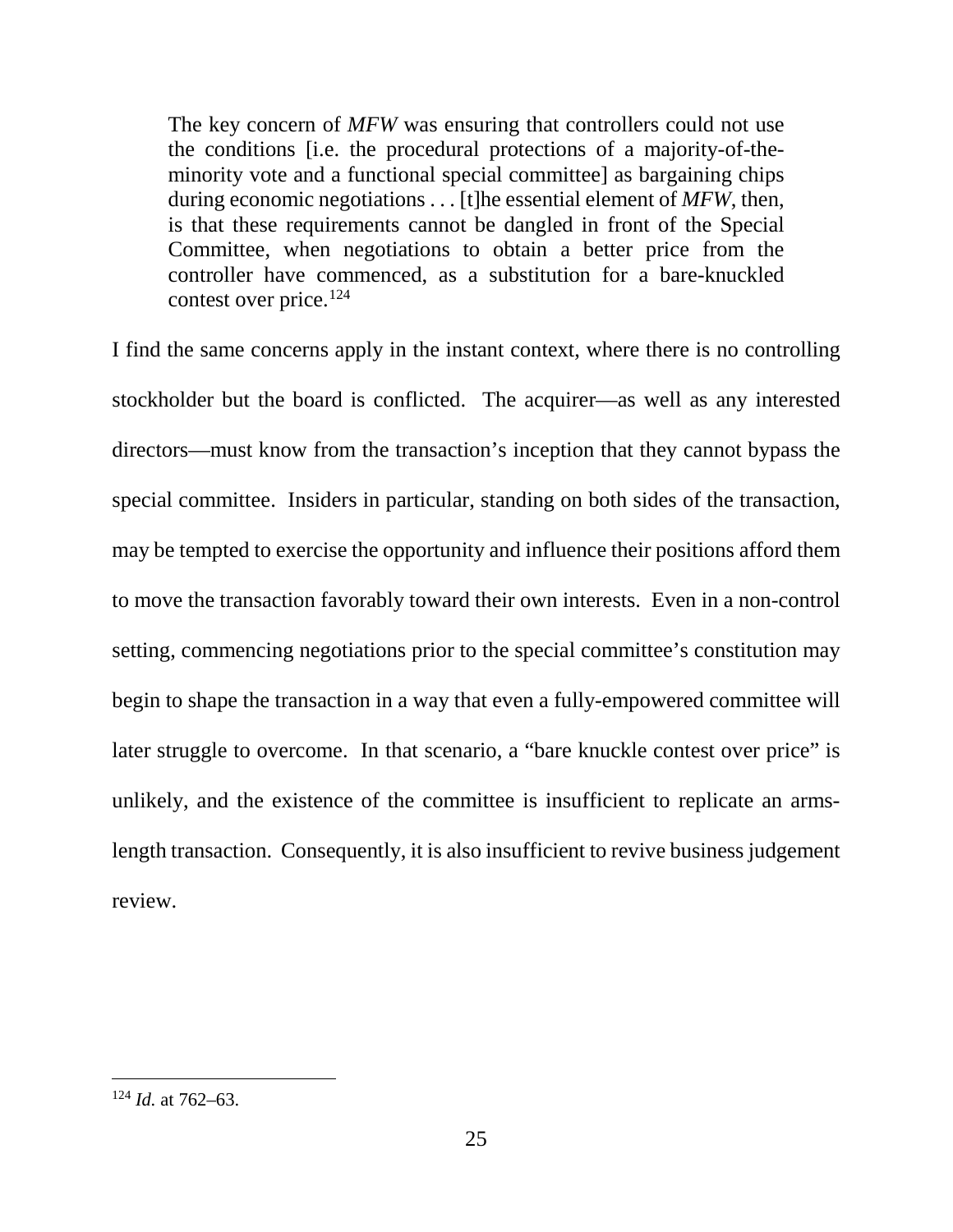In *Flood*, our Supreme Court determined that "from the beginning" means that the required condition<sup>125</sup> must exist "before any substantive economic negotiations begin."126 The Supreme Court opted for this interpretation rather than a bright-line rule, such as requiring that the condition be contained in the first offer.127 Still more recently, in *Olenik v. Lodzinski*, <sup>128</sup> the Court provided insight into what might constitute "substantive economic negotiations." In *Olenik*, the parties began discussing a transaction in November 2015.<sup>129</sup> The next month, they signed a confidentiality agreement and conducted due diligence.<sup>130</sup> Discussions were put on hold for a few months, then resumed.<sup>131</sup> The parties proceeded to engage in a joint valuation exercise to provide high and low values for the company.<sup>132</sup> The Supreme Court found that "[w]hile some of the early interactions . . . could be fairly described as preliminary discussions outside of *MFW*'s 'from the beginning' requirement," the complaint adequately pled that "the preliminary discussions

- <sup>129</sup> *Id.* at 716.
- <sup>130</sup> *Id.*

<sup>132</sup> *Id.* at 717.

 $125$  That is, an empowered, fully functioning special committee.

<sup>&</sup>lt;sup>126</sup> *Id.* at 762. The Supreme Court's discussion of the topic spans pages 760–66.

<sup>127</sup> *Id.* at 762.

<sup>128</sup> 208 A.3d 704 (Del. 2019).

<sup>131</sup> *Id.* at 716–17.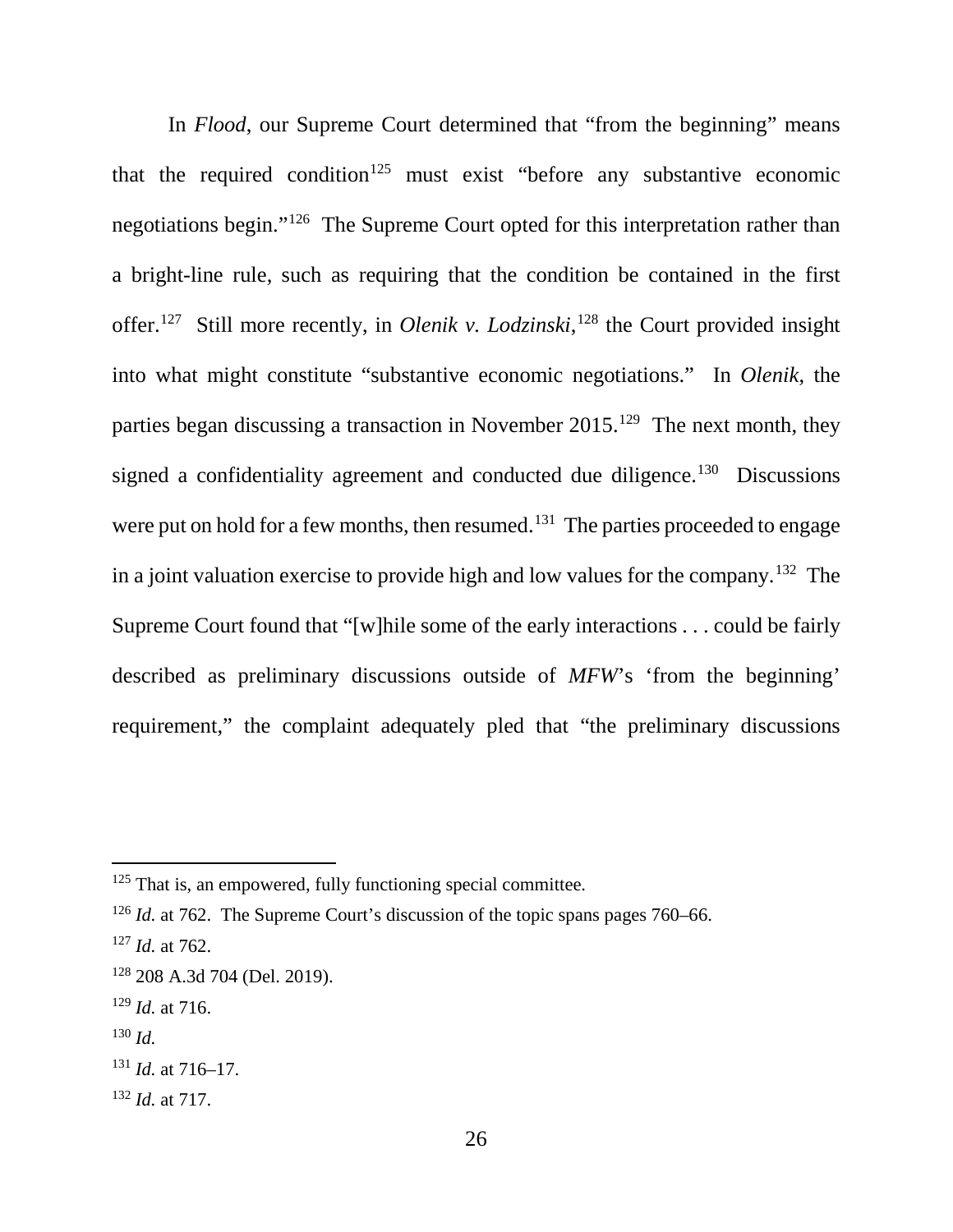transitioned to substantive economic negotiations when the parties engaged in a joint exercise to value [the acquirer and target company]."<sup>133</sup>

The Supreme Court found that "it is reasonable to infer that these valuations set the field of play for the economic negotiations to come by fixing the range in which offers and counteroffers might be made."<sup>134</sup> And, "[a]ccording to the complaint, that generally turned out to be the case."<sup>135</sup> The first offer landed just under the low valuation, and the final price landed just under the high valuation: in other words, the valuations conducted prior to the special committee's constitution formed a price collar.<sup>136</sup> The pleading-stage inference was that this counted as substantive economic discussions. $137$ 

Applying the guidance provided in *Olenik,* I find here that the Committee was not properly constituted from the Merger's inception in a way that could take advantage of the cleansing effect proposed in *Trados II*.

Here, the iSubscribed Investor Group first contacted the Board on September 14, 2018. 138 At that point, the Committee—previously constituted to review

133 *Id.*

<sup>134</sup> *Id.*

<sup>135</sup> *Id.*

- <sup>136</sup> *Id.*
- <sup>137</sup> *Id.*

<sup>138</sup> Am. Compl., ¶¶ 48–49.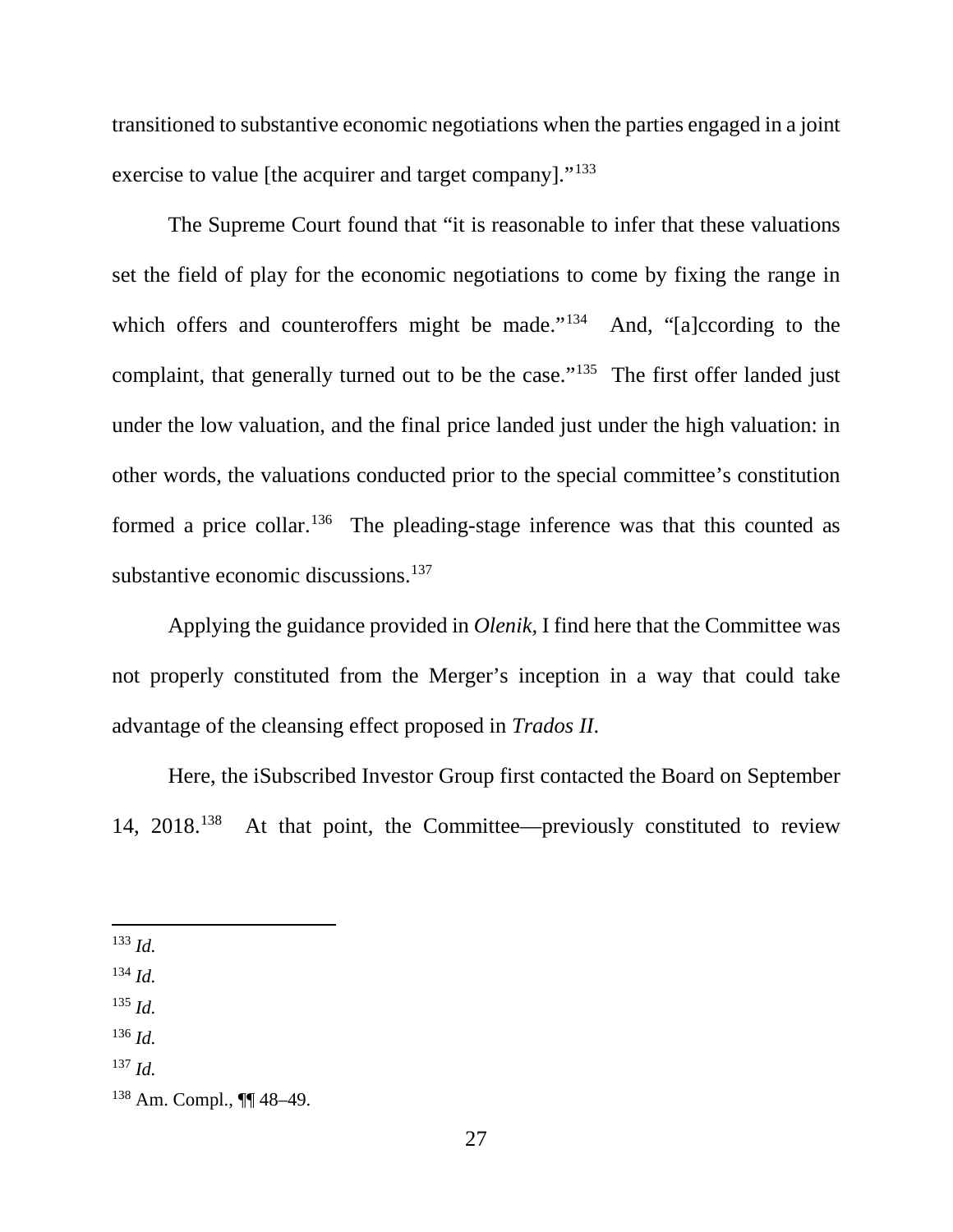financial options—had been abandoned.<sup>139</sup> The 14D-9 details what occurred next. On September 18, Stanfield and Lev met with the iSubscribed Investor Group "to provide an overview of the Company and its financing needs, outline in broad terms how an acquisition of the Company might be approached, and gain an understanding of the iSubscribed Investor Group's intentions."140 Following this meeting, on September 20, "iSubscribed entered into a non-disclosure agreement with [the Company] and began a detailed due diligence process."141 iSubscribed's investment banker called Lev to discuss the potential acquisition on September 25.<sup>142</sup>

On September 26, the iSubscribed Investor Group formed WC SACD, and the next day a WC SACD representative met with Stanfield.<sup>143</sup> According to the Amended Complaint, without "authority to negotiate on behalf of the Company or Board, Stanfield effectively told WC SACD that the Intersections Board would be receptive to an acquisition offer of \$3.50 to \$4.00 per share."<sup>144</sup> The 14D-9 maintains that Stanfield only gave his personal view of what price the directors would be amenable to "after emphasizing he did not have authority to negotiate on

<sup>141</sup> *Id.*

 <sup>139</sup> *See id.* ¶ 55.

 $14014D-9$ , at 16.

<sup>142</sup> *Id.* at 17.

<sup>143</sup> *Id.*

<sup>144</sup> Am. Compl., ¶ 53.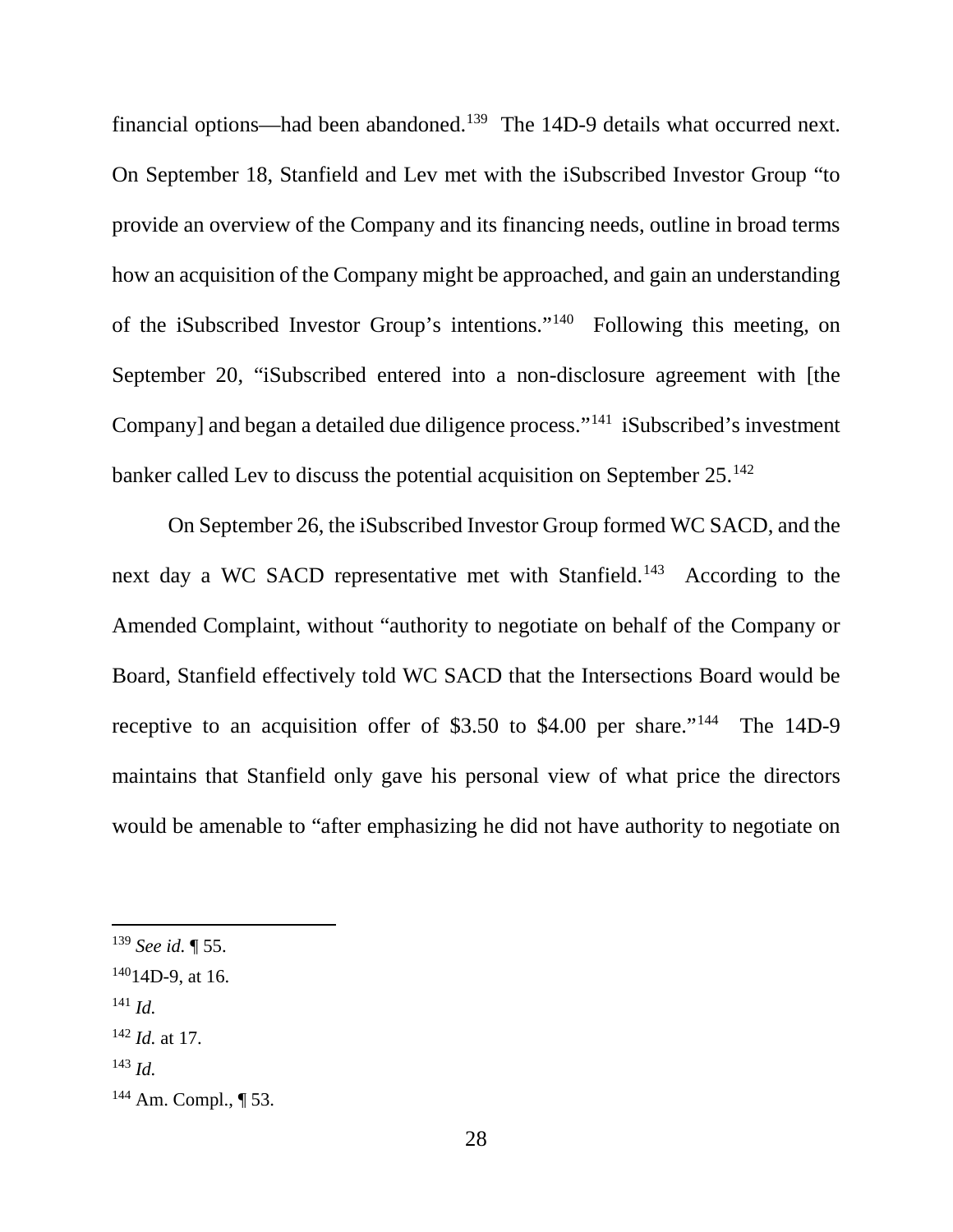behalf of the Company."145 Acquisition discussions then continued through the first week of October.<sup>146</sup> At that point, the Board reconstituted the Committee, and as of the time WC SACD submitted its first offer, on October 9, the Board had "determined that it would not recommend a potential transaction . . . for approval by the Company's stockholders, or otherwise approve a potential transaction . . . without a prior favorable recommendation by the Special Committee."<sup>147</sup>

The Defendants point out that in *Olenik*, the parties' involvement, precommittee, was more extensive than here. There, the parties engaged in several months of due diligence and general acquisition discussions, while here it was weeks. There, the parties engaged in a joint valuation process to "fix[] the range" of values for the company and thereby "set the field of play for the economic negotiations to come."148 Here, Stanfield, Intersections' Chairman and CEO, told WC SACD to base an offer on the "independent value" rather than the trading price and gave a range he thought would engage the Board.<sup>149</sup>

Acknowledging these factual differences, I find that at the pleading stage I can infer that this pre-Committee involvement, while more limited than in *Olenik*,

 $145$  14D-9, at 17.

<sup>146</sup> *Id.* at 16.

<sup>147</sup> *Id.* at 17.

<sup>148</sup> *Olenik v. Lodzinski*, 208 A.3d 704, 717 (Del. 2019).

 $149$  14D-9, at 17.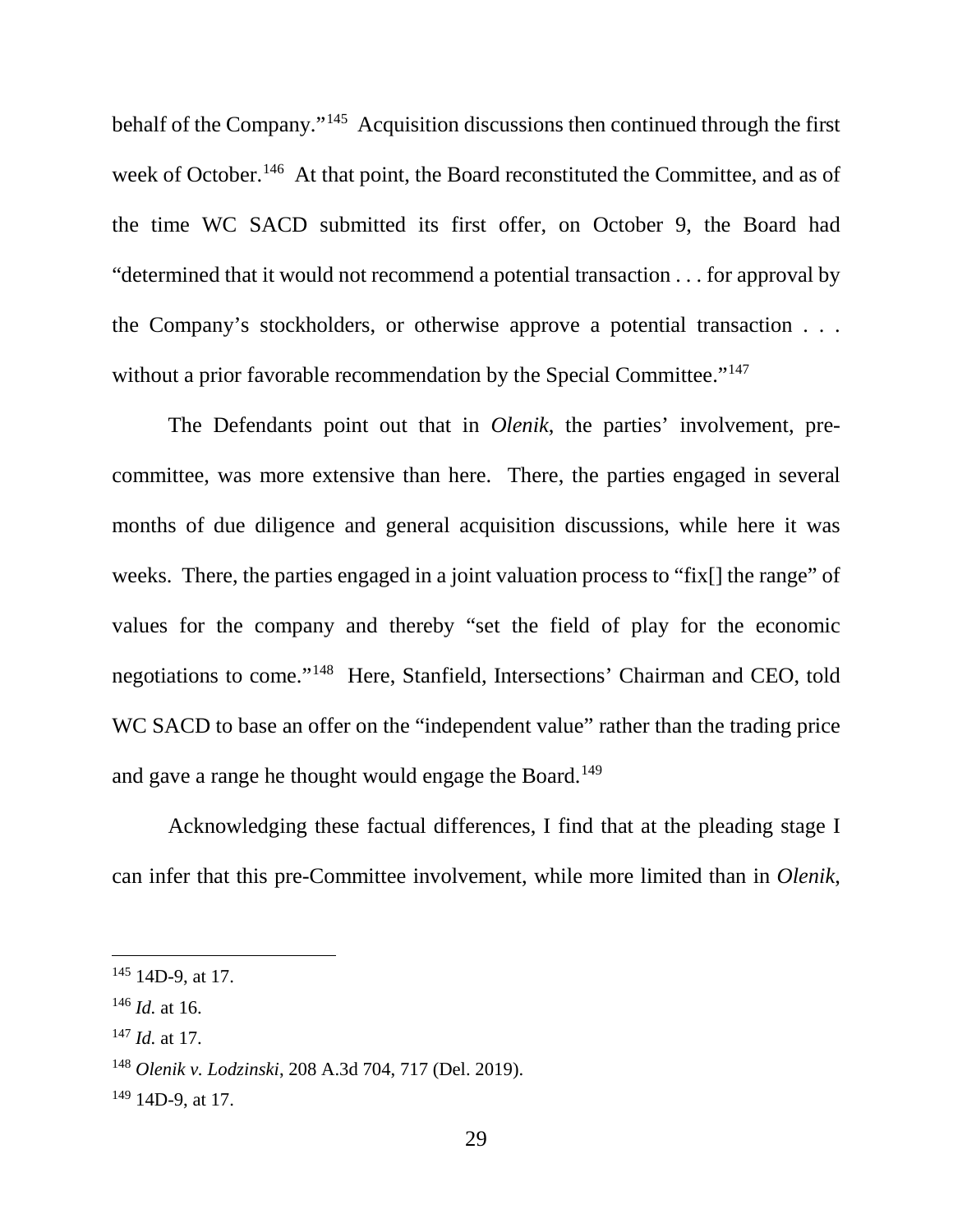likewise set the stage for future economic negotiations. This inference is strengthened by the fact that, as the Amended Complaint alleges, WC SACD came in at \$3.50, the exact lower end of Stanfield's suggestion, and raised its offer, once, to \$3.68, just under the middle of the range he provided. And that was where the Merger closed.<sup>150</sup> Making the inference in favor of the Plaintiff, as I must, I find it conceivable that these discussions prior to the Committee's reconstitution essentially formed a price collar that "set the field of play for the economic negotiations to come."151 Discovery may demonstrate otherwise. But the Amended Complaint adequately pleads the existence of substantive economic negotiations, pre-Committee, that raises a pleading-stage inference that these discussions deprived the Committee of the full negotiating power sufficient to invoke the business judgement rule.

To summarize, I find that to effectively cleanse a transaction under *Trados II* and its progeny, the special committee must be constituted *ab initio*, as in *MFW*. As described in *Flood* and examined in *Olenik*, this requires the committee's empowerment prior to "substantive economic negotiations," which include valuation and price discussions if such discussions "set the field of play for the

 <sup>150</sup> Am. Compl. ¶¶ 53, 56.

<sup>151</sup> *Olenik*, 208 A.3d at 717. *Olenik* also notes the well-known phenomenon of "anchoring," by which "a starting value biases future adjustments toward that initial value." *Id.* (citing *Amos Tversky & Daniel Kahneman, Judgment under Uncertainty: Heuristics and Biases*, 185 *Science* 1124, 1128–30 (1974)).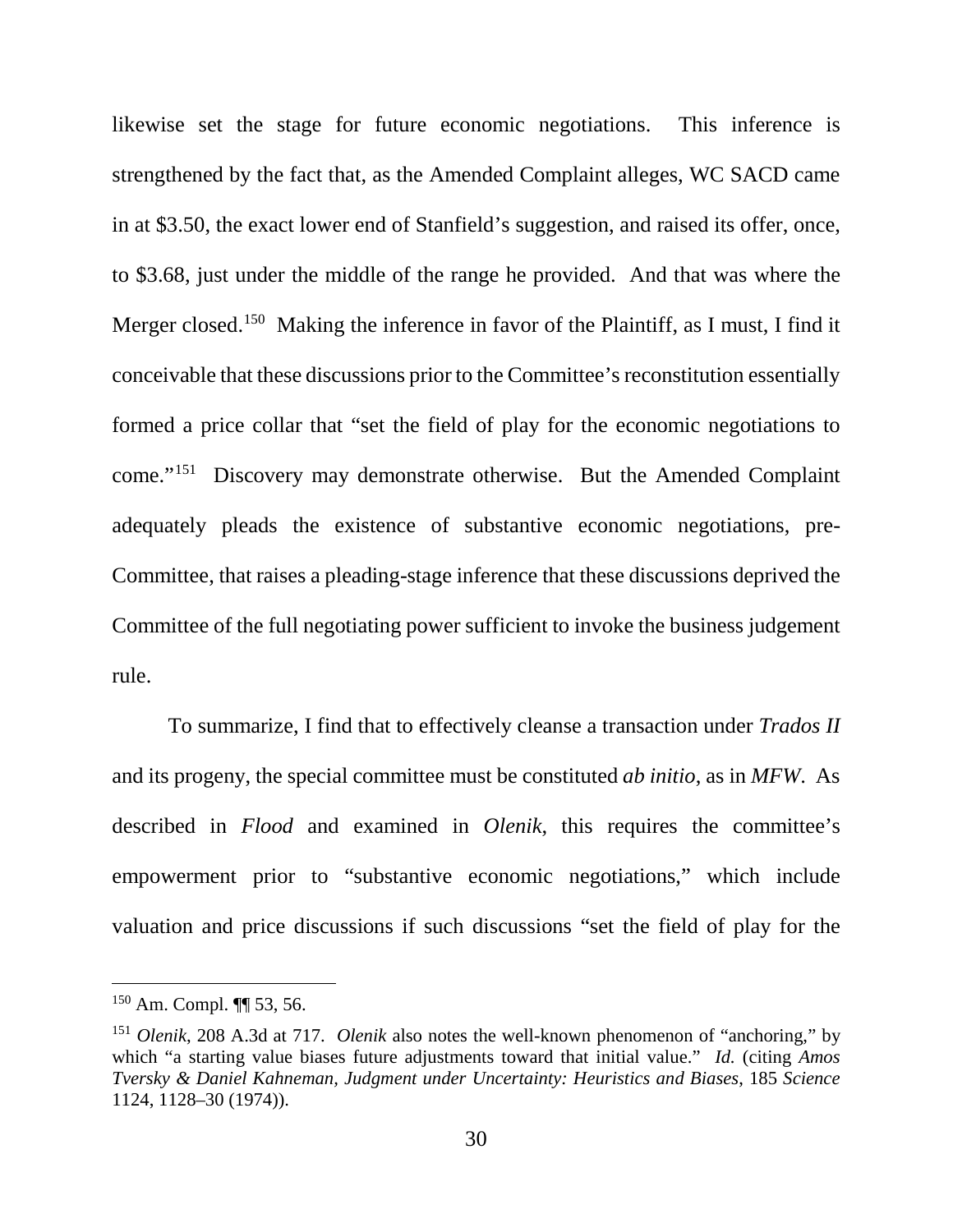economic negotiations to come."152 The transaction here did not meet this requirement because the Amended Complaint adequately pleads that pre-Committee discussions plausibly created a price collar for the Merger and thus constituted substantive economic discussions. 153

## *C. Intersections' Disclosures do not Cleanse the Transaction under Corwin Because They are Materially Incomplete or are Materially Misleading*

Next, the Defendants argue that the transaction is cleansed under *Corwin* because there is no controlling shareholder and the 14D-9 adequately discloses all material information, leading to an effective favorable vote of the unconflicted shares. Under *Corwin*, where a transaction without a conflicted controller "is approved by a fully informed, un-coerced vote of the disinterested stockholders, the business judgment rule applies."154 In such a case, the informed and empowered corporate electorate has accepted the transaction in light of, and in spite of, any conflicts of interest or other fiduciary defects, and this Court will not second-guess such an informed vote by the corporate owners.

In determining the materiality of missing (or misinforming) information at the pleading stage, the Court asks whether "[i]t is reasonably conceivable that Plaintiff

 <sup>152</sup> *Id.*

<sup>&</sup>lt;sup>153</sup> Because of this finding, I do not reach the Plaintiff's remaining contentions that the Committee was ineffective. *See* Am. Compl., ¶¶ 56–66.

<sup>154</sup> *Corwin v. KKR Fin. Holdings LLC*, 125 A.3d 304, 309 (Del. 2016).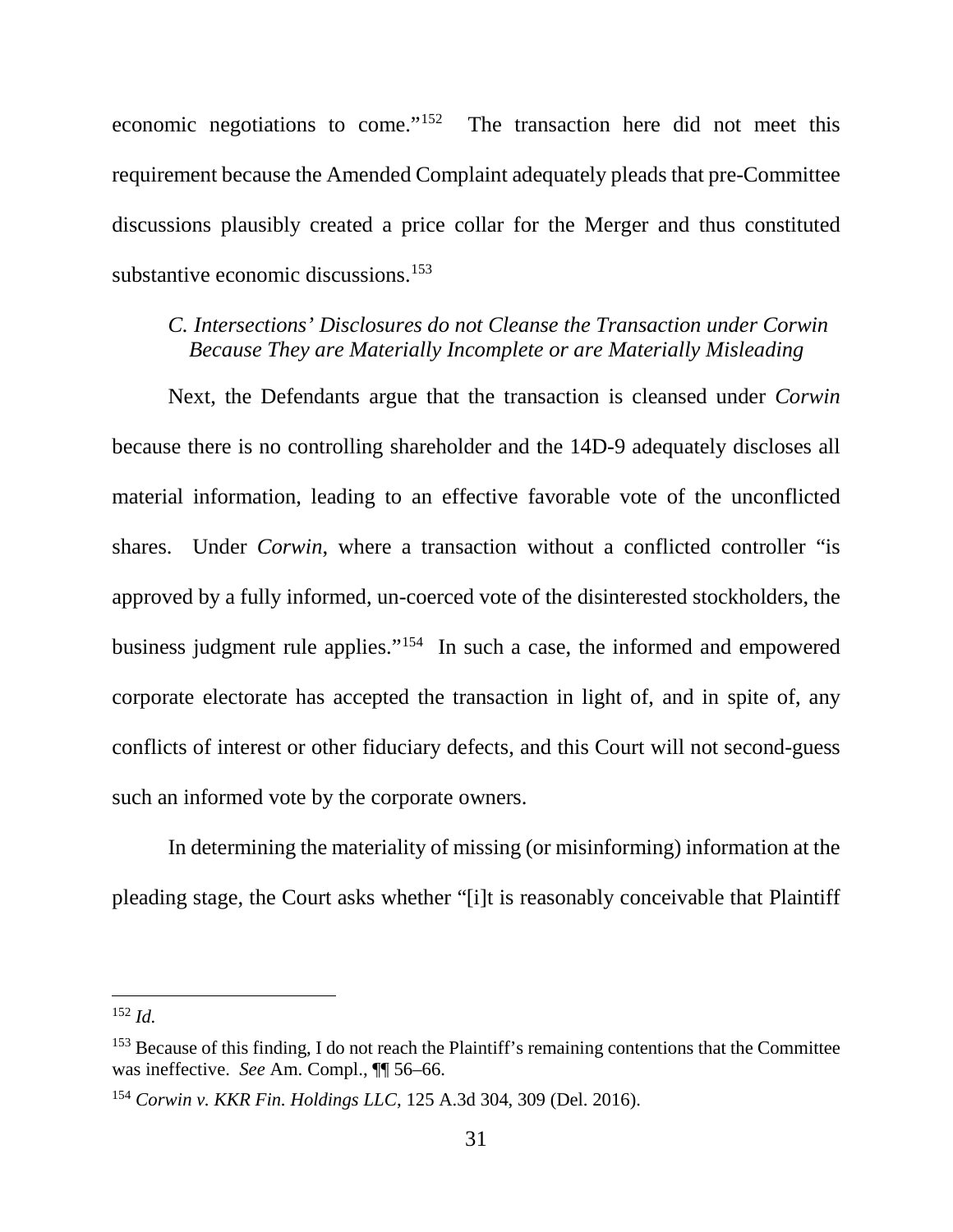will be able to demonstrate a substantial likelihood that . . . reasonable . . . stockholders would have found this information to be important when deciding how to vote on the Merger."155 If the information is the type that would be material—in other words, if it would "significantly alter the 'total mix' of information made available"156—then "failure to disclose it in the Proxy undermines the cleansing effect of the stockholder vote under *Corwin*."157 Counterbalancing the mandate for complete disclosure, of course, is recognition of the risk of inundating the stockholder with so much information that the proxy clouds, rather than clarifies, the stockholder's decision.<sup>158</sup> A complaint does not state a disclosure violation by

 <sup>155</sup> *In re Saba Software, Inc. S'holder Litig.*, 2017 WL 1201108, at \*13 (Del. Ch. Mar. 31, 2017); *see also In re Trulia, Inc. S'holder Litig.*, 129 A.3d 884, 899 (Del. Ch. 2016) (materiality requires that "there is a substantial likelihood that a reasonable shareholder would consider [the omitted information] important in deciding how to vote."); *Arnold v. Soc'y for Sav. Bancorp, Inc.*, 650 A.2d 1270, 1277 (Del. 1994) (omissions must "have assumed actual significance in the deliberations of the reasonable shareholder.").

<sup>156</sup> *Morrison v. Berry*, 191 A.3d 268, 283 (Del. 2018) (quoting *Rosenblatt v. Getty Oil Co.*, 493 A.2d 929, 944 (Del. 1985)).

<sup>157</sup> *In re Saba*, 2017 WL 1201108, at \*13.

<sup>158</sup> *In re Volcano Corp. S'holder Litig.*, 143 A.3d 727, 749 (Del. Ch. 2016) ("Assessing materiality is a difficult practice that requires balancing the benefits of additional disclosures against the risk that insignificant information may dilute potentially valuable information." (internal citation omitted)); *In re Plains Expl. & Prod. Co. S'holder Litig.*, 2013 WL 1909124, at \*8 n.74 (Del. Ch. May 9, 2013) ("Balanced against the requirement of complete disclosure is the pragmatic consideration that creating a lenient standard for materiality poses the risk that corporations will bury the shareholders in an avalanche of trivial information a result that is hardly conducive to informed decisionmaking." (quoting *Skeen v. Jo–Ann Stores, Inc.*, 1999 WL 803974, at \*4 (Del. Ch. Sept. 27, 1999), *aff'd*, 750 A.2d 1170 (Del. 2000) (internal citation omitted))); *TCG Sec., Inc. v. S. Union Co.*, 1990 WL 7525, at \*7 (Del. Ch. Jan. 31, 1990) ("a reasonable line has to be drawn or else disclosures in proxy solicitations will become so detailed and voluminous that they will no longer serve their purpose.").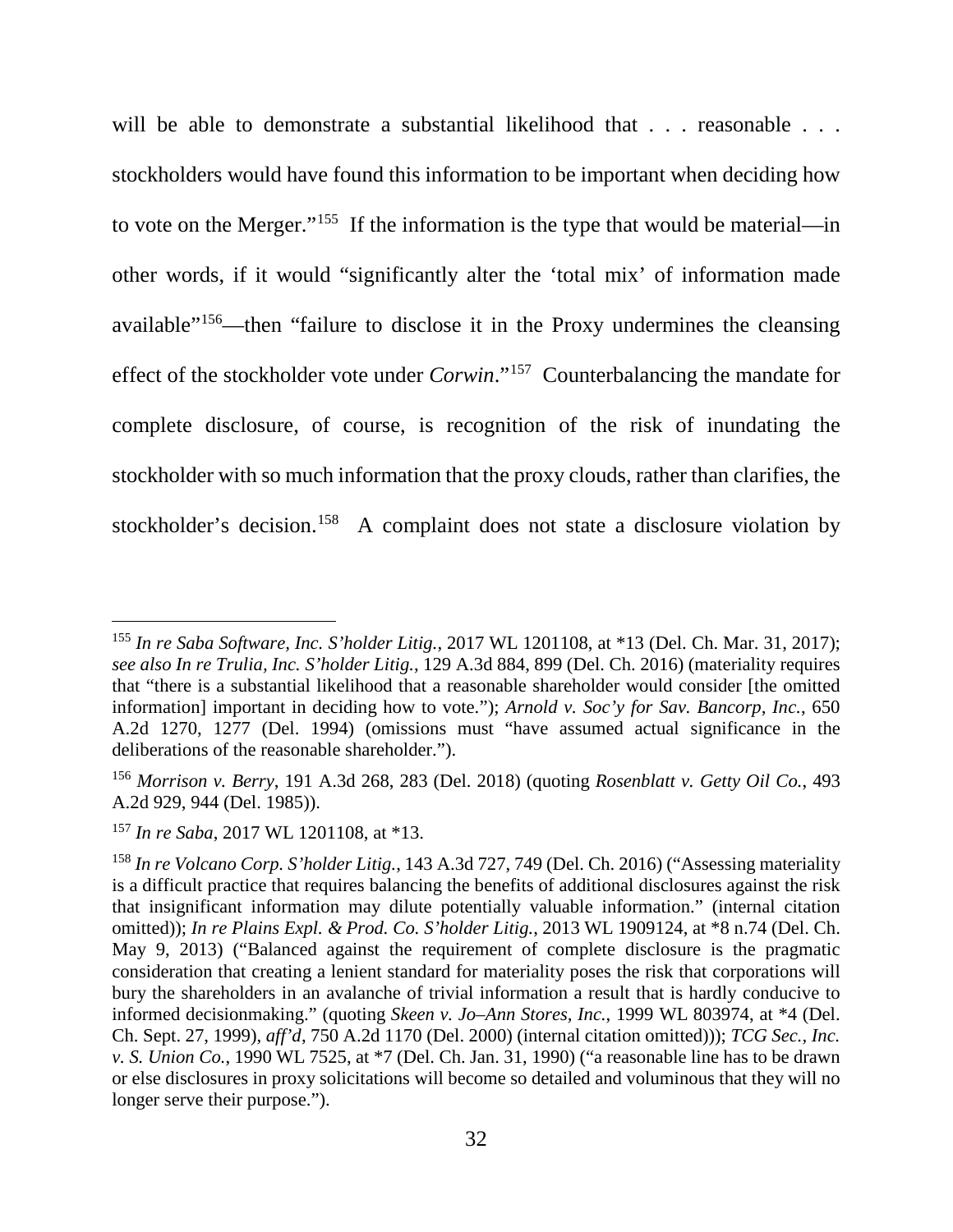noting picayune lacunae or "tell-me-more" details left out.<sup>159</sup> Nonetheless, at this pleading stage I must decline to employ the business judgement rule so long as it is reasonably conceivable that the Amended Complaint has alleged misleading or missing disclosures in the Proxy that are material.

The Defendants argue the Company's 14D-9 discloses all material facts, and thus the well-informed stockholders had their choice between attractive alternatives: on the one hand, a 112% premium over trading price; on the other hand, maintaining an equity stake in a company about to launch a historic flagship product.<sup>160</sup> By contrast, the Plaintiff argues that the 14D-9 actually suggested to the stockholders that if they did not approve the Merger, control would transfer to WC SACD. The Plaintiff also alleges missing material information regarding the Transaction and advisors. I find the Amended Complaint adequately alleges that the 14D-9 is materially incomplete, or materially misleading to stockholders, regarding the potential transfer of control. In addition, I find the 14D-9 omits material facts regarding the Committee's engagement with financial advisors.<sup>161</sup>

 <sup>159</sup> *See In re Delphi Fin. Grp. S'holder Litig.*, 2012 WL 729232, at \*18 (Del. Ch. Mar. 6, 2012).

 $160$  Defs.' Opening Br., at 34–36.

<sup>&</sup>lt;sup>161</sup> Because of my decision here, I need not address other grounds on which the Plaintiff alleges that the Proxy was insufficient. *See* Am. Compl., ¶¶ 99–100.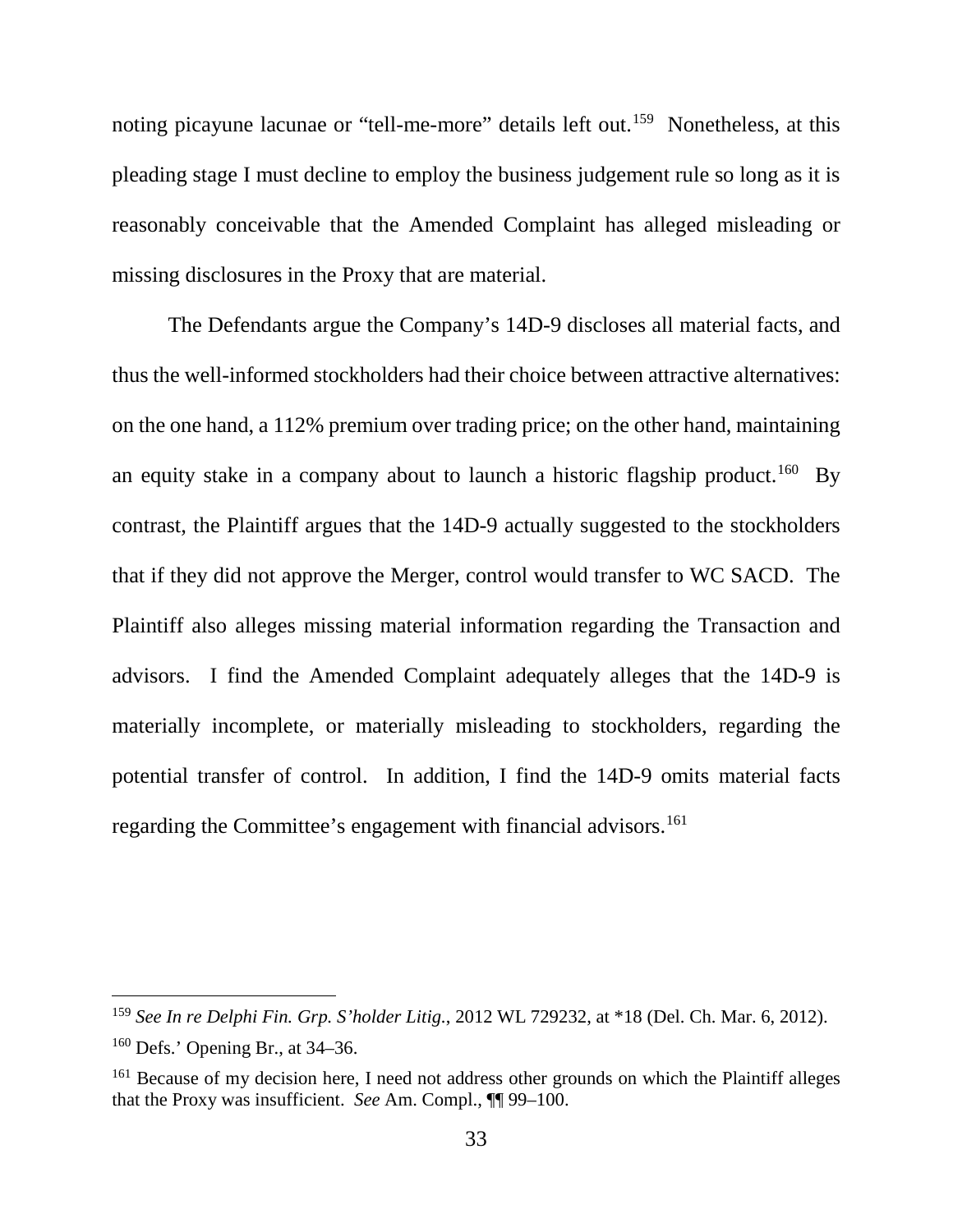# 1. The 14D-9 Fails to Adequately Disclose WC SACD's Appointment Rights if the Stockholders Reject the Merger

"Under Delaware law, when a board chooses to disclose a course of events or to discuss a specific subject, it has long been understood that it cannot do so in a materially misleading way, by disclosing only part of the story, and leaving the reader with a distorted impression."162 Put differently, "[p]artial disclosure, in which some material facts are not disclosed or are presented in an ambiguous, incomplete, or misleading manner, is not sufficient to meet a fiduciary's disclosure obligations."163 A variation of this concept has sometimes been called the "buried facts" doctrine and rests on the idea that "[d]isclosure is inadequate if the disclosed information is 'buried' in the proxy materials."164 Typically, a stockholder's desire that information be presented earlier in the proxy or that it receive more emphasis will not suffice to demonstrate a material inadequacy.<sup>165</sup> If, however, a stockholder

 <sup>162</sup> *Appel v. Berkman*, 180 A.3d 1055, 1064 (Del. 2018); *see also In re Netsmart Techs., Inc. S'holders Litig.*, 924 A.2d 171, 203 (Del. Ch. 2007) ("Once a board broaches a topic in its disclosures, a duty attaches to provide information that is 'materially complete and unbiased by the omission of material facts.'" (quoting *In re Pure Res., Inc., S'holders Litig.*, 808 A.2d 421, 448 (Del. Ch. 2002))).

<sup>163</sup> *Appel*, 180 A.3d at 1064.

<sup>164</sup> *Vento v. Curry*, 2017 WL 1076725, at \*3 (Del. Ch. Mar. 22, 2017) (quoting *Weingarden v. Meenan Oil Co.*, 1985 WL 44705, at \*3 (Del. Ch. Jan. 2, 1985)).

<sup>165</sup> *See Weingarden v. Meenan Oil Co.*, 1985 WL 44705, at \*3 (Del. Ch. Jan. 2, 1985) ("The 'buried facts' doctrine cannot be invoked here . . . Inasmuch as the disclosure was made under an appropriate heading and cross referenced at the beginning of the proxy statement, plaintiffs' allegation that these disclosures should have been made earlier in the proxy statement is without merit.").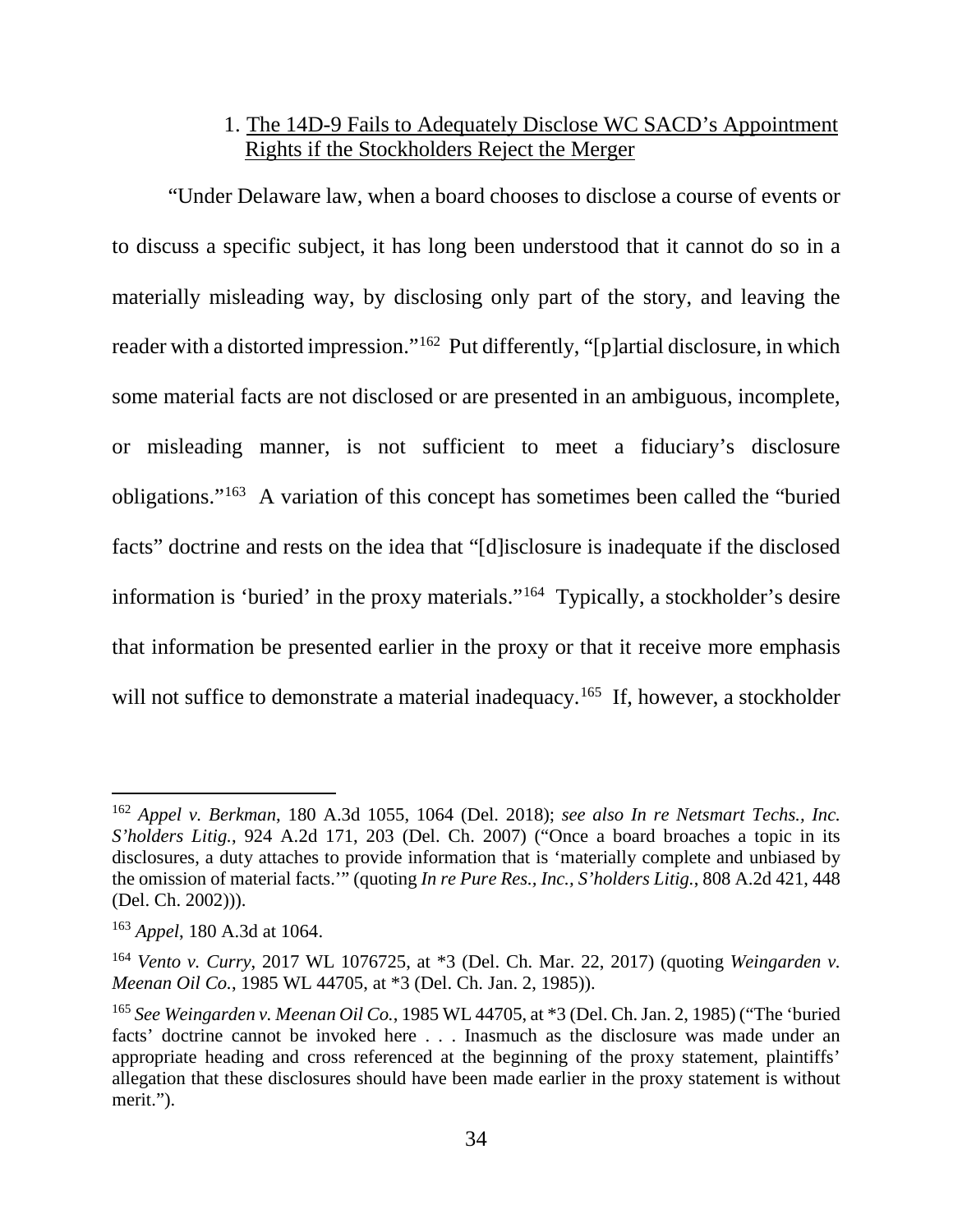is sent on a "scavenger hunt" to dig up information one would expect to be stated clearly and in one place, the disclosure may be inadequate.166 In other words, proxies should be lucid, and not a game of Clue.<sup>167</sup>

The 14D-9 discloses a contractual right that WC SACD gained as a part of the

Note Purchase Agreement:

If there is a termination of the Merger Agreement . . . subject to NASDAQ listing requirements (including NASDAQ Listing Rule 5640), a majority of the Company Board will resign and Parent will have the right to designate directors to fill such vacancies (provided that one director so designated shall be an independent director designated by Loeb Holding Corporation) and to appoint the Chief Executive Officer of the Company.168

The 14D-9 also discloses that the Committee considered WC SACD's right in

determining whether to recommend the Merger:

The Special Committee . . . also considered the following countervailing factors: . . . the fact that the Note Purchase Agreement provides that . . . in the event the Merger Agreement is terminated, other than by reason of a breach of such agreement by Purchaser, Purchaser has the right, subject to NASDAQ listing requirements and Commission rules, to designate a majority of the members of the Board

 <sup>166</sup> *See Vento*, 2017 WL 1076725, at \*3 (finding disclosure inadequate when material facts regarding "a financial advisor's potential conflicts of interest" were located in multiple public documents); *see also Blanchette v. Providence & Worcester Co.*, 428 F. Supp. 347 (D. Del. 1977) (finding voting rights disclosures inadequate when the material voting provisions were disclosed clearly upfront but the fact that they had been invalidated was in a footnote near the end of the disclosure).

<sup>167</sup> *See Appel*, 180 A.3d at 1064 (noting that proxies are not intended to function as mysteries for stockholders to solve).

<sup>168</sup> Am. Compl., ¶ 91; 14D-9, at 10.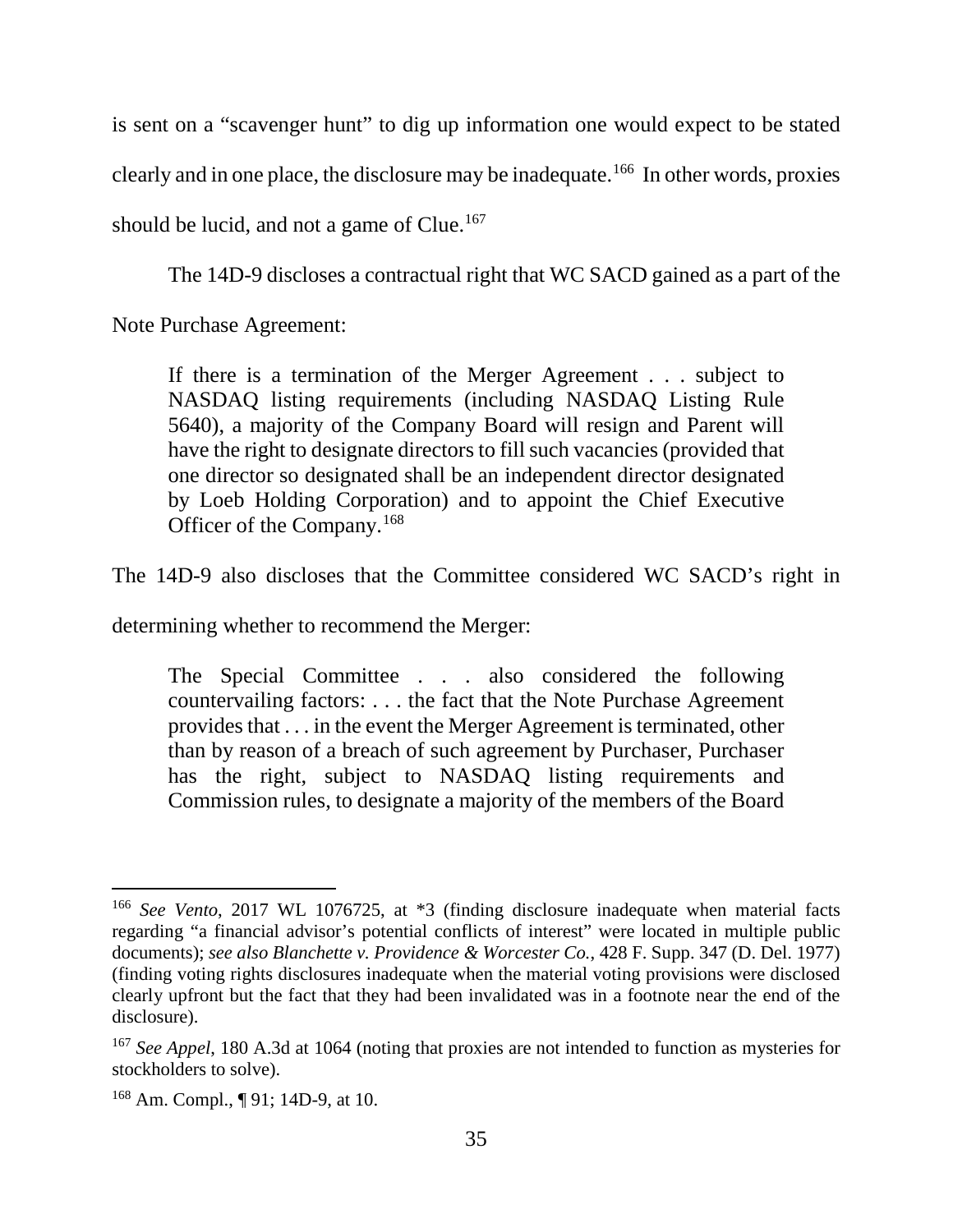of Directors and appoint the chief executive officer of the Company $[.]^{169}$ 

Both these disclosures state succinctly that a rejection of the proposed Merger would result in a change of control in favor of WC SACD, leaving stockholders as equity holders in a controlled entity. The Proxy also provides that such a change in control is subject to NASDAQ Rule 5640. The 14D-9 further discloses what NASDAQ Rule 5640 is and its effect:

NASDAQ Listing Rule 5640 . . . provides that voting rights of existing shareholders of publicly traded common stock registered under Section 12 of the Exchange Act cannot be disparately reduced or restricted through any corporate action or issuance. Thus, under current NASDAQ interpretative guidance, should a company allow an investor to nominate or designate directors at a level which is disproportionately greater than its aggregate ownership position, NASDAQ would view that corporate action as disparately reducing the voting power of the other shareholders.170

Thus, under the NASDAQ rules, even though WC SACD had a contractual right to

appoint a majority of the Board, it could only exercise this right commensurate with

its ownership. To put it simply (as the Proxy itself could have): Under Rule 5640,

WC SACD could only appoint a majority of the Board if it held a majority of the

stock.171

 <sup>169</sup> *Id.* ¶ 91 n.36; 14D-9, at 25.

 $170$  14D-9, at 10.

 $171$  The Defendants argue that because the explanation of the rule is relatively clear, this disclosure claim is comparable to a recent opinion in which this Court found failure to explain a clause was immaterial because the clause "speaks for itself; it required no explanation." *Zalmanoff v. Hardy*, 2018 WL 5994762, at \*4 (Del. Ch. Nov. 13, 2018), *aff'd*, 211 A.3d 137 (Del. 2019). The clause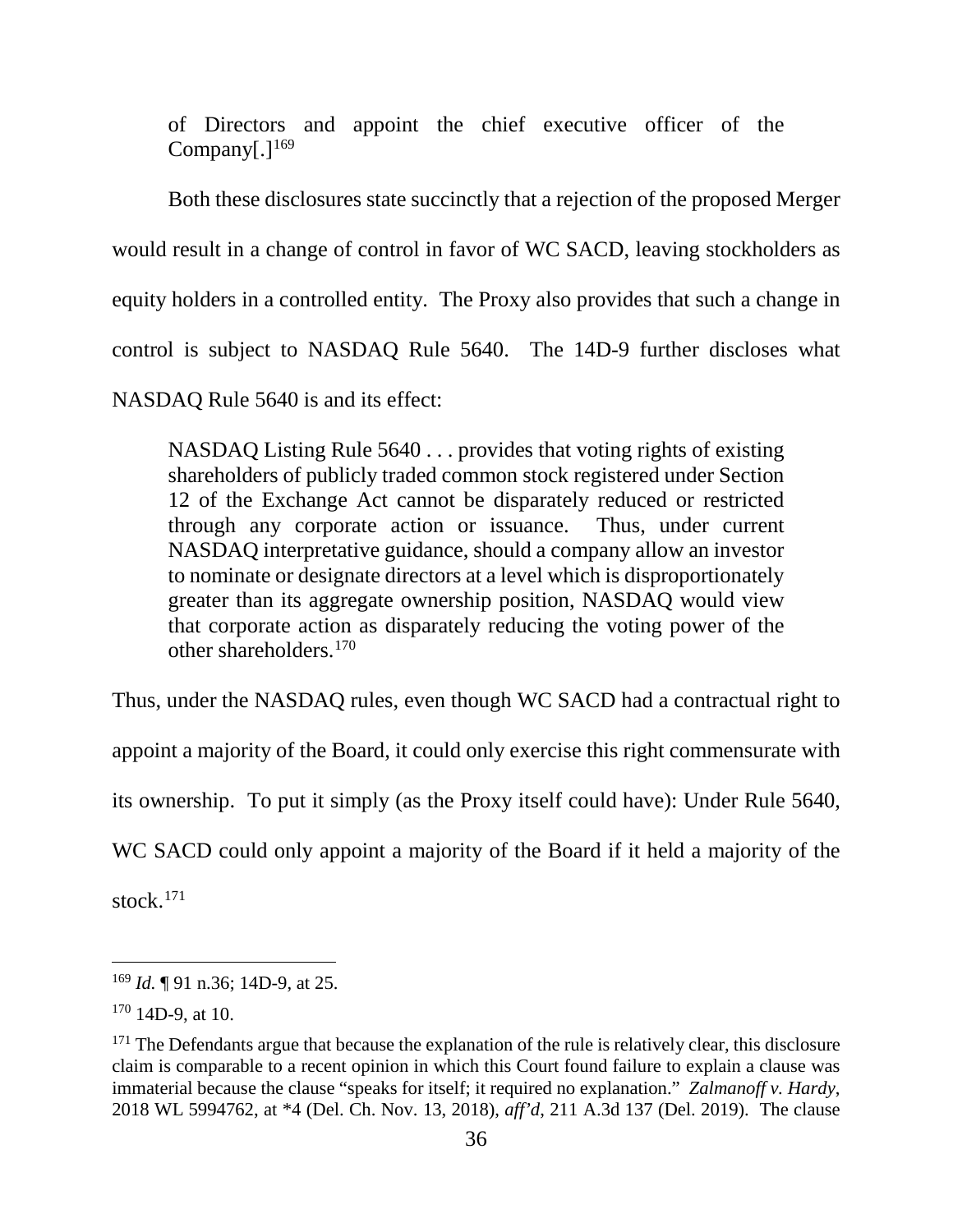The Intersections stockholder, assuming she read these disclosures correctly, would then need to discern WC SACD's ownership stake at the effective time to determine whether WC SACD would be permitted to appoint a majority of the Board under its contractual right.<sup>172</sup> The 14D-9 does not disclose this ownership percentage outright; however, as Defendants point out, the information needed to make the calculation can be located entirely within the Proxy materials.

The stockholder can calculate the ownership and apply this information by following these steps:  $173$ 

- The stockholder can glean the total number of outstanding shares pre-Merger from the first page of the 14D-9: 24,428,246.<sup>174</sup>
- Then, the stockholder can review the Offer to Purchase for Cash All Outstanding Shares of Common Stock of Intersections Inc. (the "Offer to Purchase").<sup>175</sup> The Offer to Purchase is included as Exhibit (a)(1) to the 14D-9, and was "[i]ncluded in materials delivered to stockholders of the Company."176
- Page 17 of the Offer to Purchase describes the conversion aspect of the Note Purchase Agreement. From this, the stockholder can learn that

 $176$  14D-9, at 52, 54.

 $\overline{a}$ 

there was a "best efforts" clause that merely stated the company was required to use best efforts to close the transaction. *Id.* In my view, that situation is not comparable to the application of a NASDAQ listing rule to a contractual obligation where the Proxy lacks a reasonable presentation of information needed for the analysis.

<sup>&</sup>lt;sup>172</sup> The Amended Complaint states that the "Notes would automatically convert into shares of Intersections common stock immediately prior to the consummation of the Transaction." Am. Compl., ¶ 72.

<sup>173</sup> These steps are outlined, in varied forms, in the parties briefing. *See* Pl.'s Answ. Br., at 41–44; Defs.' Opening Br., at 34–41.

 $174$  14D-9, at 1 ("As of November 28, 2018, there were 24,428,246 Shares outstanding.").

<sup>&</sup>lt;sup>175</sup> Covert Aff., Ex. D, Offer to Purchase for Cash All Outstanding Shares of Common Stock of Intersections Inc. ("Offer to Purchase").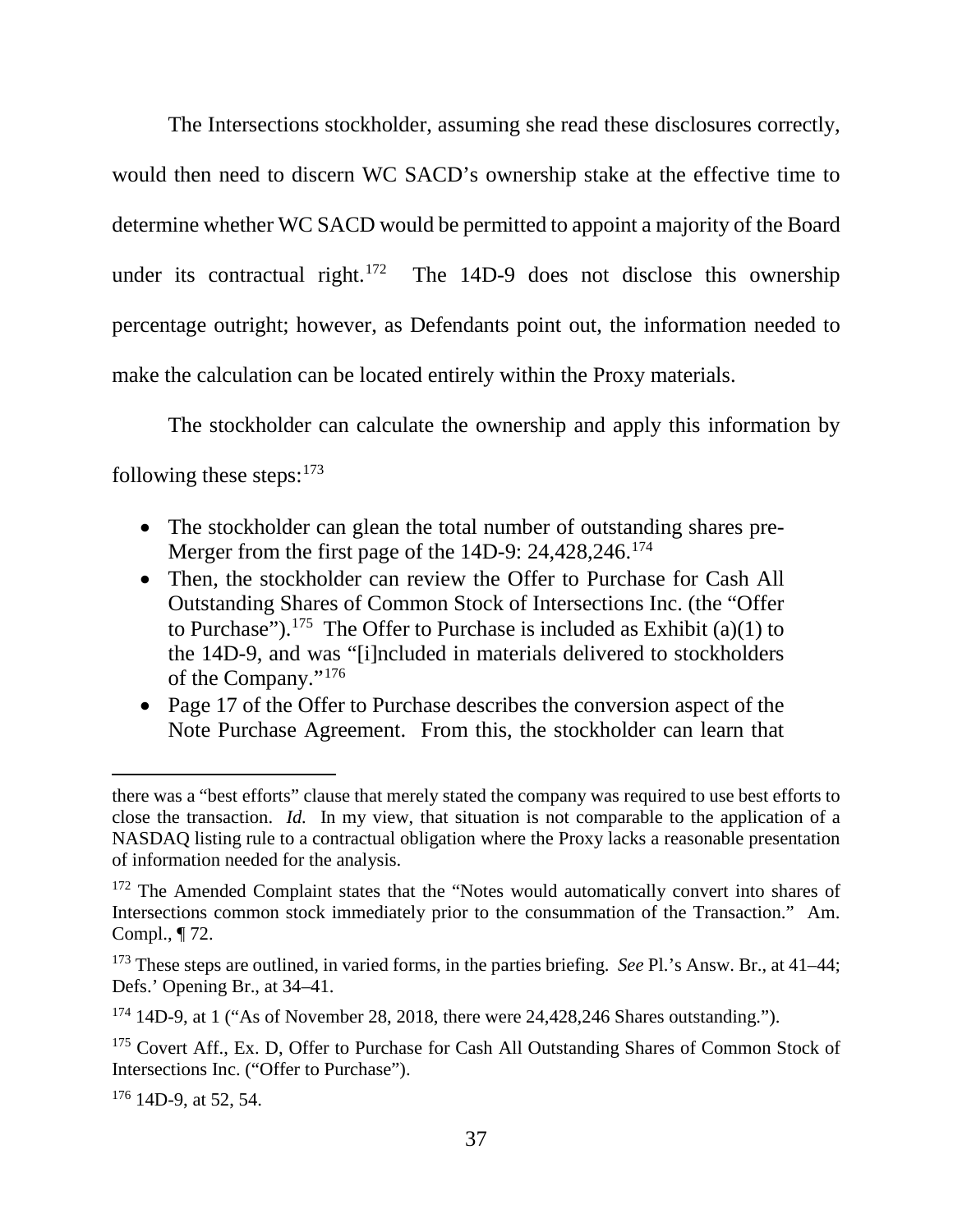WC SACD gained the right to automatically convert its Notes into 13,215,859 shares of common stock. 177

- Page 17 of the Offer to Purchase also conveys that all of the Notes in the Note Purchase Agreement are convertible into 14,977,974 shares of common stock.178
- From here, the stockholder can make the calculation: divide WC SACD's number of converted shares by the sum of the outstanding shares and the total number of converted shares: 13,215,859 /  $(24,428,246 + 14,977,974) = .3354$ <sup>179</sup>
- Thus, the stockholder can conclude that by exercising its conversion right in the Note Purchase Agreement, WC SACD can convert into approximately a  $33.54\%$  ownership stake.<sup>180</sup>
- Armed with WC SACD's ownership percentage post-conversion, the stockholder can conclude that Rule 5640 would likely limit WC SACD's contractual right to appoint a majority of directors to its ownership stake of approximately one-third because otherwise "NASDAQ would view that corporate action as disparately reducing the voting power of the other shareholders."

Thus, a truly diligent Intersections stockholder could conclude from the 14D-9 and

the exhibits provided that if she votes against the transaction, as long as NASDAQ

Rule 5640 applies—and no exceptions to the rule apply<sup>181</sup>—her "no" vote will not

<sup>&</sup>lt;sup>177</sup> Offer to Purchase, at 17.

<sup>178</sup> *Id.*

 $179$  Defs.' Opening Br., at 37 n.11.

<sup>&</sup>lt;sup>180</sup> *Id.* The Stockholder will also need to determine that this 33.54% is the applicable number for analysis under the NASDAQ Rules, rather than the 62.4% number, which is the percentage of the common stock of which WC SACD was the "Beneficial Owner" as of the Merger. 14D-9, at 48.

<sup>&</sup>lt;sup>181</sup> NASDAQ Rule 5640 permits an exception when a company allows appointment rights disproportional to ownership "where necessary to rescue a company in financial distress." Nasdaq Staff Interpretation Letter 2010-15, available at https://listingcenter.nasdaq.com/assets/ StaffInterpLtrs20111231.pdf ("[W]e have determined to grant an exception from the Voting Rights Rule [5640] as it applies to the voting power of the preferred stock because both that rule and former SEC Rule 19c-4 permit such an exception where necessary to rescue a company in financial distress."). The Defendants argue this exception would not apply because although they argue that the Company was in "considerable financial distress," they argue that the appointment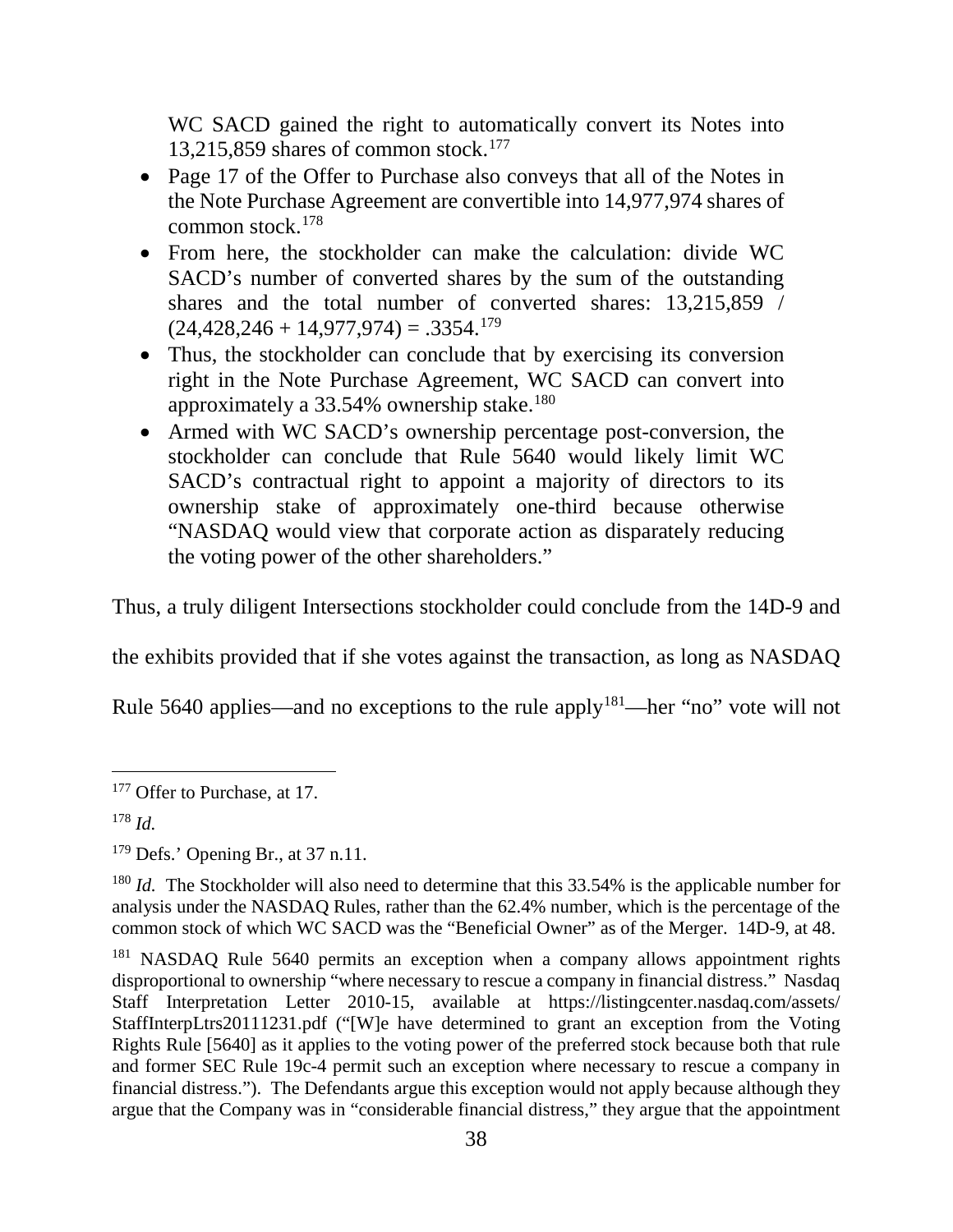result in the change of control that both the Note Purchase Agreement and the 14D-9 state is WC SACD's contractual right.

The question is whether this disclosure scheme is adequate to fulfill the Company's duty to disclose all material facts and not materially mislead the stockholder. While the stockholder must be adroit to assemble the information, everything is included in materials sent to the stockholders.<sup>182</sup> The Defendants cite our case law, in which this Court has held that "mere failure to organize the documents to meet [the] plaintiff's best case scenario for maximizing the clarity of the information presented does not constitute the kind of omission or misleading half-truth" necessary for a materially inadequate disclosure.<sup>183</sup> Conversely, the Plaintiff notes that this Court has also held that "[d]isclosures are not supposed to

 $\overline{a}$ 

rights would arise *after* the Note Purchase Agreement relieved that distress. *See* Defs.' Opening Br., at 43; Defs.' Reply Br. in Support of Their Mot. to Dismiss the Am. Compl., at 22–23 ("Defs.' Reply Br."). However, the appointment rights were also bargained for as a part of the contract that, per the Defendants, relieved the Company of its financial distress. Suffice it to say that it is unclear how and whether this exception would apply (an issue upon which I am unqualified to opine), and that the exception is not disclosed in the 14D-9.

<sup>182</sup> *See Wolf v. Assaf*, 1998 WL 326662, at \*3 (Del. Ch. June 16, 1998) ("Under no reasonable interpretation of the facts plead could the placement of the disclosure about the [allegedly omitted information] in the 10-K accompanying the proxy statement rather than in the statement itself serve as the basis for a disclosure violation.").

<sup>183</sup> *Id.*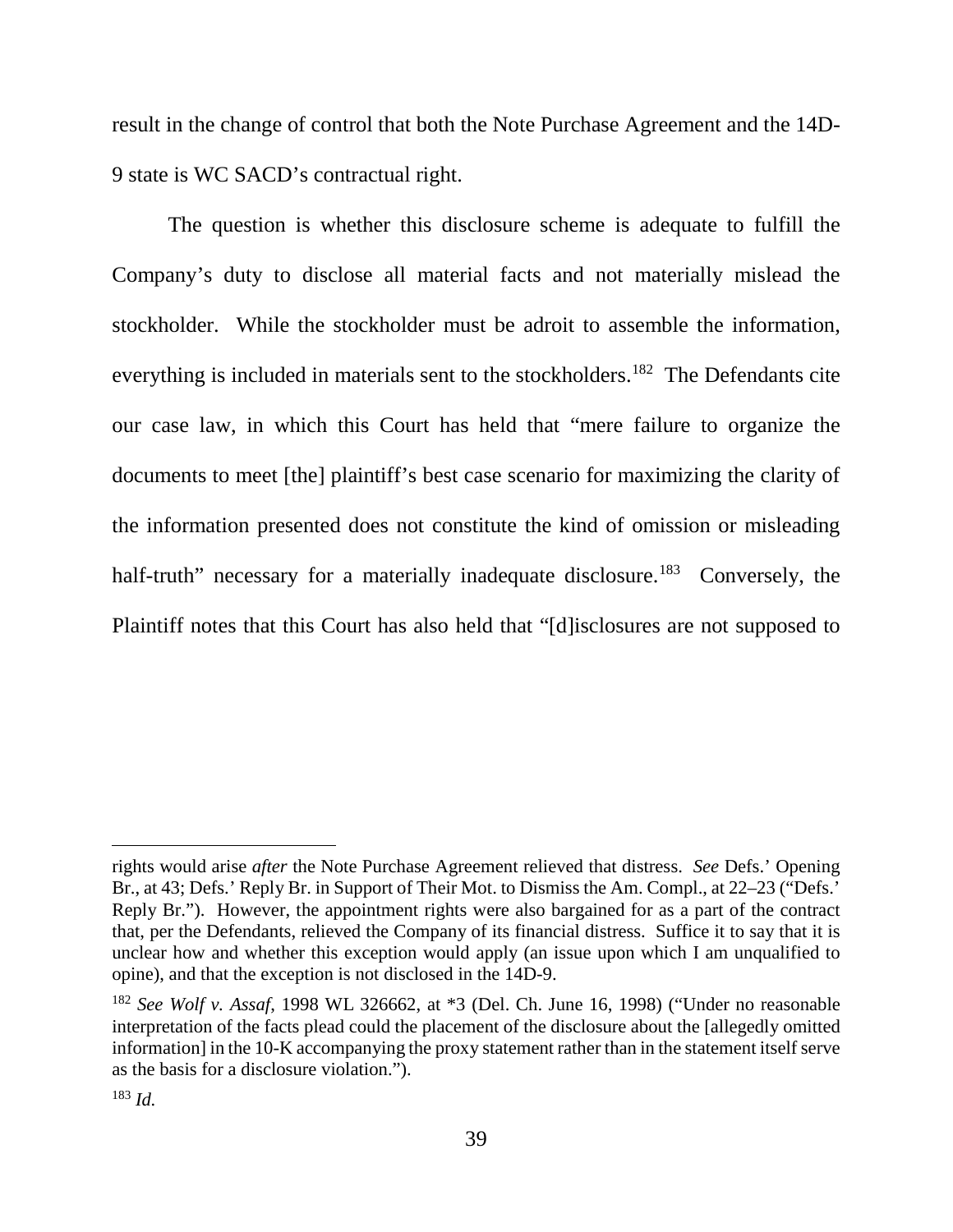take the form of a scavenger hunt,"<sup>184</sup> and that a stockholder should not be required to "piece together the answer from information buried" in the disclosures.<sup>185</sup>

In this situation, and at this pleading stage, I find it reasonably conceivable that the 14D-9 fails to adequately disclose material facts about WC SACD's appointment rights in case of the Merger's termination. Clearly, a potential that a "no" vote could lead to ownership of equity in a newly-controlled corporation is material to a stockholder's decision on whether to sell her shares.<sup>186</sup> The possibility that opposing the Merger will result in a newly controlled corporation is certainly part of the "total mix" of information a reasonable stockholder would take into account when making her decision.

Here, the statements in the 14D-9 on their face suggest to a reasonable stockholder that WC SACD has a contractual right to control the Board if the vote is unfavorable. While it states that NASDAQ Rules apply and points to Rule 5640, it leaves the stockholder on her own to look past the impression of a contractual right to control that the 14D-9 creates, and to discern that the application of Rule 5640

 <sup>184</sup> *Ark. Teacher Ret. Sys. v. Alon USA Energy, Inc.*, 2019 WL 2714331, at \*24 (Del. Ch. Jun. 28, 2019).

<sup>185</sup> *Vento v. Curry*, 2017 WL 1076725, at \*3–4 (Del. Ch. Mar. 22, 2017).

<sup>&</sup>lt;sup>186</sup> The Defendants appear to argue that stockholders would not find the change in control material because a change in control would not deprive them of Intersections' alleged imminent value increase. *See* Defs.' Opening Br., at 39. This, to me, is a non-sequitur. I assume the Company had a bright future, but fail to see how this bears on the obvious conclusion that a transition to a controlled company is a material stockholder concern.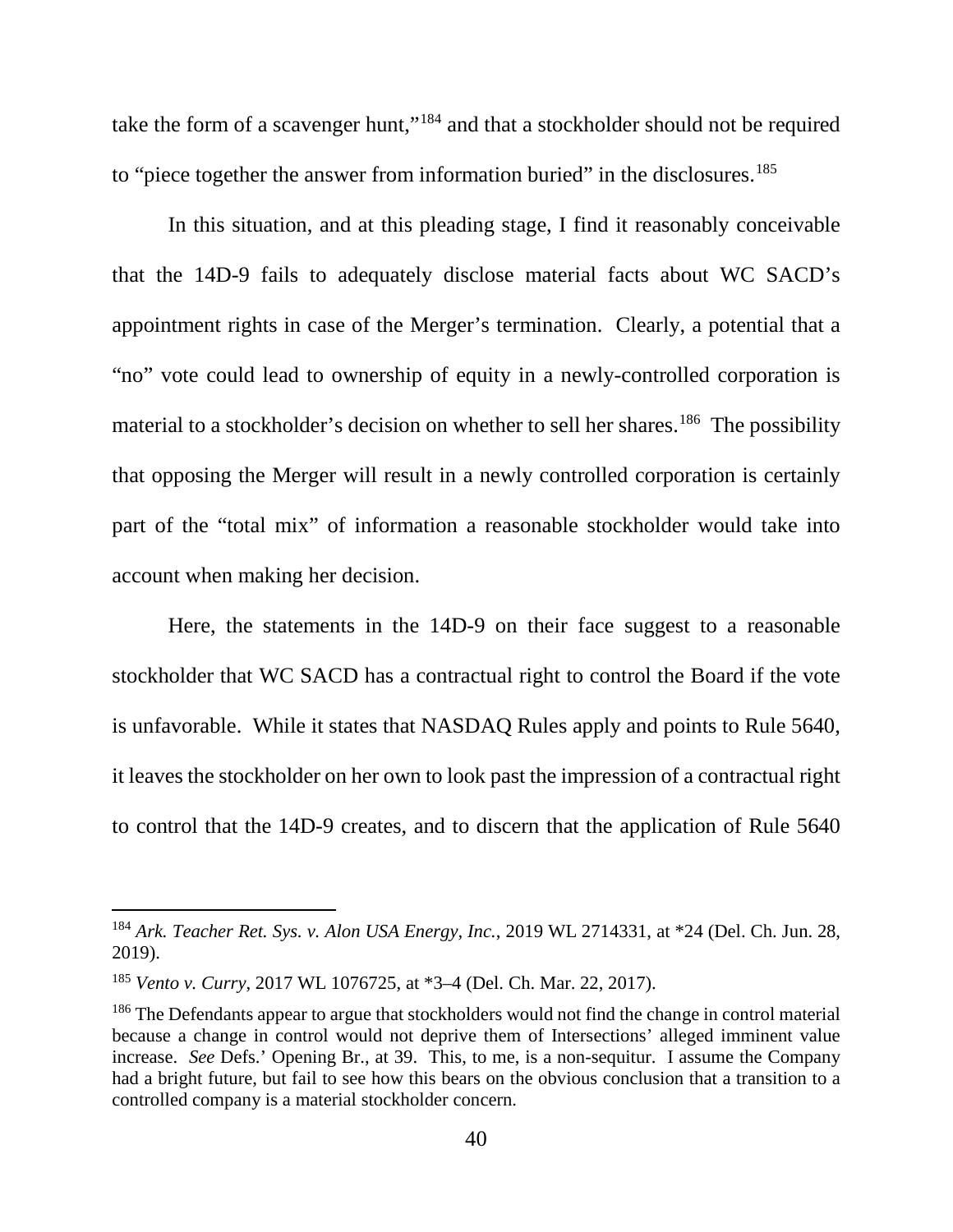might supersede this contractual outcome. Then, without guidance from the 14D-9, the stockholder must track down stock ownership numbers in the exhibits to complete the analysis.<sup>187</sup>

For an issue as fundamental to a stockholder as an apparent decision between selling or holding subject to a change of control, I find the disclosure regarding WC SACD's appointment rights was plausibly "presented in an ambiguous, incomplete, or misleading manner, [and] is not sufficient to meet a fiduciary's disclosure obligations."188 Either the stockholder would be unable to follow the necessary steps to conduct her analysis, in which case the disclosure is plausibly coercive because it suggests on its face a sell-or-change-of-control choice, <sup>189</sup> *or*, in order to find out whether the vote is coercive, the stockholder is required to undergo the sort of factfinding expedition into exhibits and listing rules that our case law discourages.

 $187$  As mentioned, the 14D-9 did not disclose the exceptions to NASDAQ Rule 5640, so unless the stockholder does independent research into the listing rules, she will be unaware that NASDAQ has in the past permitted waivers of Rule 5640's limitations in cases where the appointment rights were granted to resolve a company's financial distress, a situation that—despite the Defendants' protests—arguably applies here.

<sup>188</sup> *Appel v. Berkman*, 180 A.3d 1055, 1064 (Del. 2018).

<sup>&</sup>lt;sup>189</sup> Coercion is present "where stockholders are induced to vote 'in favor of the proposed transaction for some reason other than the economic merits of that transaction.'" *In re Saba Software, Inc. S'holder Litig.*, 2017 WL 1201108, at \*14 (Del. Ch. Mar. 31, 2017) (quoting *Williams v. Geier*, 671 A.2d 1368, 1382–83 (Del. 1996)). Here, the misled stockholder would arguably be induced to vote in favor of the Merger not for its economic merits but to avoid the loss of any future merger premiums that could result from the change in control.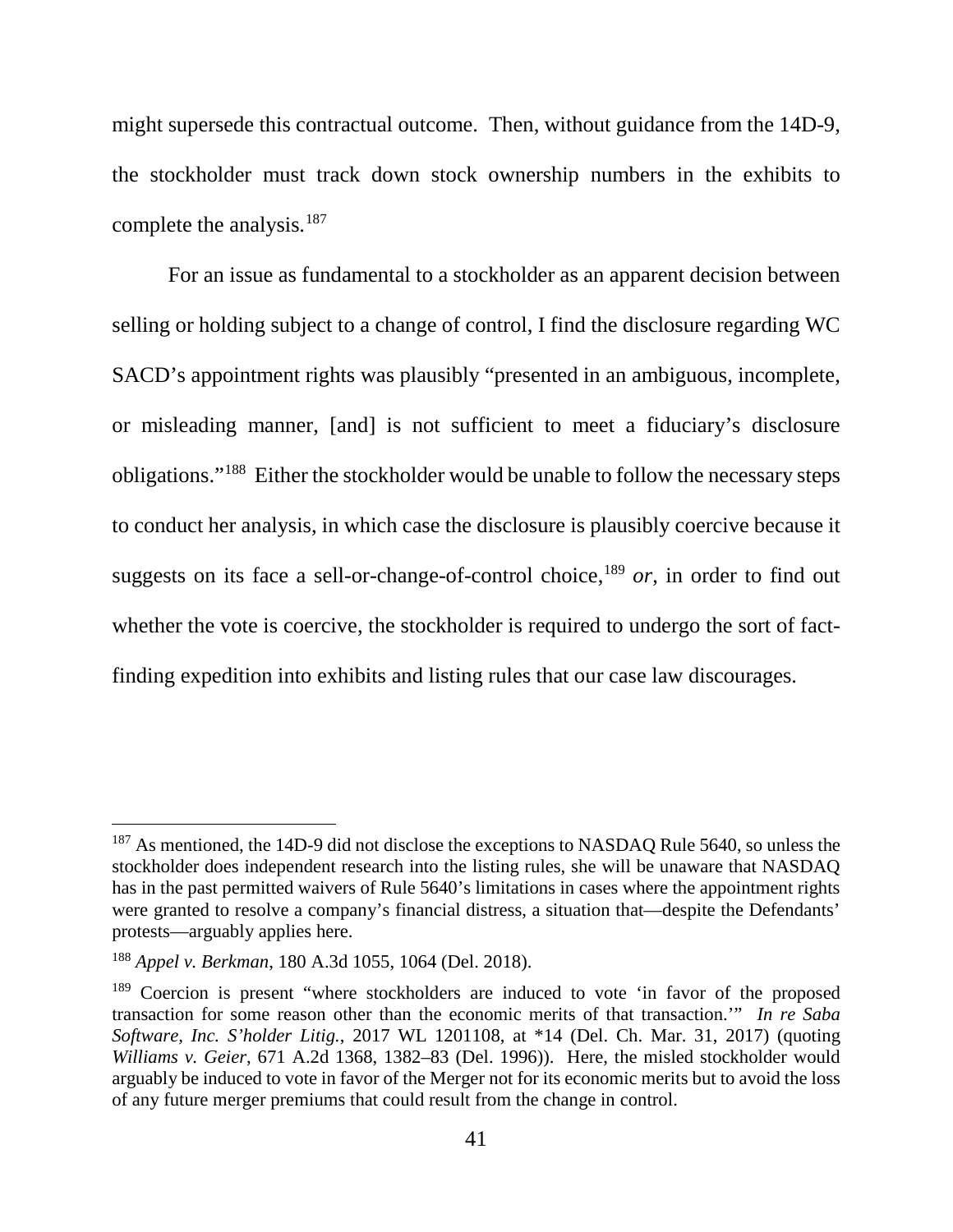# 2. The 14D-9 Omits Material Information Regarding the Prior Financial Advisor

In addition to the appointment rights issue, I find it reasonably conceivable that missing information regarding the exit of the first financial advisor hired to evaluate the acquisition would have been material to a reasonable stockholder. The Defendants point out that our law does not entertain "tell me more" disclosure claims where adequate disclosures have already been provided.<sup>190</sup> The compressed timing of this transaction and the fairness opinion associated with it, however, create a context in which information regarding a hired financial advisor that walks away becomes plausibly material. Our Supreme Court has held that in making disclosures, a company ought to put itself in the shoes of what its own decision-makers would want to know: "stockholders should not be expected to speculate about facts any reasonable board advisor or director would find to be of importance."191 The missing information here is likely one such fact.

According to the Amended Complaint, the Committee had recently employed Houlihan Lokey to advise it on potential financing transactions.<sup>192</sup> Shortly after failing to enter such a transaction, the Board revived the Committee to consider WC

 <sup>190</sup> *See In re Delphi Fin. Grp. S'holder Litig.*, 2012 WL 729232, at \*18 (Del. Ch. Mar. 6, 2012).

<sup>191</sup> *Appel*, 180 A.3d at 1064.

 $192$  Am. Compl.,  $\P$  45.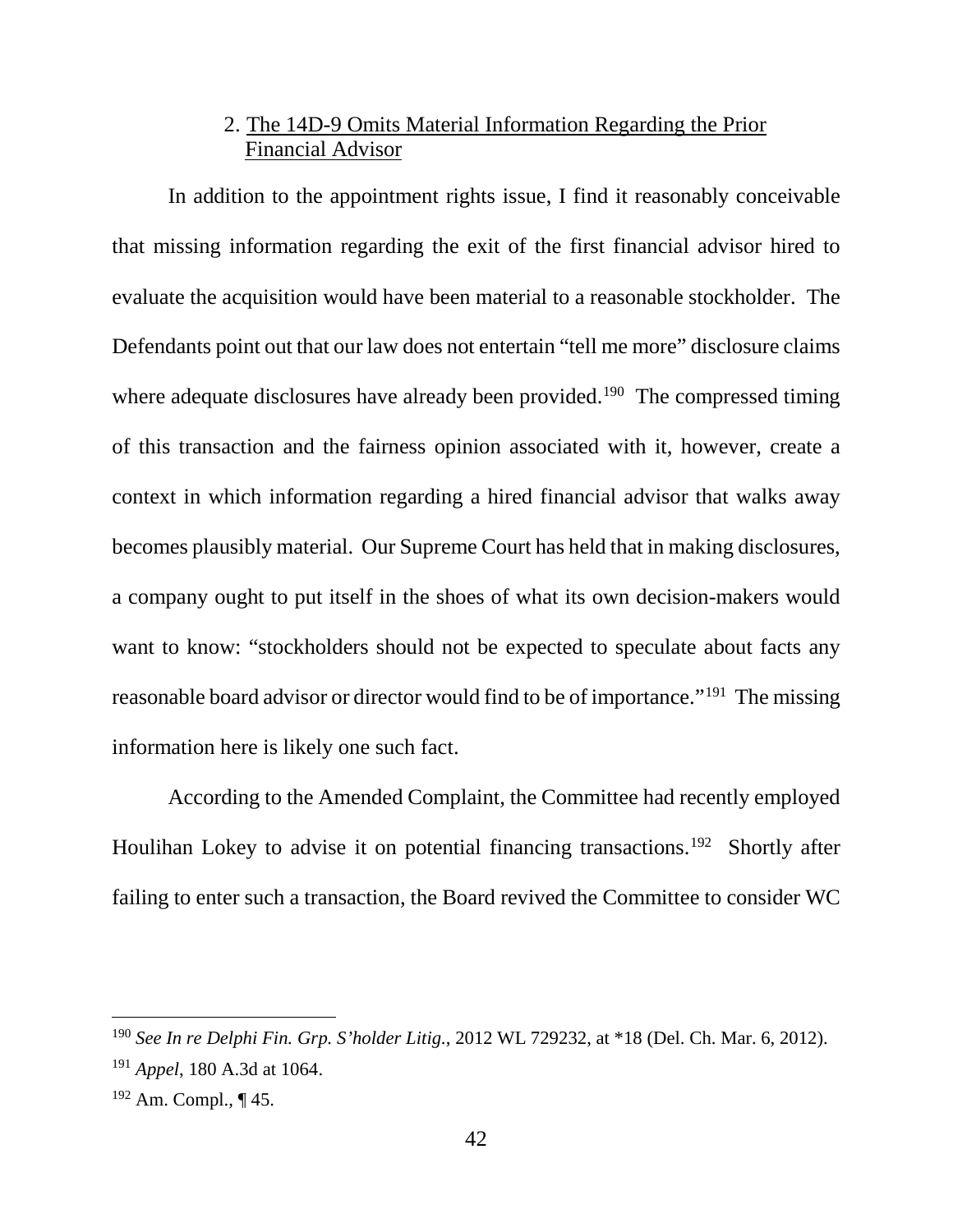SACD's interest in an acquisition.<sup>193</sup> The Committee hired a new advisor-a "nationally recognized investment banking firm" presumably not Houlihan Lokey only *after* it received WC SACD's final proposal for the transaction.<sup>194</sup> Thus, the new financial advisor it hired after receiving the proposal walked into a nearly fully formed transaction and merely needed to approve it. A few days later, however, the new financial advisor mysteriously terminated the engagement.<sup>195</sup> After a two-day search, the Company hired North Point, which provided a fairness opinion eight days later. $196$ 

The Defendants argue that disclosures on this topic would be immaterial given the extensive disclosures regarding the North Point fairness opinion. I disagree. Houlihan Lokey was informed about the Company's circumstances, but for undisclosed reasons was not retained. Instead, a second, "nationally recognized" financial advisor accepted the Committee's engagement. Presumably, it reviewed the Transaction in preparation to provide an opinion. *It then walked away.* An innocent inference is that it declined to participate due to unforeseen conflicts or other logistics that made it impossible to turn a fairness opinion around in a

 <sup>193</sup> *Id.* ¶ 55.

<sup>&</sup>lt;sup>194</sup> *Id.* [63.] The Proxy, I note, implies that the termination was a mutual decision of the advisor and the Committee.

<sup>195</sup> *Id.*

<sup>196</sup> *Id.* ¶¶ 64–65.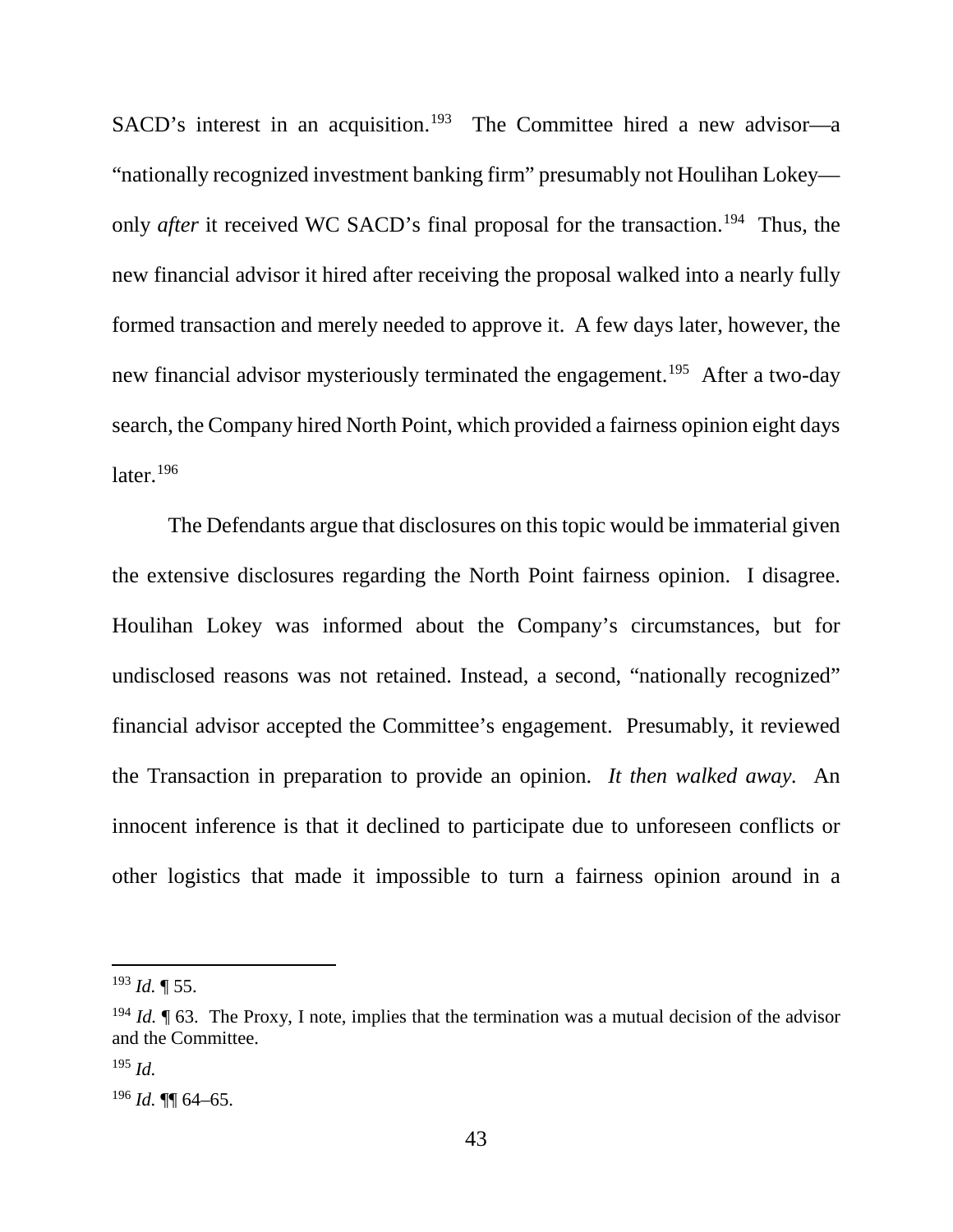compressed timeframe. The Plaintiff's inference is that the financial advisor found it could not approve the Transaction as it stood and so it walked away, and the Company chose not to disclose its disapproval. Either way, in evaluating the Transaction, the Board and North Point would themselves want to know why a wellknown financial advisor voluntarily terminated an engagement and walked away from a fully formed transaction. It follows that so would a reasonable stockholder. The fairness opinion is perhaps the most material factor in a "sell/don't sell" binary decision, and the reasons for going to a second—arguably a third—financial advisor here, in the context of a near-completed deal and a tight schedule, are not trivial. I do not find, given these unique circumstances, that the Plaintiff is merely asking "why" and requesting trivial information.<sup>197</sup> I find it reasonably conceivable that such disclosures, not made here, are material.

### **III. CONCLUSION**

For the forgoing reasons, I find that the Transaction, approved by a board with half its directors standing on both sides, is subject, based on this pleading-stage record, to entire fairness review. The Plaintiff has pled facts making it reasonably conceivable that the Transaction was not entirely fair. Accordingly, the Defendants' Motion to Dismiss is denied. An appropriate Order is attached.

 <sup>197</sup> *See In re Plains Expl. & Prod. Co. S'holder Litig.*, 2013 WL 1909124, at \*10 (Del. Ch. May 9, 2013) (rejecting claims of the "tell me more variety" in the face of adequate disclosures) (citing *In re Delphi Fin. Grp. S'holder Litig.*, 2012 WL 729232, at \*18 (Del. Ch. Mar. 6, 2012)).